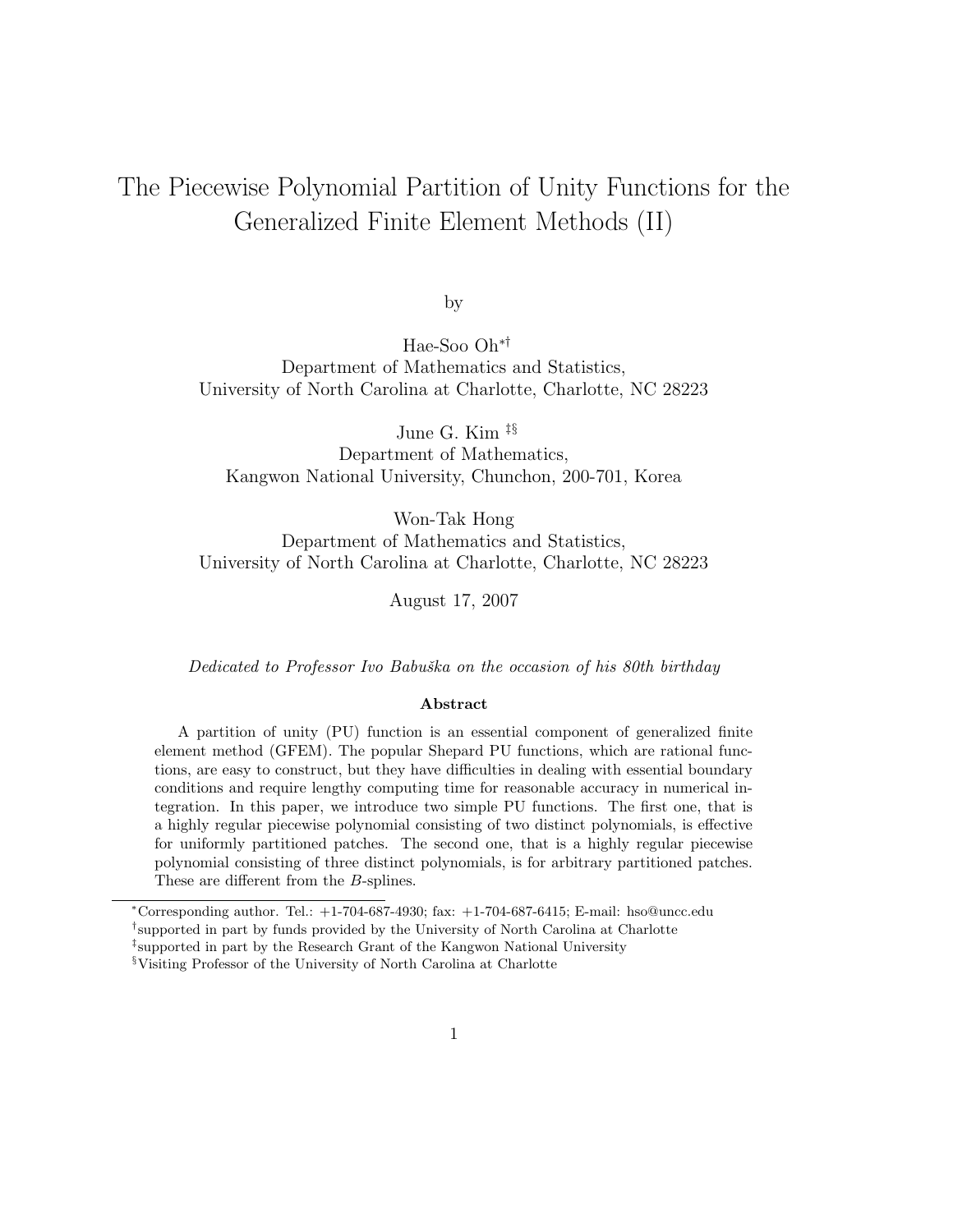*Keywords:* Reproducing polynomial particle  $(RPP)$  shape functions; partition of unity finite element methods (PUFEM); Shepard functions; the B-splines; Convolution partition of unity functions.

## 1 Introduction

For the last several decades, the Finite Element Method (FEM) has been a powerful tool in solving challenging science and engineering problems, especially when solution domains have complex geometry ([6], [23]). However, several difficulties arise in implementation of this method. The prominent difficulties include the mesh refinements and construction of higher order interpolation fields.

In order to relax the constraints of the conventional FEM, several generalized finite element methods (GFEM), that use the meshes minimally or do not use the meshes at all, were recently introduced. In the literature, there are many names of GFEM  $([1],[2],[3],[4])$ , such as Element Free Galerkin Method (EFGM) ([1],[11],[12]), h-p Cloud Method([7],[8]), Partition of Unity Finite Element Method (PUFEM)([2],[16],[21],[22]). Another non conventional FEM, closely related to GFEM, are Meshfree Particle Methods, such as Reproducing Kernel Particle Method (RKPM)([2],[9],[13]) and Reproducing Kernel Element Method (RKEM)  $([13],[14],[15]).$ 

A partition of unity (PU) is an important ingredient in the construction of approximating functions in GFEM. In this paper, we are mainly concerned with constructing piecewise polynomial PU functions that make GFEM being more effective.

GFEM has many advantages over the classical FEM including the freedom of selecting diverse local approximation spaces. However, the popular Shepard PU functions ([3],[13]), which are rational functions, have several limitations such as difficulties in handling essential boundary conditions and inefficiencies attributable to lengthy computing time.

In order to reduce these limitations, we construct two simple highly regular piecewise polynomial PU functions as follows:

- 1 PU functions for uniformly partitioned patches: In this paper, we construct piecewise polynomial PU functions with given regularity that consist of two distinct polynomials. We prove that the symmetric piecewise polynomial PU function consisting of two polynomials with assigned regularity exist uniquely.
- 2 PU functions for arbitrary partitioned patches: Suppose the given domain is partitioned into quadrangles (or hexahedrons) of arbitrary sizes. Then, by taking the convolution of the characteristic functions of patches and the given window function, we construct a family of piecewise polynomials that is a partition of unity subordinate to a finite covering of the given domain. Each function is a simple piecewise polynomial and its regularity is one order higher than the regularity order of the freely chosen window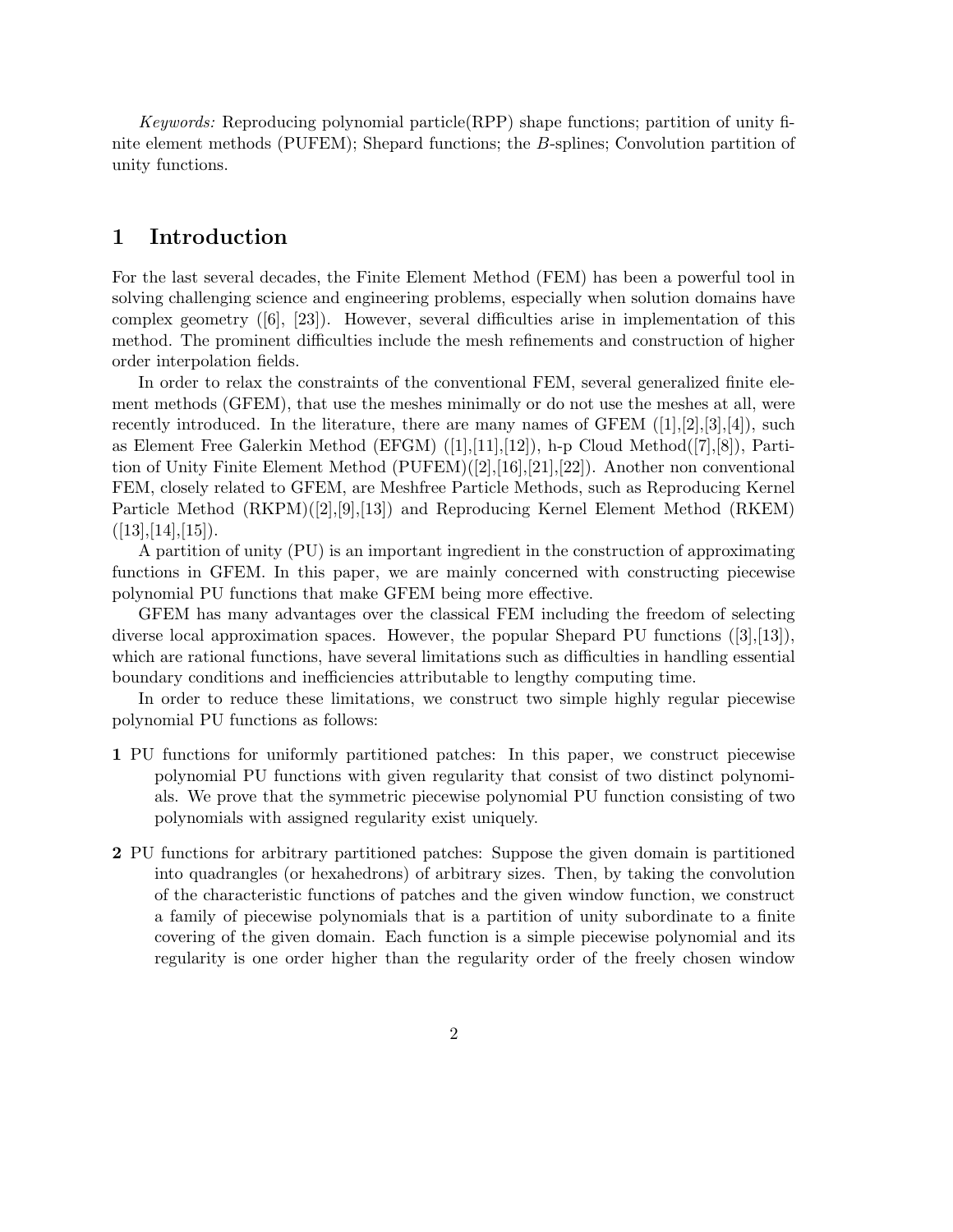function. Actually, we prove that the simple PU function for uniform patches is a special case of the PU functions by the convolution construction.

We do not claim these PU functions are able to eliminate all of the limitations of the Shepard PU functions. However, by selecting proper local approximation spaces, we are able to make all functions of the GFEM approximation space have the Kronecker delta property along the boundary of the domain.

In order to empathize the simplicity of the proposed new PU functions, we also introduce the B-splines([10]) and the reproducing polynomial particle (RPP) shape functions ([17]). The B-splines and the RPP shape functions are not only PU functions, but also have the polynomial reproducing property. Thus, these PU functions are more effective in RKPM and RKEM.

In section 2, notations and terminologies used in this paper are explained. Two model differential equations and the corresponding variational equations are introduced.

In section 3, we introduce five different types of PU functions and compare them. PU functions are: (i) The Shepard functions, (ii) The B-spline functions, (iii) The RPP functions (iv) The highly regular simple("optimal") piecewise polynomial functions, (v) The convolution piecewise polynomial functions. We prove the uniqueness of an optimal PU function of (iv) with respect to the given regularity, and also prove an optimal PU function of (iv) is a special case of the convolution PU function of  $(v)$ . The properties of this simple piecewise polynomial PU functions are also proved.

In section 4, we describe GFEM, and prove an error bound of the approximations by GFEM with respect to the proposed PU functions. To make the numerical integration being free from evaluating the partition of unity functions in GFEM, we consider quadrature rules in which the PU functions and their derivatives become the weight functions of the quadrature rules.

In section 5, we show the effectiveness of the proposed PU functions in GFEM as follows:

(i) We apply GFEM with respect to various PU functions to the second order differential equations.

(ii) For a proper choice of local approximation functions that can effectively handle essential boundary conditions, we compare the GFEM solution obtained by using orthogonal polynomial local approximation functions with that obtained by the monomial local approximation functions.

(iii) We apply GFEM with respect to the proposed simple PU functions to the fourth order differential equations to demonstrate that the simple piecewise polynomial PU functions are also effective in dealing with the higher order problems.

In section 6, we extend the proposed one-dimensional PU functions to the two dimensional case. For effectiveness of the two dimensional simple PU function in GFEM, we show numerical solutions of Poisson's equation. Furthermore, we compare the condition numbers of stiffness matrices obtained by using various PU functions in GFEM.

In appendix, in order to state the advantages of using the RPP shape functions over the B-splines, we summarize the properties of the B-splines and compare them with those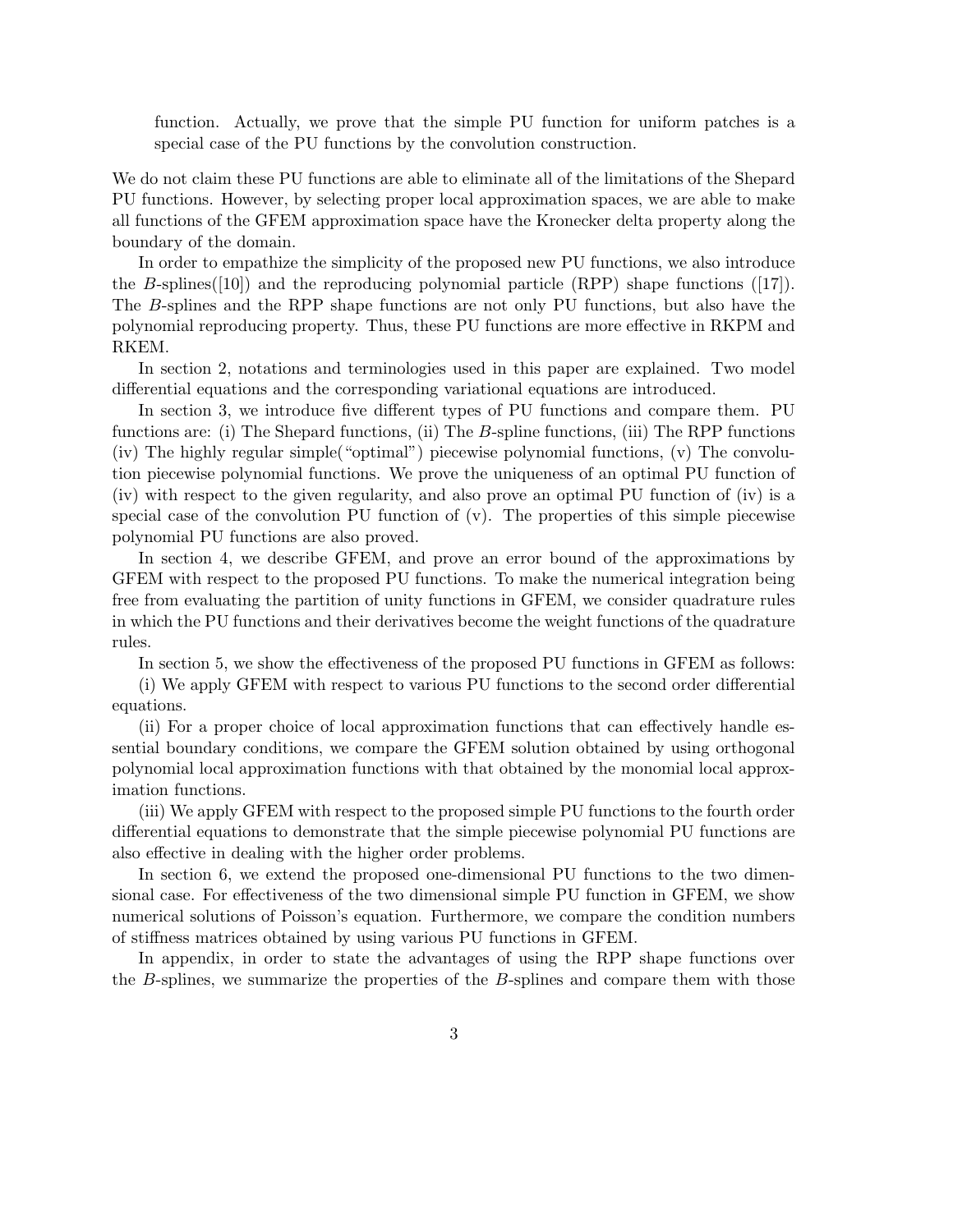of the RPP shape functions. Furthermore, we constructed two sequences of polynomials that are orthogonal with respect to the weight functions such as the PU functions and their derivatives. Then, the complexity of the numerical integration in GFEM can be reduced on the patches where local approximation functions are these orthogonal polynomials.

## 2 Preliminary

## 2.1 Notations and definitions

Let  $\Omega$  be a domain in  $\mathbb{R}^d$ . For any nonnegative integer m,  $\mathcal{C}^m(\Omega)$  denotes the space of all functions  $\phi$  such that  $\phi$  together with all their derivatives  $D^{\alpha}\phi$  of orders  $|\alpha| \leq m$ , are continuous on  $\Omega$ . Here  $\alpha \in \mathbb{Z}^d$ ,  $|\alpha| = \alpha_1 + \alpha_2 + \cdots + \alpha_d$ . In the following, a function  $\phi \in \mathcal{C}^m(\Omega)$ is said to be a  $\mathcal{C}^m$ - function.

The support of  $\phi$  is defined by

$$
supp \phi = \overline{\{x \in \Omega : \phi(x) \neq 0\}}.
$$

We also use the usual **Sobolev space** denoted by  $H^k(\Omega)$ . For  $u \in H^k(\Omega)$ , the norm and the semi-norm, respectively, are

$$
||u||_{k,\Omega} = \Big\{\sum_{|\alpha| \le k} \int_{\Omega} |\partial^{\alpha} u|^2 dx \Big\}^{1/2}, \text{ and } |u|_{k,\Omega} = \Big\{\sum_{|\alpha|=k} \int_{\Omega} |\partial^{\alpha} u|^2 dx \Big\}^{1/2}.
$$

The maximum norm of u is defined by  $||u||_{\infty,\Omega} = \text{ess sup }\Big{ |u(x)| : x \in \Omega \Big\}.$ 

A family  $\{U_k : k \in \Lambda\}$  of open subsets of  $\mathbb{R}^d$  is said to be a point finite open covering of  $\Omega \subseteq \mathbb{R}^d$  if there is M such that any  $x \in \Omega$  lies in at most M of the open sets  $U_k$  and  $\Omega \subseteq \bigcup_k U_k.$ 

For a point finite open covering  $\{U_k : k \in \Lambda\}$  of a domain  $\Omega$ , suppose there is a family  $\{\phi_k : k \in \Lambda\}$  of Lipschitz functions on  $\Omega$  satisfying the following conditions:

- 1. There is a number C such that  $\|\phi_k\|_{\infty} \leq C$  for each k.
- 2. supp  $(\phi_k) \subset \overline{U}_k$ , for each  $k \in \Lambda$ .
- 3.  $\sum_{k\in\Lambda}\phi_k(x)=1$  for each  $x\in\Omega$ .

Then  $\{\phi_k : k \in \Lambda\}$  is called a **partition of unity (PU)** subordinate to the covering  $\{U_k : k \in \Lambda\}$ . The covering sets  $\{U_k\}$  are called **patches**.

We call a function  $\phi(x)$ , whose support is  $h[-1,1]^d$ , a (basic) PU function whenever  $\{\phi(x-hk): k \in \mathbb{Z}^d\}$  is a partition of unity, where h is a positive real number. Unlike definition of partition of unity in  $([2], [16])$ , we do not include the condition on the gradient of  $\phi_k$  (that is,  $\|\nabla \phi_k\|_{\infty} \le C/diam(U_k)$ ) because the maximum norm of the gradients of the convolution PU functions is bounded by the inverse of the support size  $\delta$  of a scaled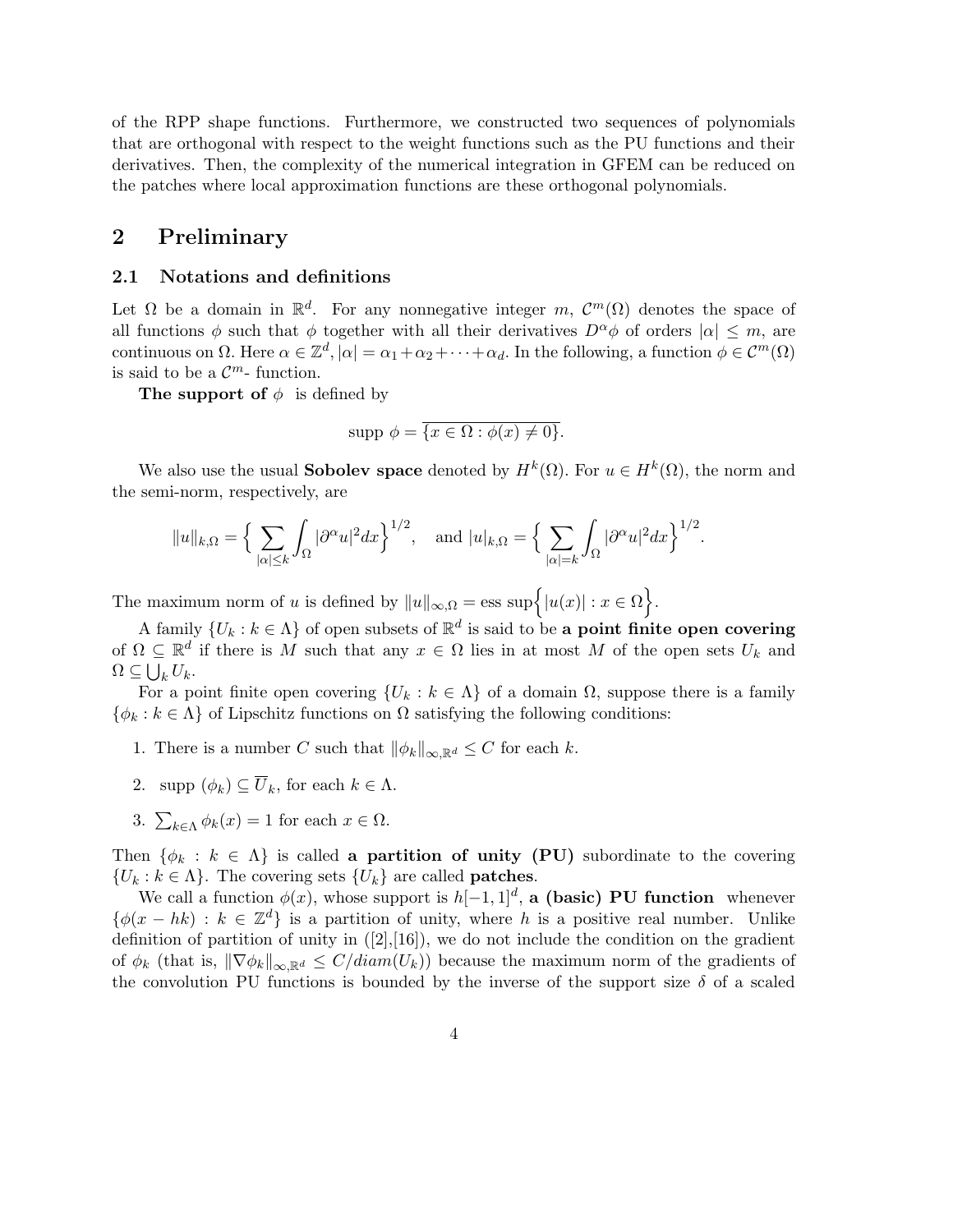window function. We will impose the condition:  $diam(U_k) \geq 2\delta$  in the construction of the convolution PU functions.

A window(or weight) function is a non-negative continuous function with compact support and is denoted by  $w(x)$ . We consider the following conical window function in this paper: For  $x \in \mathbb{R}$ ,

$$
w(x) = \begin{cases} (1-x^2)^l & ; |x| < 1 \\ 0 & ; |x| \ge 1, \end{cases}
$$
 (1)

where  $l$  is a positive integer.

In  $\mathbb{R}^d$ , the weight function  $w(x)$  can be constructed from the one-dimensional weight function either as  $w(x) = w(||x||)$  or as  $w(x) = \prod_{i=1}^d w(x_i)$ , where  $x = (x_1, \dots, x_d)$  and  $||x||^2 = x_1^2 + \cdots + x_d^2$ . In this paper, we use the later one for a higher dimensional window function.

**Definition 2.1.** Let  $a, b, r \ge 0$ , and  $m \ge 0$  be integers. Then  $\phi_{[(a,b);r;m]}(x)$  is called a reproducing polynomial particle (RPP) shape function with the polynomial reproducing property of order m (or simply, "of reproducing order m") if and only if it satisfies the following condition:

$$
\sum_{k \in \mathbb{Z}^d} (k)^\alpha \phi_{[(a,b);r;m]}(x-k) = x^\alpha, \text{ for } x \in \mathbb{R}^d \text{ and for } 0 \leq |\alpha| \leq m, \alpha \in \mathbb{Z}^d,
$$
 (2)

where  $\phi_{[(a,b);r;m]}(x)$  is a C<sup>r</sup>-function whose support is  $[a,b]^d$ .

The RPP shape functions with the property of reproducing order  $m$  exactly interpolate all polynomials of degree  $\leq m$ .

## 2.2 Model problems

In order to test the effectiveness of various piecewise polynomial PU functions constructed in the forthcoming sections in dealing with high order differential equations, we introduce two one dimensional model problems and the corresponding variational equations.

[a] Let us consider a second order elliptic equation

$$
-\frac{d}{dx}\left([c(x)]\frac{du}{dx}\right) = f \text{ in } (a,b)
$$
\n(3)

$$
u = 0 \text{ at } x = a, b,
$$
\n
$$
(4)
$$

where  $c(x) \gg 0$ . Then the corresponding variational equation is

$$
\mathcal{B}_1(u,v) \equiv \int_a^b \{ [c(x)] \frac{du}{dx} \frac{dv}{dx} \} dx = \int_a^b f v dx \equiv \mathcal{F}_1(v), \tag{5}
$$

where

$$
u, v \in H_0^1(a, b).
$$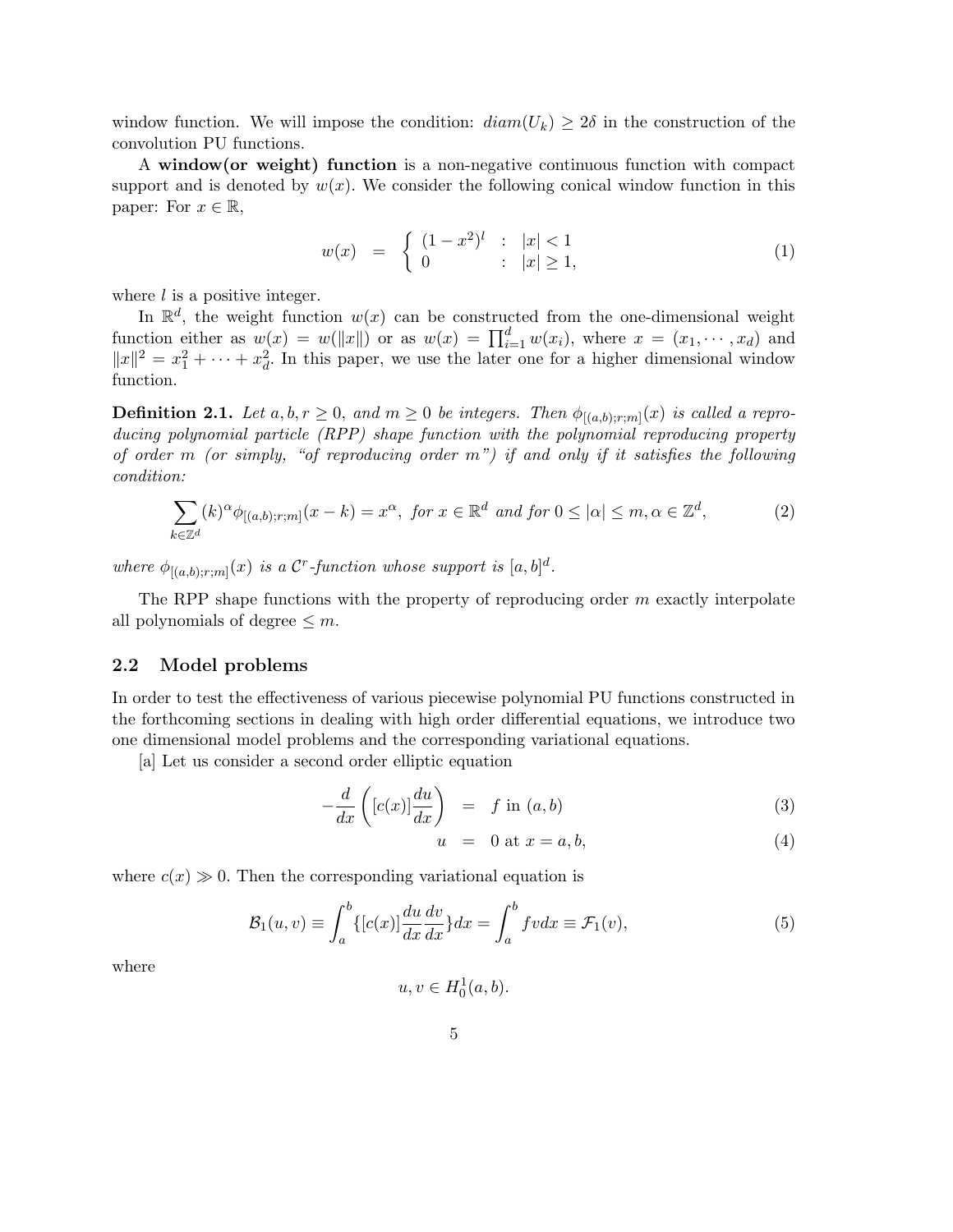[b] Next we consider a fourth order elliptic equation

$$
\frac{d^4u}{dx^4} = f \text{ in } (a, b) \tag{6}
$$

$$
u = \frac{d^2u}{dx^2} = 0 \text{ at } x = a, b. \tag{7}
$$

Then for  $v \in H^2(a, b) \cap H_0^1(a, b)$ , we have

$$
\int_{a}^{b} f v dx = \int_{a}^{b} \frac{d^{4} u}{dx^{4}} v dx
$$
  
= 
$$
\left[ \frac{d^{3} u}{dx^{3}} v \right]_{a}^{b} - \left[ \frac{d^{2} u}{dx^{2}} \frac{dv}{dx} \right]_{a}^{b} + \int_{a}^{b} \frac{d^{2} u}{dx^{2}} \frac{d^{2} v}{dx^{2}} dx
$$
  
= 
$$
\int_{a}^{b} \frac{d^{2} u}{dx^{2}} \frac{d^{2} v}{dx^{2}}.
$$

Thus, the corresponding variational equation is

$$
\mathcal{B}_2(u,v) \equiv \int_a^b \left\{ \frac{d^2u}{dx^2} \frac{d^2v}{dx^2} \right\} dx = \int_a^b f v dx \equiv \mathcal{F}_2(v),\tag{8}
$$

where

$$
u, v \in H^2(a, b) \cap H_0^1(a, b) = V.
$$

Suppose  $v \in V$ , then we have

$$
\|v'\|_{L^{2}(a,b)}^{2} = \int_{a}^{b} v' \cdot v'dx = [v'v]_{a}^{b} - \int_{a}^{b} v'' \cdot vdx
$$
  
\n
$$
\leq \int_{a}^{b} |v''| \cdot |v| dx \leq \|v''\|_{L^{2}(a,b)} \|v\|_{L^{2}(a,b)}
$$
  
\n
$$
\leq \|v''\|_{L^{2}(a,b)} [(b-a)/\pi] \|v'\|_{L^{2}(a,b)} (Poincaré inequality),
$$

which implies

$$
v'\|_{L^2(a,b)} \le [(b-a)/\pi] \|v''\|_{L^2(a,b)}.
$$

Thus,  $||v||_{2,(a,b)} \leq C|v|_{2,(a,b)}$  for a constant C and hence,  $\mathcal{B}_2(\cdot,\cdot)$  is V-elliptic.

# 3 Construction of basic Partition of Unity Shape Functions

This section describes constructions of five different kinds of PU functions:

- (I) Smooth Shepard (ss) functions, denoted by  $\phi^{(ss)}$  ([11], [12], [13]).
- (II) B-Spline functions of degree n, denoted by  $b_n(x)$  ([10]).

 $\big\} \big\|$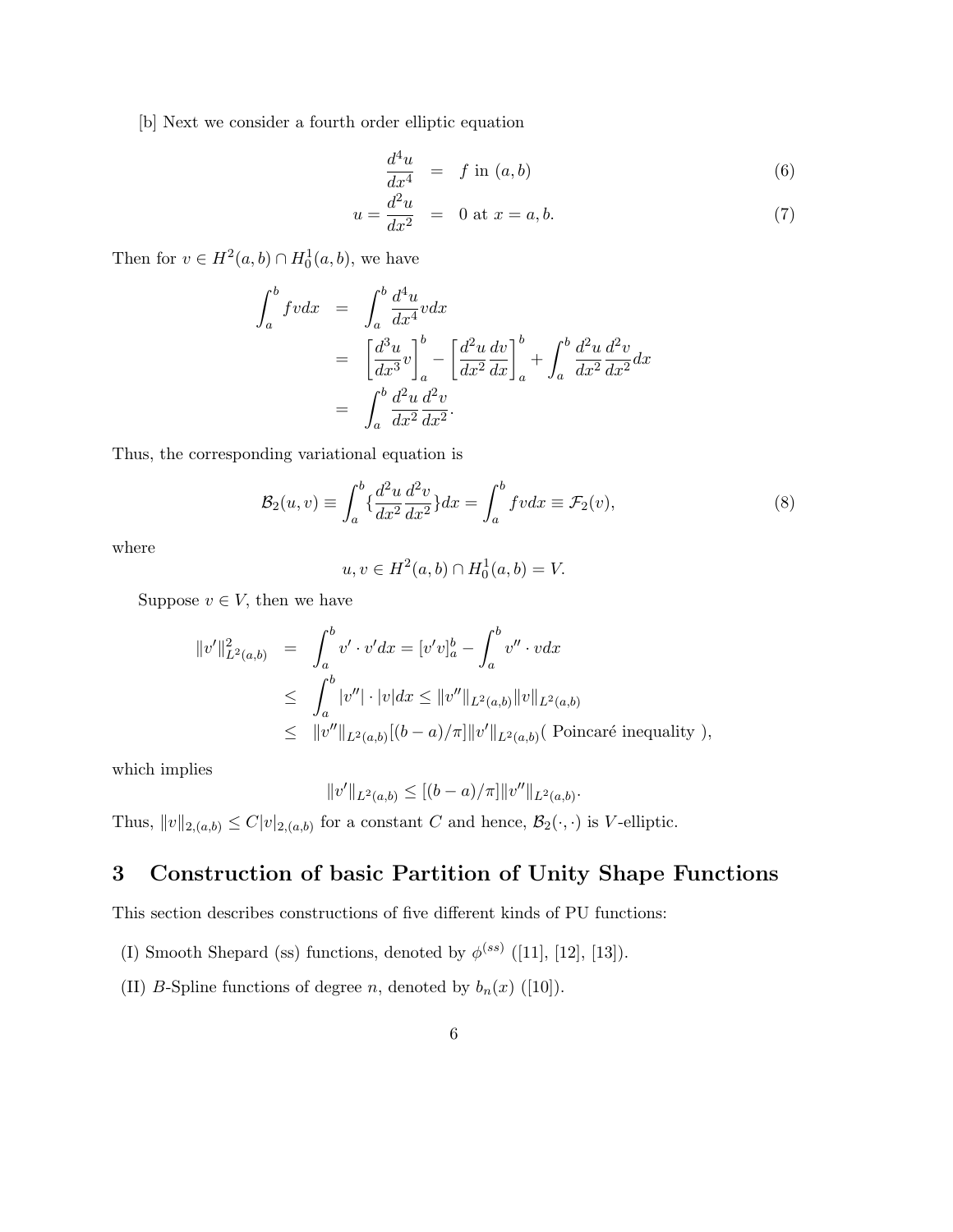- (III) Reproducing Polynomial Particle Shape (RPP) functions denoted by  $\phi_{[(a,b);r;m]}(x)$  ([17],  $[18]$ ,  $[19]$ ).
- (IV)  $\mathcal{C}^{n-1}$  piecewise polynomial (pp) PU shape functions, denoted by  $\phi_{g_n}^{(pp)}$ , where *n* is a positive integer.
- (V) Smooth piecewise polynomial convolution PU shape functions with wide flat top, denoted by  $\psi_k^{(\delta,l)}$  $\kappa^{(0,t)}(x)$ , where  $\delta$  is the support size of the scaled window function used in the construction,  $k$  indicates the patch number, and  $l$  is the power of the conical window function  $w(x)$ .

Note that the B-spline shape functions and the RPP shape functions themselves are used as basis functions for Meshfree particle methods ([10],[17]).

### 3.1 The Conventional Methods of Constructing PU shape functions

#### A: Shepard PU shape functions.

The Shepard PU shape function is defined by

$$
\phi^{(ss)}(x) = \frac{w(x)}{w(x-1) + w(x) + w(x+1)}, \text{ for all } x \in \mathbb{R}
$$
\n(9)

where  $w(x)$  is a weight function. Note that  $\phi^{(ss)}(x)$  is as smooth as  $w(x)$ .

Let us note that this rational PU function has generally two major disadvantages: difficulty in dealing with essential boundary conditions and high cost in numerical integrations.

#### B: The B-Spline shape functions.

There are many ways to define the B-Spline PU functions. The following definition of B-Splines can be found in Höllig  $([10])$ .

**Definition 3.1.** The uniform B-spline  $b_n$  of degree n is defined by the recursion

$$
b_n(x) = \int_{x-1}^x b_{n-1}(t)dt,
$$
\n(10)

starting from the characteristic function  $b_0(x)$  of the unit interval  $[0, 1)$ .

For example, using the relation (65) of the appendix and the hat function defined by

$$
b_1(x) = \begin{cases} x & \text{: } x \in [0,1] \\ 2-x & \text{: } x \in [1,2] \\ 0 & \text{: } x \notin [0,2], \end{cases}
$$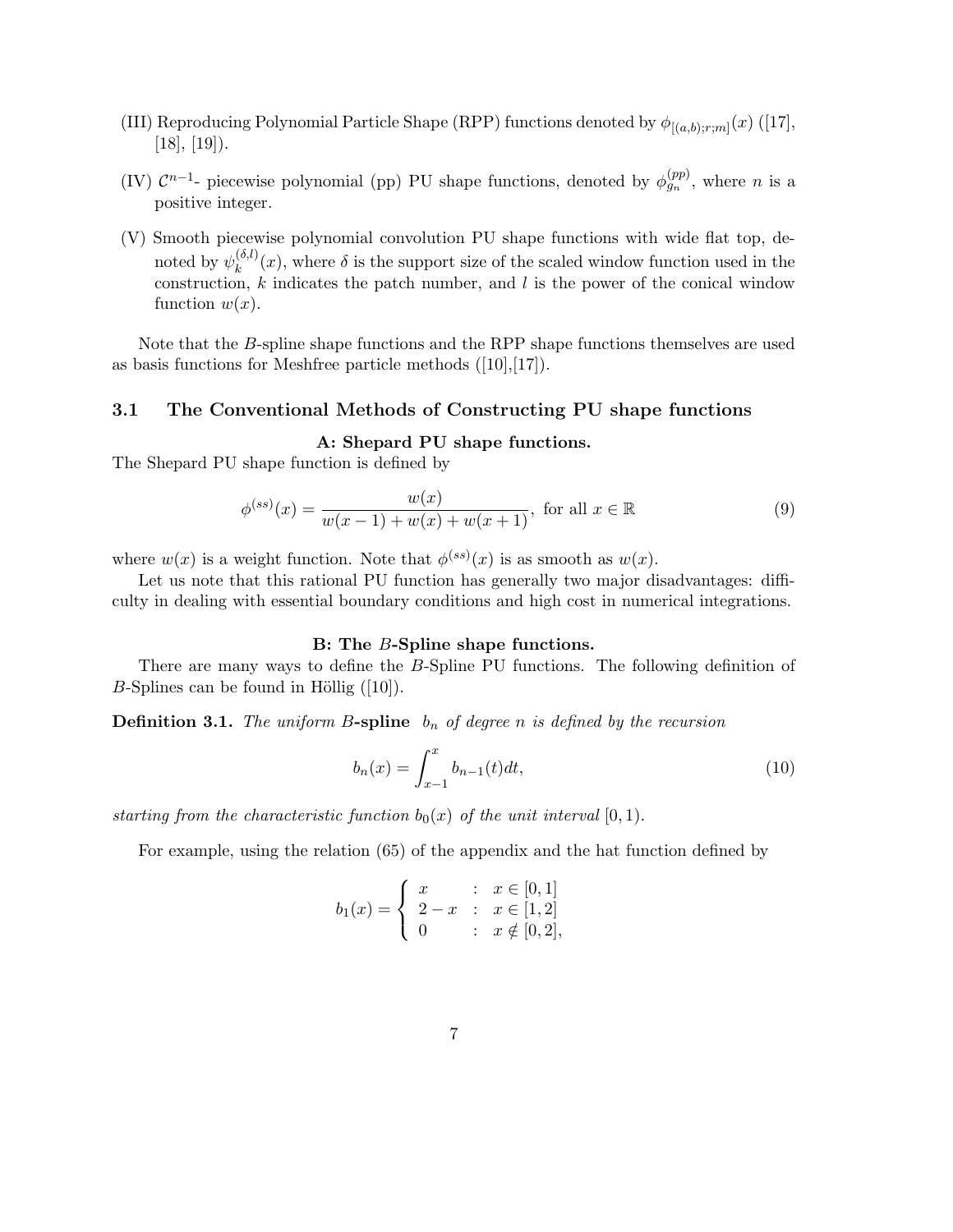we have a cubic B-spline which is a basic PU function:

$$
b_3(x+2) = \begin{cases} (1/6)[2+x]^3 & : x \in [-2,-1] \\ (1/6)[-3x^3 - 6x^2 + 4] & : x \in [-1,0] \\ (1/6)[3x^3 - 6x^2 + 4] & : x \in [0,1] \\ (1/6)[2-x]^3 & : x \in [1,2] \\ 0 & : x \notin [-2,2]. \end{cases}
$$

The following is a cubic spline PU function, but it is not B-spline.

$$
\phi_3^{(sp)}(t) = \begin{cases}\n(1/2)[2+t]^3 & : t \in [-2, -1] \\
(1/2)[2+t^3] & : t \in [-1, 0] \\
(1/2)[2-t^3] & : t \in [0, 1] \\
(1/2)[2-t]^3 & : t \in [1, 2] \\
0 & : x \notin [-2, 2].\n\end{cases}
$$
\n(11)

Remark 3.1. The Shepard-type PU functions and the B-spline PU functions do not satisfy the Kronecker delta property. Thus, they have difficulties in dealing with the essential boundary conditions.

The B-splines and the RPP shape functions share several common properties. For a comparison of these two PU shape functions, we provide the properties of B-splines in appendix.

## 3.2 New methods of Constructing Piecewise Polynomial PU shape functions

### A: RPP shape functions.

Oh et al ([17]) present various smooth closed form Reproducing Polynomial Particle (RPP) shape functions of high reproducing order. For example, we have the following RPP shape functions in( $[17]$ ), that are comparable to the cubic B-splines:

(1) A  $C^2$ -RPP shape function of reproducing order 2.

$$
\phi_{([-2,2];2;2)}(x) = \begin{cases}\n-\frac{1}{2}(x+2)^3(x+1)(2x+1) & : x \in [-2,-1], \\
\frac{1}{2}(x+1)(6x^4+9x^3-2x+2) & : x \in [-1,0], \\
-\frac{1}{2}(x-1)(6x^4-9x^3+2x+2) & : x \in [0,1], \\
\frac{1}{2}(x-2)^3(x-1)(2x-1) & : x \in [1,2], \\
0 & : x \notin [-2,2]\n\end{cases}
$$

(2) A  $\mathcal{C}^3$ -RPP shape function of reproducing order 2.

$$
\phi_{([-2,2];3;2)}(x) = \begin{cases}\n\frac{1}{2}(x+2)^4(x+1)(6x^2+9x+4) & : x \in [-2,-1], \\
-\frac{1}{2}(x+1)(18x^6+45x^5+30x^4+2x-2) & : x \in [-1,0], \\
\frac{1}{2}(x-1)(18x^6-45x^5+30x^4-2x-2) & : x \in [0,1], \\
-\frac{1}{2}(x-2)^4(x-1)(6x^2-9x+4) & : x \in [1,2], \\
0 & : x \notin [-2,2]\n\end{cases}
$$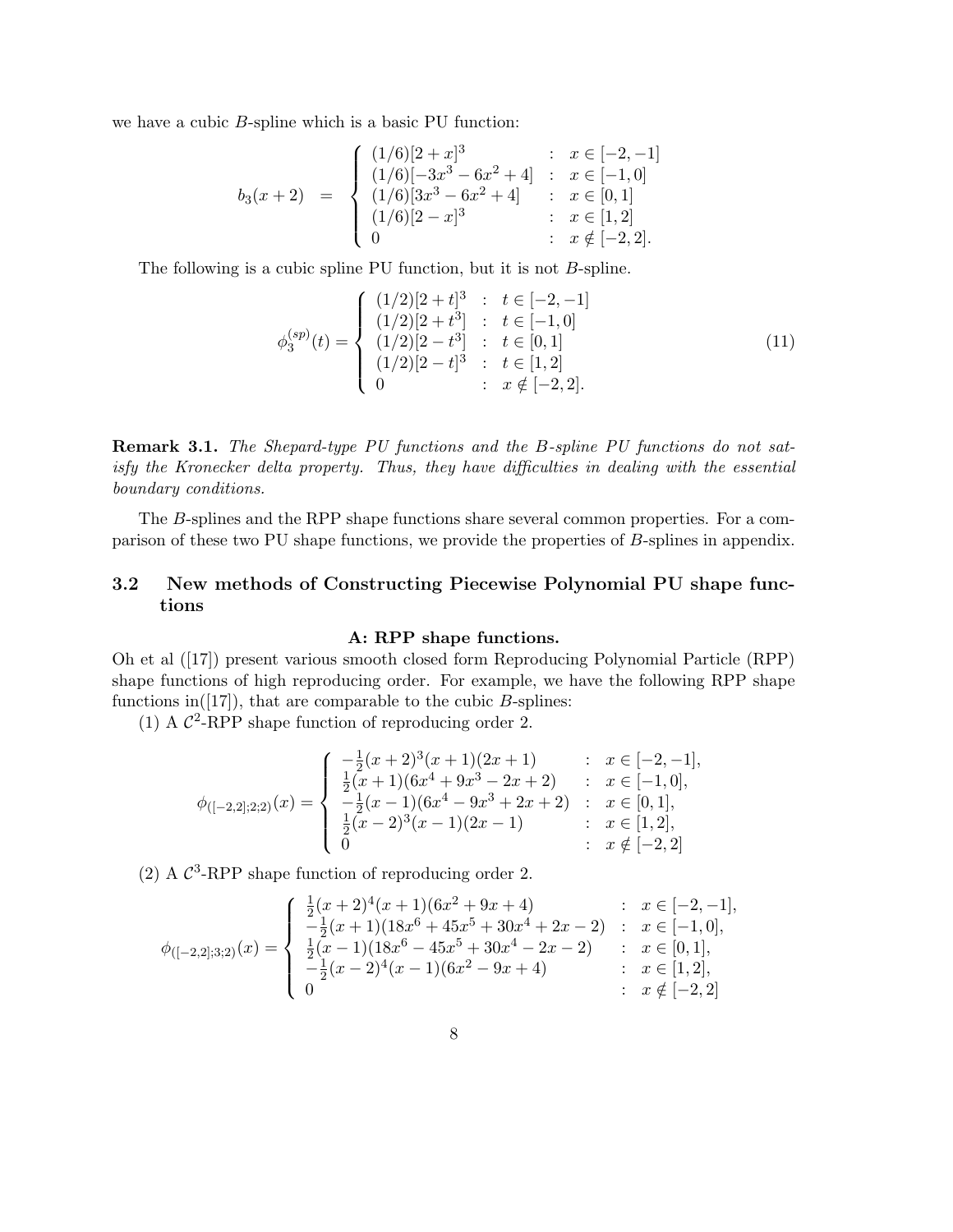(3) A  $C^4$ -RPP shape function of reproducing order 2.

$$
\phi_{([-2,2];4;2)}(x) = \begin{cases}\n-\frac{1}{2}(x+2)^5(x+1)(20x^3+50x^2+44x+13) & : x \in [-2,-1], \\
\frac{1}{2}(x+1)(60x^8+210x^7+252x^6+105x^5-2x+2) & : x \in [-1,0], \\
-\frac{1}{2}(x-1)(60x^8-210x^7+252x^6-105x^5+2x+2) & : x \in [0,1], \\
\frac{1}{2}(x-2)^5(x-1)(20x^3-50x^2+44x-13) & : x \in [1,2], \\
0 & : x \notin [-2,2]\n\end{cases}
$$

### B: Piecewise polynomial PU functions composed of two distinct polynomials.

An optimal choice of a PU function in GFEM depends on the function being approximated. In appropriate circumstances, we have the followings:

- 1. An optimal  $\mathcal{C}^0$ -PU function is the hat function.
- 2. An optimal  $C^1$ -PU function is the burble function defined by

$$
w_2(x) = \begin{cases} (\cos(\frac{\pi x}{2}))^2 & \text{if } |x| < 1\\ 0 & \text{if } |x| \ge 1, \end{cases}
$$

or the piecewise polynomial  $\phi_{g_2}^{(pp)}$  defined below.

3. In the following, we construct an optimal piecewise polynomial  $\mathcal{C}^n$ -PU function, for each positive integer n.

The B-splines of degree  $n$  and the RPP shape function of order  $m$ , respectively, consist of  $n + 1$  distinct polynomials and  $m + 2$  distinct polynomials.

In contrast to these, in this subsection, we construct a family of symmetric  $\mathcal{C}^{n-1}$ -piecewise polynomial basic PU functions,  $\phi_{g_n}^{(pp)}(x), n \ge 1$ , that consist of only two distinct polynomials. Thus, applying numerical integrations on two subregions separately, one can have exact integrals of these PU functions. Moreover, these highly regular piecewise polynomial PU functions in GFEM are able to solve higher order differential equations (such as bi-harmonic or poly-harmonic problems).

**Definition 3.2.** For integers  $n \geq 1$ , we define a piecewise polynomial function by

$$
\phi_{g_n}^{(pp)}(x) = \begin{cases}\n(1+x)^n g_n(x) & : x \in [-1,0] \\
(1-x)^n g_n(-x) & : x \in [0,1] \\
0 & : |x| \ge 1,\n\end{cases}
$$
\n(12)

where  $g_n(x) = a_0^{(n)} + a_1^{(n)}$  $a_1^{(n)}(-x) + a_2^{(n)}$  $a_2^{(n)}(-x)^2 + \cdots + a_{n-1}^{(n)}$  $_{n-1}^{(n)}(-x)^{n-1}$  whose coefficients are inductively constructed by the following recursion formula:

$$
a_k^{(n)} = \begin{cases} 1, & \text{if } k = 0\\ \sum_{j=0}^k a_j^{(n-1)}, & \text{if } 0 < k \le n-2, \\ 2(a_{n-2}^{(n)}), & \text{if } k = n-1. \end{cases} \tag{13}
$$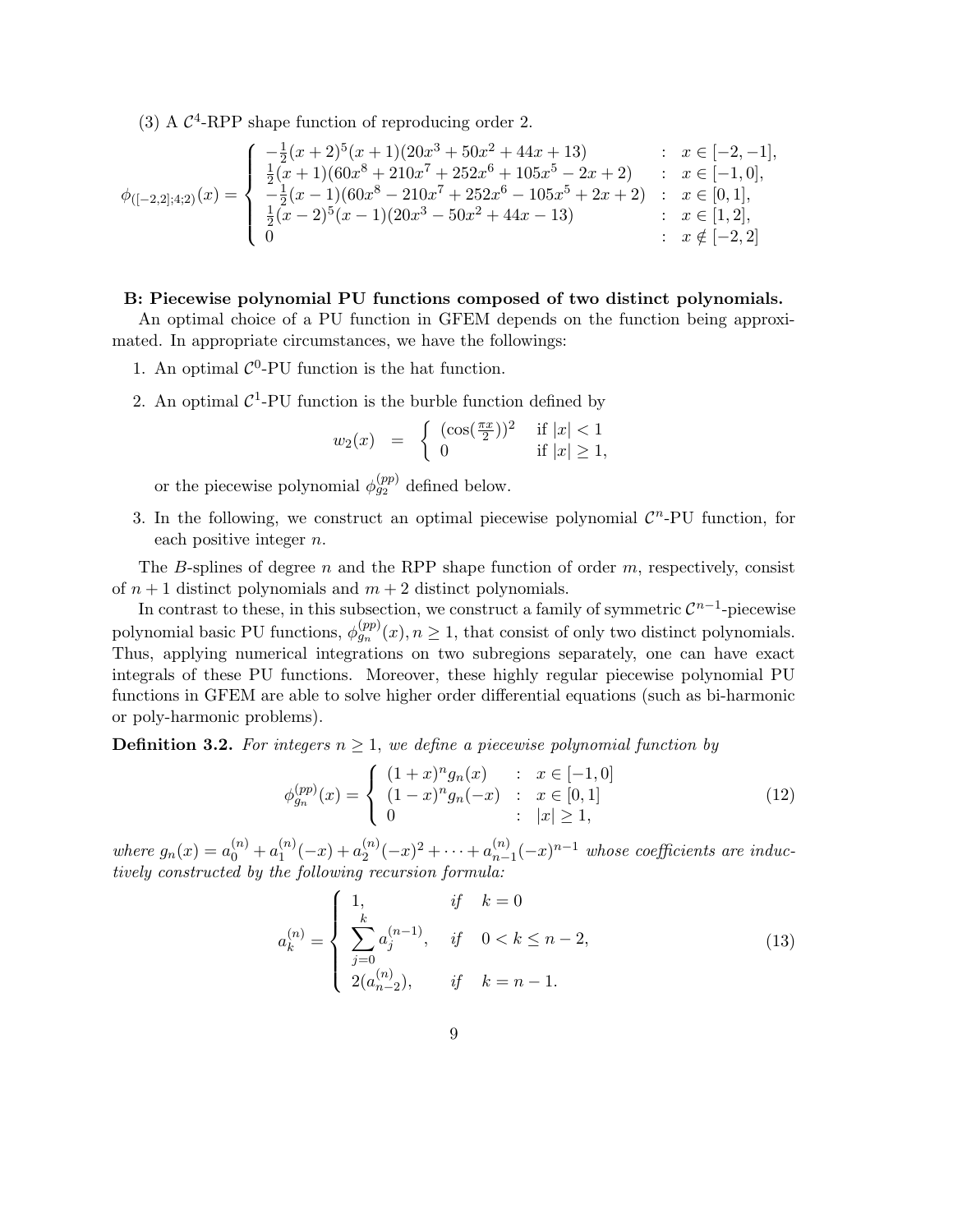The the coefficients  $a_k^{(n)}$  $\binom{n}{k}$  can also be obtained by the following recursion formula:

$$
a_k^{(n)} = \begin{cases} 1 & \text{if } k = 0, \\ \left(\frac{n+k-1}{k}\right)a_{k-1}^{(n)} & \text{if } 1 \le k \le n-1. \end{cases}
$$
 (14)

Let us note the followings:

- 1. The second recurrence relation implies that  $a_1^{(n)} = n$  for each n.
- 2. Using the recurrence relation (13),  $g_n(x)$  is as follows:

$$
g_1(x) = 1
$$
  
\n
$$
g_2(x) = 1 - 2x
$$
  
\n
$$
g_3(x) = 1 - 3x + 6x^2
$$
  
\n
$$
g_4(x) = 1 - 4x + 10x^2 - 20x^3
$$
  
\n
$$
g_5(x) = 1 - 5x + 15x^2 - 35x^3 + 70x^4
$$
  
\n
$$
g_6(x) = 1 - 6x + 21x^2 - 56x^3 + 126x^4 - 252x^5
$$
  
\n
$$
g_7(x) = 1 - 7x + 28x^2 - 84x^3 + 210x^4 - 462x^5 + 924x^6
$$
  
\n
$$
\vdots \qquad \vdots
$$

 $\phi_{g_1}^{(pp)}, \phi_{g_7}^{(pp)}, \phi_{g_{20}}^{(pp)}$ , and  $\phi_{g_{30}}^{(pp)}$  that are  $\mathcal{C}^0, \mathcal{C}^6, \mathcal{C}^{19}, \mathcal{C}^{29}$ - functions, respectively, are depicted and compared in Fig. 1.

3.  $\phi_{g_1}^{(pp)}$  is the hat function which is a  $\mathcal{C}^0$ -piecewise linear PU function.  $\phi_{g_2}^{(pp)}$  is a  $\mathcal{C}^1$ piecewise cubic polynomial PU function.

By using induction arguments, we prove that the piecewise polynomial functions constructed above are actually basic PU functions.

**Lemma 3.1.** For all  $n \geq 1$ ,  $g_n(x)$  satisfies the following relation:

$$
1 - x^n g_n(x - 1) = (1 - x)^n g_n(-x).
$$
\n(15)

*Proof.* For  $n = 1, 2, 3$ , one can easily show that the relation (15) holds.

By an induction argument, we show that it holds for  $n + 1$  if we assume that it holds for *n*. Observing that the coefficients of  $g_n(x)$  of (13) are written as  $a_0 = a_0^{(n-1)}$  $a_0^{(n-1)}, a_1^{(n)} =$  $a_0^{(n-1)} + a_1^{(n-1)}$  $a_{1}^{(n-1)}, \cdots, a_{n-1}^{(n)} = 2a_{n-1}^{(n)}$  $\binom{n}{n-2}$ .

Now we have

$$
g_n(-x) = 1 + \sum_{k=1}^{n-1} a_k^{(n)} x^k = x^{n-1} \left[ \left( \frac{1}{x} \right)^{n-1} + \sum_{k=1}^{n-1} a_k^{(n)} \left( \frac{1}{x} \right)^{n-k-1} \right]. \tag{16}
$$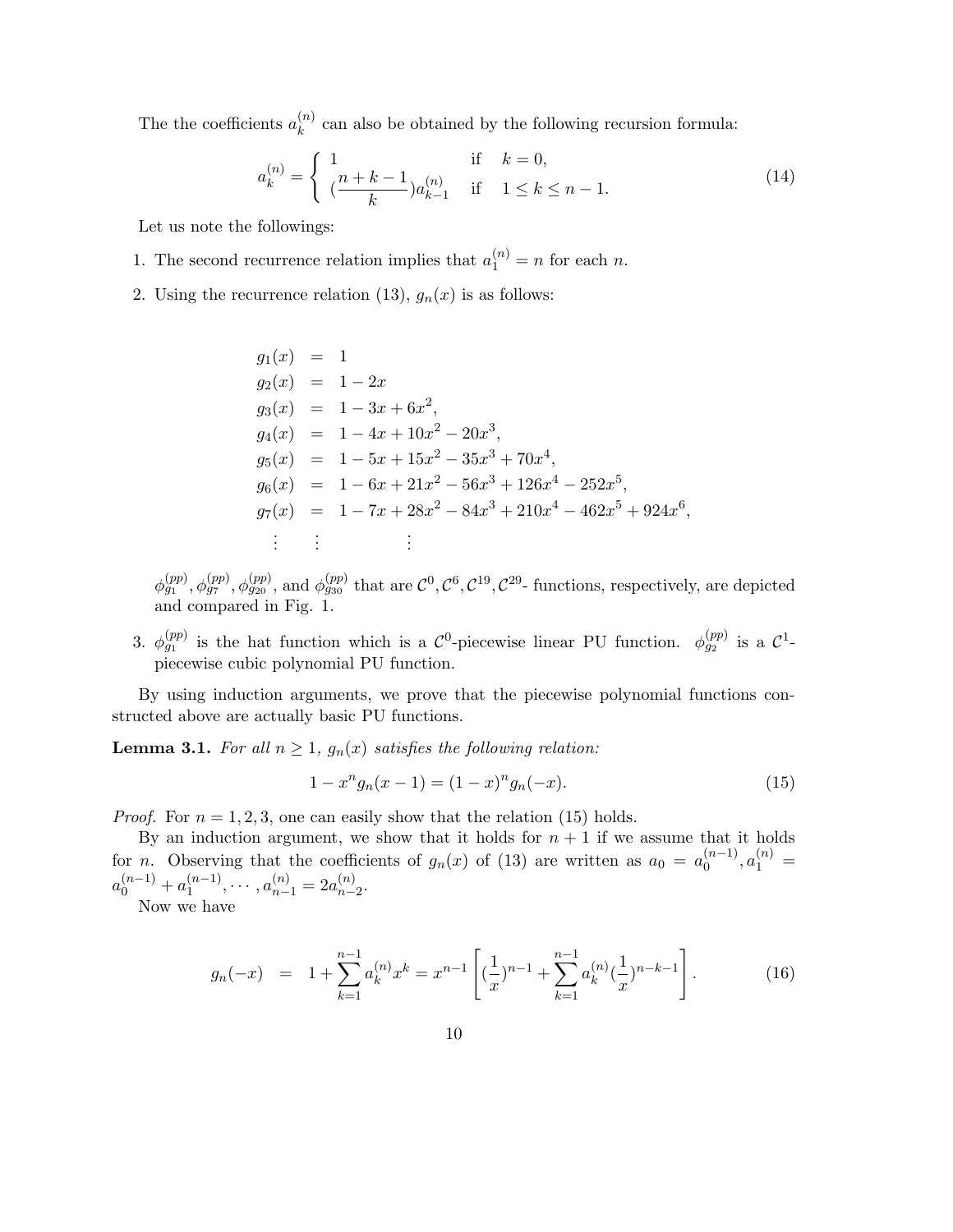Let

$$
(\frac{1}{x})^{n-1} + \sum_{k=1}^{n-1} a_k^{(n)} (\frac{1}{x})^{n-k-1} = (\frac{1}{x}-1) \left[ (\frac{1}{x})^{n-2} + \sum_{k=1}^{n-2} b_k (\frac{1}{x})^{n-k-2} \right] + b_{n-1}.
$$

where, upon using  $(13)$ ,

$$
b_k = 1 + \sum_{j=1}^{k} a_j^{(n)} = a_k^{(n+1)}, k = 0, 1, 2, ..., n-1
$$

Therefore, upon using  $a_n^{(n+1)} = 2a_{n-1}^{(n+1)}$  $\frac{(n+1)}{n-1},$ 

$$
g_n(-x) = (1-x) \left[ \sum_{k=0}^{n-2} a_k^{(n+1)} x^k \right] + a_{n-1}^{(n+1)} x^{n-1}
$$
  
\n
$$
= (1-x) \left[ g_{n+1}(-x) - a_{n-1}^{(n+1)} x^{n-1} - a_n^{(n+1)} x^n \right] + a_{n-1}^{(n+1)} x^{n-1}
$$
  
\n
$$
= (1-x) g_{n+1}(-x) - a_n^{(n+1)} x^n + a_{n-1}^{(n+1)} x^n + a_n^{(n+1)} x^{n+1}
$$
  
\n
$$
= (1-x) g_{n+1}(-x) + x^n \left( a_n^{(n+1)} x - a_{n-1}^{(n+1)} \right)
$$
 (17)

Thus

$$
(1-x)^{n}g(-x) = (1-x)^{n+1}g_{n+1}(-x) + (1-x)^{n}x^{n}\left(a_{n}^{(n+1)}x - a_{n-1}^{(n+1)}\right)
$$
(18)

On the other hand, by replacing x with  $1 - x$  in Eqt. (17), we have

$$
1 - x^{n}g_{n}(x - 1) = 1 - x^{n}\left[xg_{n+1}(x - 1) + (1 - x)^{n}\left(a_{n}^{(n+1)}(1 - x) - a_{n-1}^{(n+1)}\right)\right]
$$
  

$$
= 1 - x^{n+1}g_{n+1}(x - 1) - x^{n}(1 - x)^{n}\left[-a_{n}^{(n+1)}x + a_{n}^{(n+1)} - a_{n-1}^{(n+1)}\right]
$$
  

$$
= 1 - x^{n+1}g_{n+1}(x - 1) + x^{n}(1 - x)^{n}\left[a_{n}^{(n+1)}x - a_{n-1}^{(n+1)}\right]
$$
(19)

Now, by applying induction hypotheses in the right hand sides of (18) and (19), we have the identity

$$
(1-x)^{n+1}g_{n+1}(-x) = 1 - x^{n+1}g_{n+1}(x-1),
$$

for  $n + 1$ .

**Theorem 3.1.** For all  $n \geq 1$ , the piecewise polynomial functions  $\phi_{g_n}^{(pp)}$  defined by (12) satisfy the following.

\n- (i) 
$$
\phi_{g_n}^{(pp)}(x) \in \mathcal{C}^{n-1}(\mathbb{R}),
$$
\n- (ii)  $\phi_{g_n}^{(pp)}(x-1) + \phi_{g_n}^{(pp)}(x) + \phi_{g_n}^{(pp)}(x+1) = 1$  for  $x \in (-1,1),$
\n- (iii) The degrees of the polynomial on each subinterval are  $(2n-1)$ ,
\n

 $(iv)$   $\phi_{g_n}^{(pp)}(x)$  is symmetric about the y-axis,

$$
(v) \quad \int_{\mathbb{R}} \phi_{g_n}^{(pp)}(x) dx = 1.
$$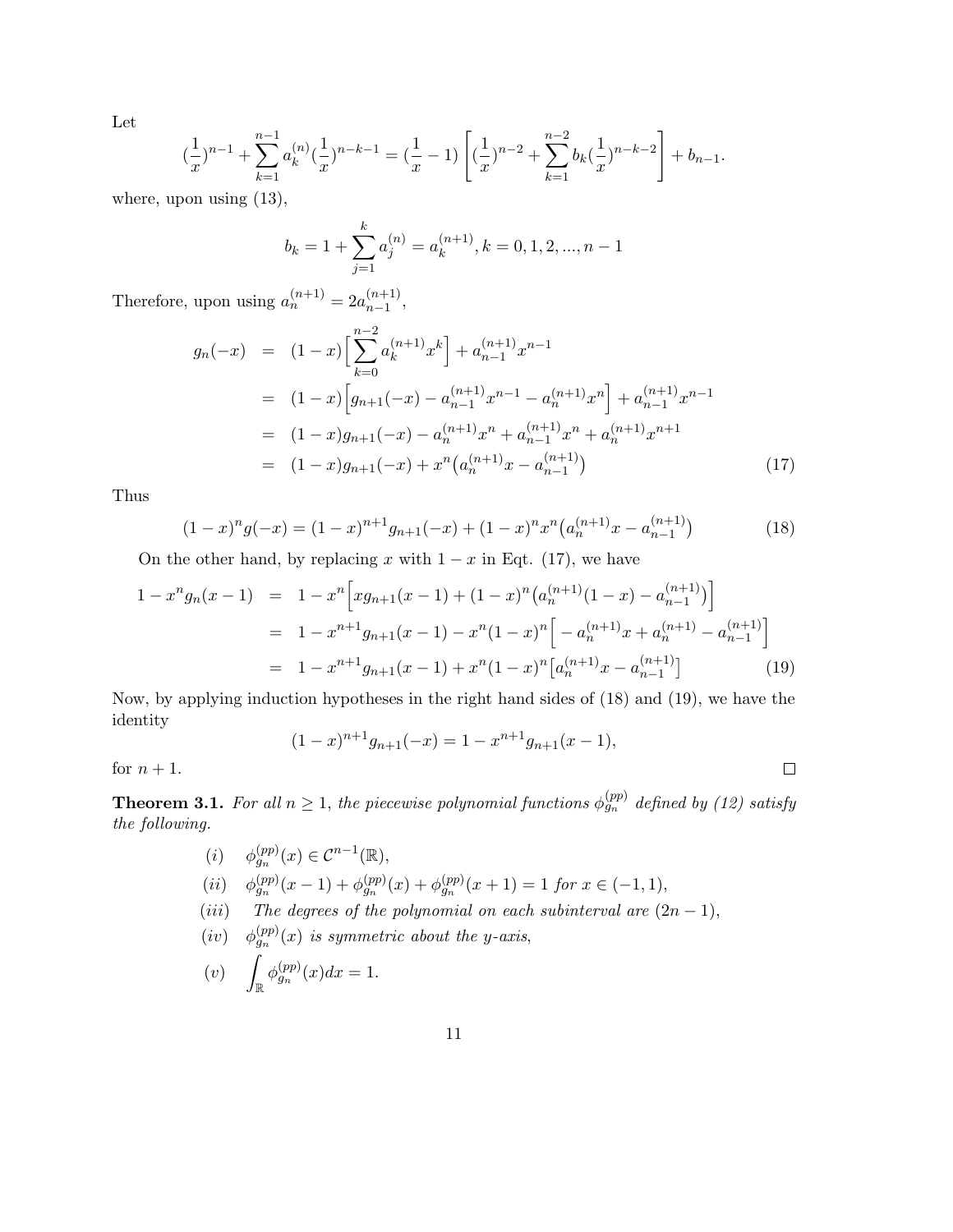Proof. (i), (iii), and (iv) are straight forward.

If  $x \in [0, 1]$ , then applying (15), we have the followings:

$$
\sum_{k \in \mathbb{Z}} \phi_{g_n}^{(pp)}(x - k) = (1 - x)^n g_n(-x) + x^n g_n(x - 1)
$$
  
= 
$$
\left[1 - x^n g_n(x - 1)\right] + x^n g_n(x - 1) = 1,
$$

which is the proof of (ii).

The proof of (v) is as follows:

$$
\int_{-1}^{0} (1+x)^n g_n(x) dx = \int_{0}^{1} (1-x)^n g_n(-x) dx
$$
(by the symmetry property)  

$$
= \int_{0}^{1} \left[1 - x^n g_n(x-1)\right] dx
$$
(by the relation (15))

Thus,

$$
\int_{-1}^{0} (1+x)^n g_n(x) dx + \int_{0}^{1} x^n g_n(x-1) dx = 1.
$$

By substitution:  $x - 1 = -t$ , the second integral becomes

$$
\int_0^1 x^n g_n(x-1) dx = \int_0^1 (1-t)^n g_n(-t) dt.
$$

Thus, we have the property (v).

The converse of Theorem 3.1 is also true. In other words, we have the following uniqueness theorem:

**Theorem 3.2.** (Uniqueness) A piecewise polynomial  $\psi(x)$  satisfies the following conditions:

- 1.  $\psi(x)$  is symmetric about the y-axis
- 2.  $\psi(x)$  is composed of exactly two polynomials of degree  $2n-1$ .
- 3.  $\psi(x)$  is a  $\mathcal{C}^{n-1}$ -PU function.
- 4.  $\psi(0) = 1$ , and  $supp(\psi(x)) = [-1, 1].$

if and only if

$$
\psi(x) = \phi_{g_n}^{(pp)}.
$$

 $\Box$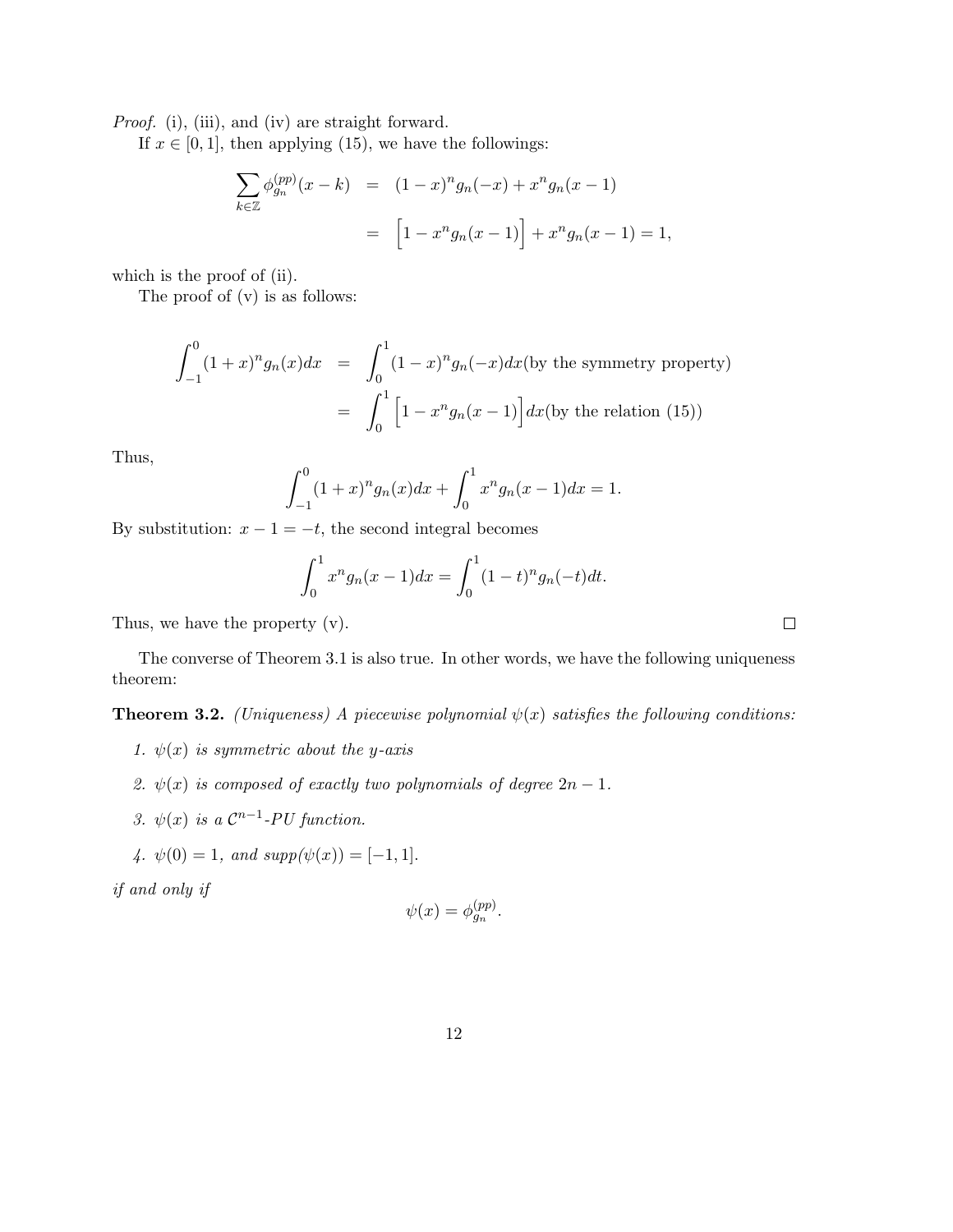*Proof.* We only need to prove the necessary part: Let us denote the restriction of  $\psi(x)$  onto [0, 1] by  $\psi^+(x)$ . Since  $\psi(x)$  is a PU function,

$$
\psi(x+1) + \psi(x) + \psi(x-1) = 1, \text{ for } x \in [-1, 1].
$$

Moreover,  $\psi(x) \in C^{n-1}(\mathbb{R})$ , we have the following:

$$
\frac{d^j \psi(x)}{dx^j}|_{x=0} = 0, \text{ for } j = 1, \dots, n-1,
$$
  
\n
$$
\psi(x)|_{x=0} = 1,
$$
  
\n
$$
\psi^+(x) = (1-x)^n (b_0 + b_1 x + b_2 x^2 + \dots + b_{n-1} x^{n-1}).
$$

Consider the difference of two functions:

$$
G(x) = (1-x)^n g_n(-x) - \psi^+(x)
$$
  
=  $(1-x)^n [(a_0^{(n)} - b_0) + (a_1^{(n)} - b_1)x + \dots + (a_{n-1}^{(n)} - b_{n-1})x^{n-1}]$ 

Then, we have

$$
G(0) = G'(0) = G''(0) \cdots = G^{(n-1)}(0) = 0,
$$

which implies that

$$
\psi^+(x) = (1-x)^n g_n(-x), \text{ for all } x \in [0,1].
$$

 $\Box$ 

By using the second recursion formula, we can compute the maximum norm of the gradient of  $\phi_{g_n}^{(pp)}$  for all n.

**Theorem 3.3.** For the  $\mathcal{C}^{n-1}$ -PU function  $\phi_{g_n}^{(pp)}(x) = (1+x)^n g_n(x)$  defined by (12), we have the following:

(i)  $\|[\phi_{g_n}^{(pp)}]' \|_{\infty} = (2n - 1)a_{n-}^{(n)}$  $_{n-1}^{(n)}$ ( $\frac{1}{4}$  $\frac{1}{4})^{n-1}.$ (ii)  $\phi_{g_n}^{(pp)}(x)$  is monotonically increasing on  $[-1,0]$ .  $(iii)$   $\|[\phi_{g_n}^{(pp)}]''\|_{\infty} = (2n-1)(n-1)a_{n-}^{(n)}$  $_{n-1}^{(n)}|Q(1+Q)|^{n-2}|2Q+1|, where$  $Q = \left[ (4n - 6) + \sqrt{2(4n - 6)} \right] / 2(4n - 6).$ 

Proof. From the definition 3.2, we have

$$
[\phi_{g_n}^{(pp)}]'(x) = n(1+x)^{n-1}g_n(x) + (1+x)^n g'_n(x)
$$
  
= 
$$
(1+x)^{n-1} (ng_n(x) + (1+x)g'_n(x)).
$$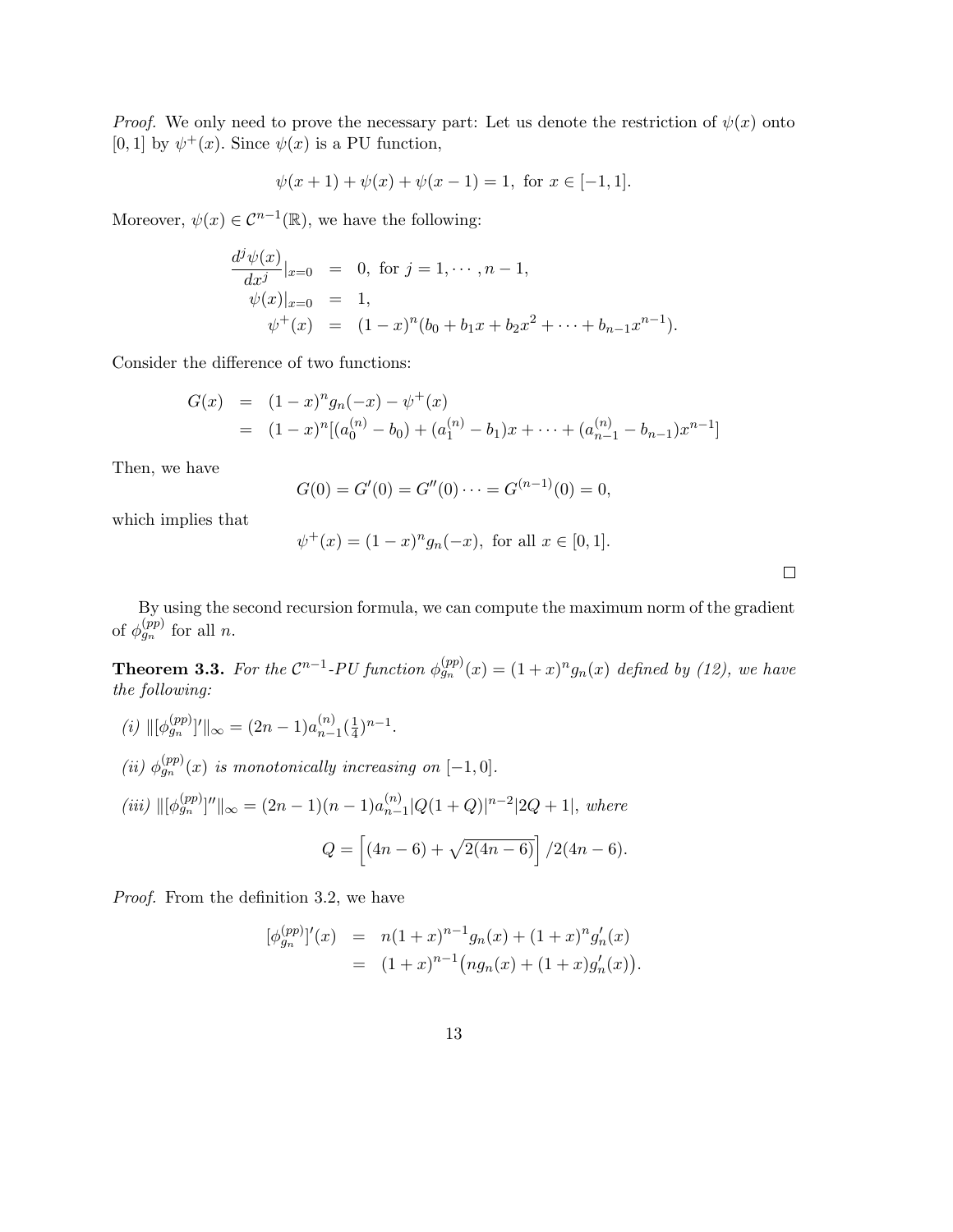Table 1: The selected maximum values of  $|[\phi_{g_n}^{(pp)}]'(x)|$  and  $|[\phi_{g_n}^{(pp)}]''(x)|$ .

|                                                  | $n =$ | $n=3$ | $n=5$ |       |       | $n=7$   $n=10$   $n=15$   $n=20$ |       | $n=30$ |
|--------------------------------------------------|-------|-------|-------|-------|-------|----------------------------------|-------|--------|
| $(pp)_{11}$<br>$\Vert [\phi_{g_n}^{(p)}]$<br>,∣∞ | C.1   | 1.875 | 2.46  | 2.93  | 3.52  | 4.33                             | 5.01  | 6.15   |
| $\ [\phi_{g_n}^{(pp)}]''\ $<br>$\infty$          |       | 5.77  |       | 13.18 | 18.94 | 28.97                            | 38.26 | 57.61  |

Using (14), we have  $g_n(x) = \sum_{k=0}^{n-1} (-1)^k a_k^{(n)}$  $\binom{n}{k} x^k$ ,  $a_0^{(n)} = 1$ ,  $a_k^{(n)} = \frac{n+k-1}{k}$  $\frac{k-1}{k}a_{k-}^{(n)}$  $\binom{n}{k-1}$ , 1  $\leq$  $k \leq n-1$ . Hence, we obtain the following relation

$$
ng_n(x) + (1+x)g'_n(x)
$$
  
\n
$$
= n(1 + \sum_{k=1}^{n-1} (-1)^k a_k^{(n)} x^k) + \sum_{k=1}^{n-1} (-1)^k k a_k^{(n)} x^{k-1} + \sum_{k=1}^{n-1} (-1)^k k a_k^{(n)} x^k
$$
  
\n
$$
= n + \sum_{k=1}^{n-1} (-1)^k n a_k^{(n)} x^k + \sum_{k=0}^{n-2} (-1)^{k+1} (k+1) a_{k+1}^{(n)} x^k + \sum_{k=1}^{n-1} (-1)^k k a_k^{(n)} x^k
$$
  
\n
$$
= n - a_1^{(n)} + \sum_{k=1}^{n-2} \left[ (n+k) a_k^{(n)} - (k+1) a_{k+1}^{(n)} \right] (-x)^k + (2n - 1) a_{n-1}^{(n)} (-x)^{n-1}
$$
  
\n
$$
= (2n - 1) a_{n-1}^{(n)} (-x)^{n-1},
$$
\n(20)

which implies  $|[\phi_{g_n}^{(pp)}]'(x)| = (2n-1)a_{n-1}^{(n)}$  $\sum_{n=1}^{(n)}|[-x(1+x)]^{n-1}|$  whose maximum value occurs when  $x = -1/2$ . Thus we have proved that (i) holds.

Since  $(1+x)^{(n-1)} \ge 0$  for  $x \in [-1,0]$ , (20) implies that  $[\phi_{g_n}^{(pp)}]'(x) \ge 0$ ,  $x \in [-1,0]$ ; and hence the assertion (ii) follows.

Applying (20), we have a simple form of the second order derivative

$$
[\phi_{g_n}^{(pp)}]''(x) = -(2n-1)(n-1)a_{n-1}^{(n)}[-x(1+x)]^{n-2}(2x+1), \tag{21}
$$

and hence the maximum of the second order derivative occurs when  $x = [(4n - 6) +$  $\sqrt{2(4n-6)}$ )/2(4n – 6).

In table 1 and Fig. 1, the maximum vales of the first derivative and the second order derivative of piecewise polynomial PU functions are shown. These maximum values are parts of error bounds for GFEM in Theorem 4.1.

## C: The convolution PU shape functions

Thus far, we have introduced four different kinds of PU shape functions associated mainly with uniformly distributed particles (the Shepard PU functions can be used for non-uniformly partitioned patches).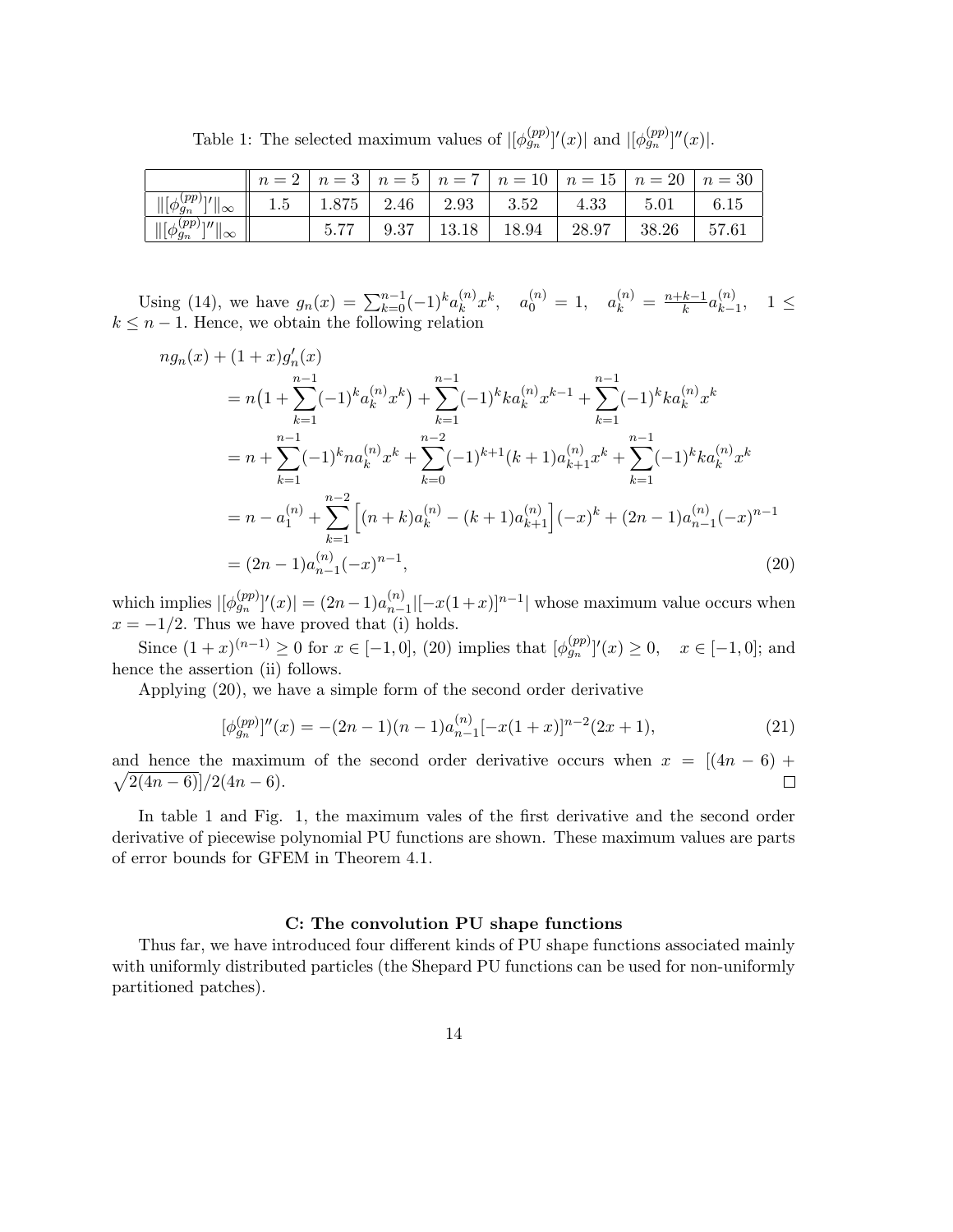

Figure 1: [Left:] The piecewise polynomial PU functions  $\phi_{g_1}^{(pp)}, \phi_{g_7}^{(pp)}, \phi_{g_{20}}^{(pp)}, \phi_{g_{30}}^{(pp)}$  that are  $C^0$ -,  $C^6$ -,  $C^{19}$ -,  $C^{29}$ - functions, respectively. [Right:]  $\|\phi_{g_n}^{(pp)}\|_{\infty}$ , for  $n = 1,...,30$  and  $\| [\phi_{g_n}^{(pp)}]'' \|_{\infty} / 10$ , for  $n = 3, ..., 30$ 

Now we construct a family of functions that is a partition of unity subordinate to an arbitrary covering of a given domain. These PU functions are also used to deal with uniformly (or non uniformly) distributed particles in Meshfree particle methods ([18]).

Consider the scaled window function defined by

$$
w_{\delta}^{(l)}(x) = Aw(\frac{x}{\delta}), \qquad (22)
$$

where  $w(x) = (1 - x^2)^l$ ,  $|x| \le 1$ , is the conical window function defined by (1) and

$$
A^{-1} = \int_{-\delta}^{\delta} w(\frac{x}{\delta}) dx.
$$

Let  $Q_k = (x_k, x_{k+1})$  be an interval with  $|x_{k+1} - x_k| \ge 2\delta$  and the characteristic function of  $Q_k$  is defined by

$$
\chi_{Q_k}(x) = \begin{cases} 1, & \text{if } x \in Q_k, \\ 0, & \text{if } x \notin Q_k. \end{cases}
$$
 (23)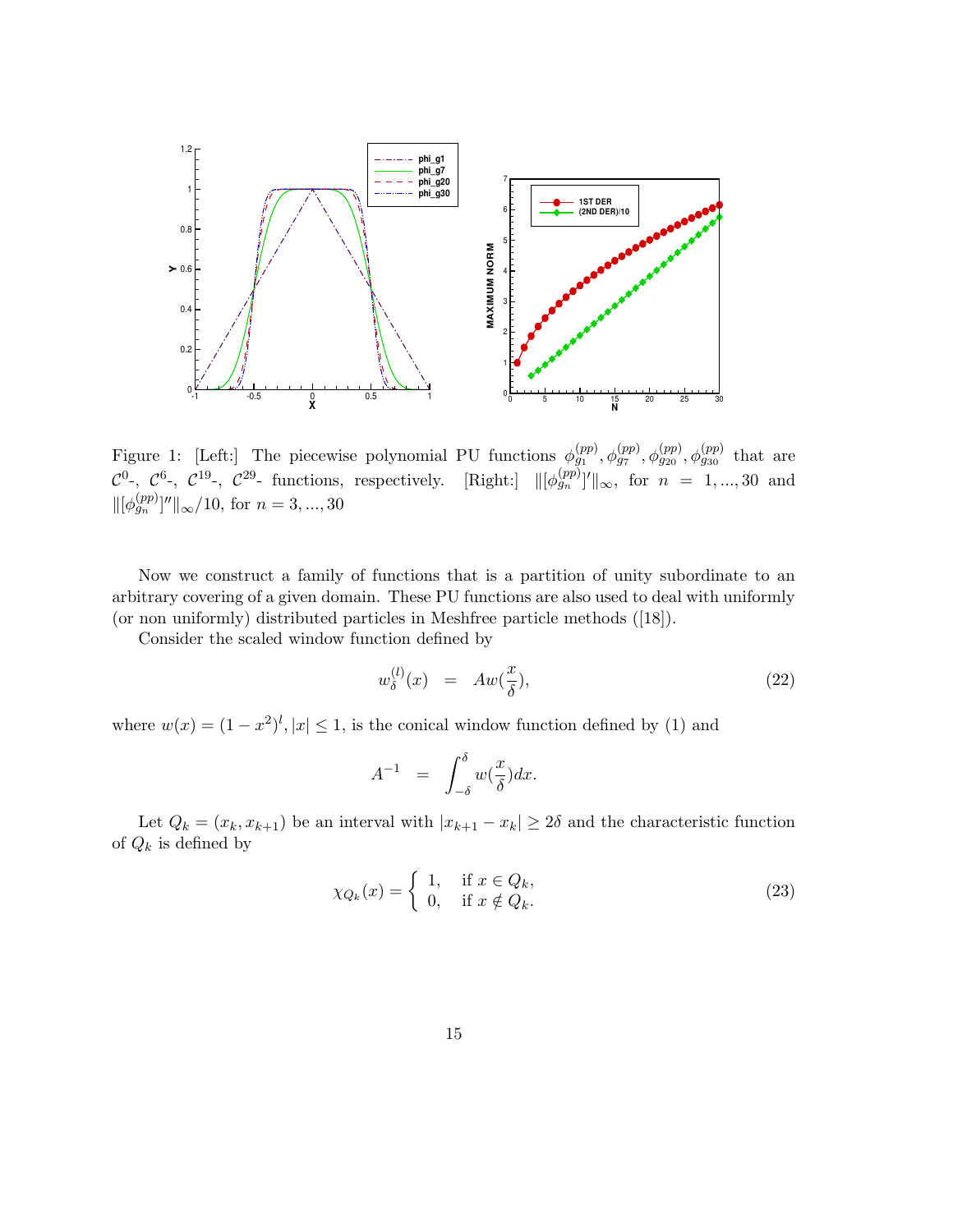**Definition 3.3.** The convolution PU function of  $\chi_{Q_k}$  and  $w_{\delta}^{(l)}$  $\delta^{(i)}$  is defined by

$$
\psi_k^{(\delta,l)}(x) = \int_{\mathbb{R}} w_{\delta}^{(l)}(x - y) \chi_{Q_k}(y) dy = \int_{Q_k} w_{\delta}^{(l)}(x - y) dy
$$
  
\n
$$
= \begin{cases}\nf_{k+1}(x) = \int_{x - x_{k+1}}^{\delta} w_{\delta}^{(l)}(t) dt, & \text{if } x \in [x_{k+1} - \delta, x_{k+1} + \delta], \\
1, & \text{if } x \in [x_k + \delta, x_{k+1} - \delta], \\
f_k(x) = \int_{-\delta}^{x - x_k} w_{\delta}^{(l)}(t) dt, & \text{if } x \in [x_k - \delta, x_k + \delta], \\
0, & \text{if } x \in \mathbb{R} \setminus [x_k - \delta, x_{k+1} + \delta].\n\end{cases}
$$
\n(24)

Since the scaled window function is a polynomial,  $\psi_k^{(\delta,l)}$  $k^{(0,\nu)}(x)$  becomes a piecewise polynomial.

Next, we show that for a fixed  $\delta$  and a fixed l,  $\{\psi_k^{(\delta,l)}\}$  $\{e^{(o,t)}\}\)$  becomes a partition of unity. Suppose a domain  $\Omega = (a, b)$  is uniformly (or non-uniformly) partitioned as follows:

$$
x_1 = a - \delta < a < x_2 < \dotsb x_k < x_{k+1} \dots < x_n < b < x_{n+1} = b + \delta
$$

so that

$$
x_{k+1} - x_k \ge 2\delta, \text{ for } 1 \le k \le n.
$$

Let  $Q_k = (x_k, x_{k+1}), k = 1, \dots, n$ . Then we have

$$
\sum_{k=1}^{n} \chi_{Q_k}(x) = 1, \text{ for all } x \in \Omega, \text{ except the nodal points,}
$$
 (25)

which implies

$$
\sum_{k=1}^{n} \psi_k^{(\delta,l)}(x) = \sum_{k=1}^{n} \left[ \int_{\mathbb{R}} \chi_{Q_k}(x-y) w_\delta(y) dy \right] = 1, \text{ for all } x \in \Omega.
$$
 (26)

Thus, these piecewise polynomial  $\psi_k^{(\delta,l)}$  $\kappa^{(0,\nu)}$  have the following properties:

Theorem 3.4.  $(\delta, l)$  $k^{(0,t)}(x) = [x_k - \delta, x_{k+1} + \delta].$ 

2.  $\{\psi_k^{(\delta, l)}\}$  $\mathcal{L}_{k}^{(0,t)}(x): k = 1, \cdots, n$  is a partition of unity subordinate to an arbitrary covering  ${Q_k^{\delta} = (x_k - \delta, x_{k+1} + \delta) : k = 1, \cdots, n}$  of  $\Omega$  such that any two are overlapped on an interval with  $2\delta$  length.

3.

$$
(a) \quad \psi_k^{(\delta,l)}(x) \in \mathcal{C}^l(\mathbb{R}),\tag{27}
$$

(b) 
$$
\max |\frac{d}{dx}(\psi_k^{(\delta,l)}(x))| = \max |w_{\delta}^{(l)}| = A = \mathcal{O}(\delta^{-1}).
$$
 (28)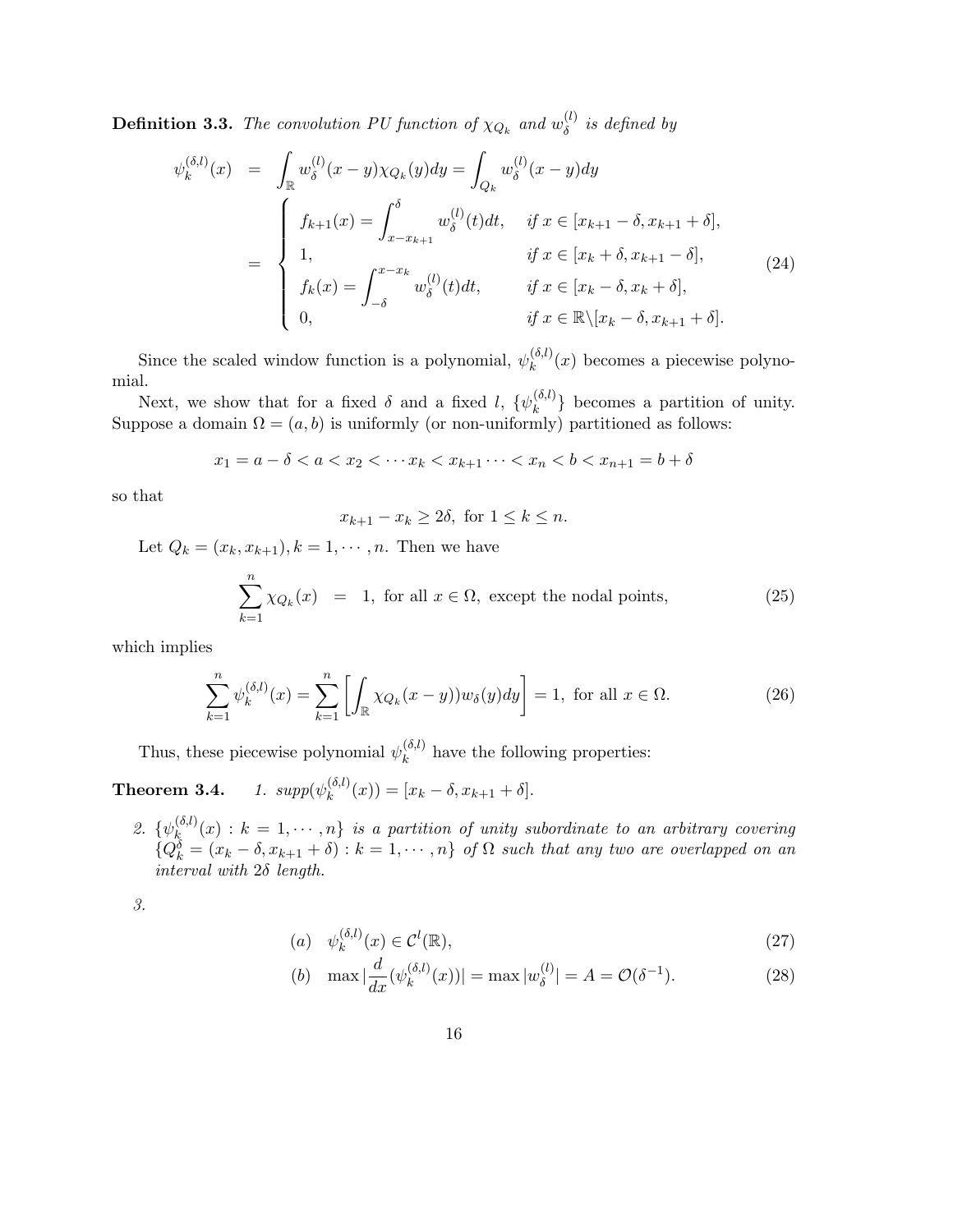*Proof.* (1), (2), and (3-b) are obvious. We only need to prove  $(3-a)$ .

$$
\frac{d\psi_k^{(\delta,l)}(x)}{dx} = \begin{cases}\n-w_\delta^{(l)}(x - x_{k+1}) & \text{if } x \in [x_{k+1} - \delta, x_{k+1} + \delta], \\
0, & \text{if } x \in [x_k + \delta, x_{k+1} - \delta], \\
w_\delta^{(l)}(x - x_k) & \text{if } x \in [x_k - \delta, x_k + \delta], \\
0, & \text{if } x \in \mathbb{R} \setminus [x_k - \delta, x_{k+1} + \delta].\n\end{cases} (29)
$$

which is continuous and  $(l-1)$  differentiable. Thus, the convolution PU function is a  $\mathcal{C}^l$ function.

For example, we have the specific expressions as follows:

• If  $l = 3$  in the conical window function (1), then the polynomials  $f_k(x)$  and  $f_{k+1}(x)$  are as follows:

$$
f_{k+1}(x) = \left(\frac{1}{32\delta^7}\right) \left\{ \left[16\delta^3 + 29\delta^2(x - x_{k+1}) + 20\delta(x - x_{k+1})^2 + 5(x - x_{k+1})^3\right] \right. \\ \left. \left(\delta - x + x_{k+1}\right)^4 \right\} \tag{30}
$$

$$
f_k(x) = \left(\frac{1}{32\delta^7}\right) \left\{ \left[16\delta^3 - 29\delta^2(x - x_k) + 20\delta(x - x_k)^2 - 5(x - x_k)^3\right] \right. \\ \left. \left(\delta + x - x_k\right)^4 \right\} . \tag{31}
$$

• If  $l = 5$  in the conical window function, then

$$
\max |\frac{d}{dx}(\psi_k^{(\delta,l)}(x))| < (1.28) \times 10^p, \quad \text{if } \delta = 10^{-p}, p = 0, 1, 2, \dots.
$$

• For  $\delta = 0.1, l = 3$ , the PU functions,  $\psi_k^{(\delta, l)}$  $\mathcal{R}_k^{(0,t)}(x)$ , are depicted in Fig. 2 when  $Q_k, k = 1, 2, 3,$ respectively, are  $(2, 3), (3, 3.5)$  and  $(3.5, 3.9)$ .

As a special case of this convolution PU function, by taking

$$
\delta = 1/2, \quad x_k = -1/2, \quad x_{k+1} = 1/2
$$

in (30) and (31), we obtain the following  $\mathcal{C}^3$ -piecewise polynomial PU function consisting of exactly two distinct polynomials:

$$
\psi_{[-1,1]}^{(1/2,3)} = \begin{cases}\n(1+x)^4(1-4x+10x^2-20x^3) & : x \in [-1,0], \\
(1-x)^4(1+4x+10x^2+20x^3) & : x \in [0,1], \\
0 & : |x| \ge 1.\n\end{cases}
$$

Hence, we have reproduced  $\phi_{g_4}^{(pp)}$  as a special case of the convolution PU functions.

Generally, we have the following: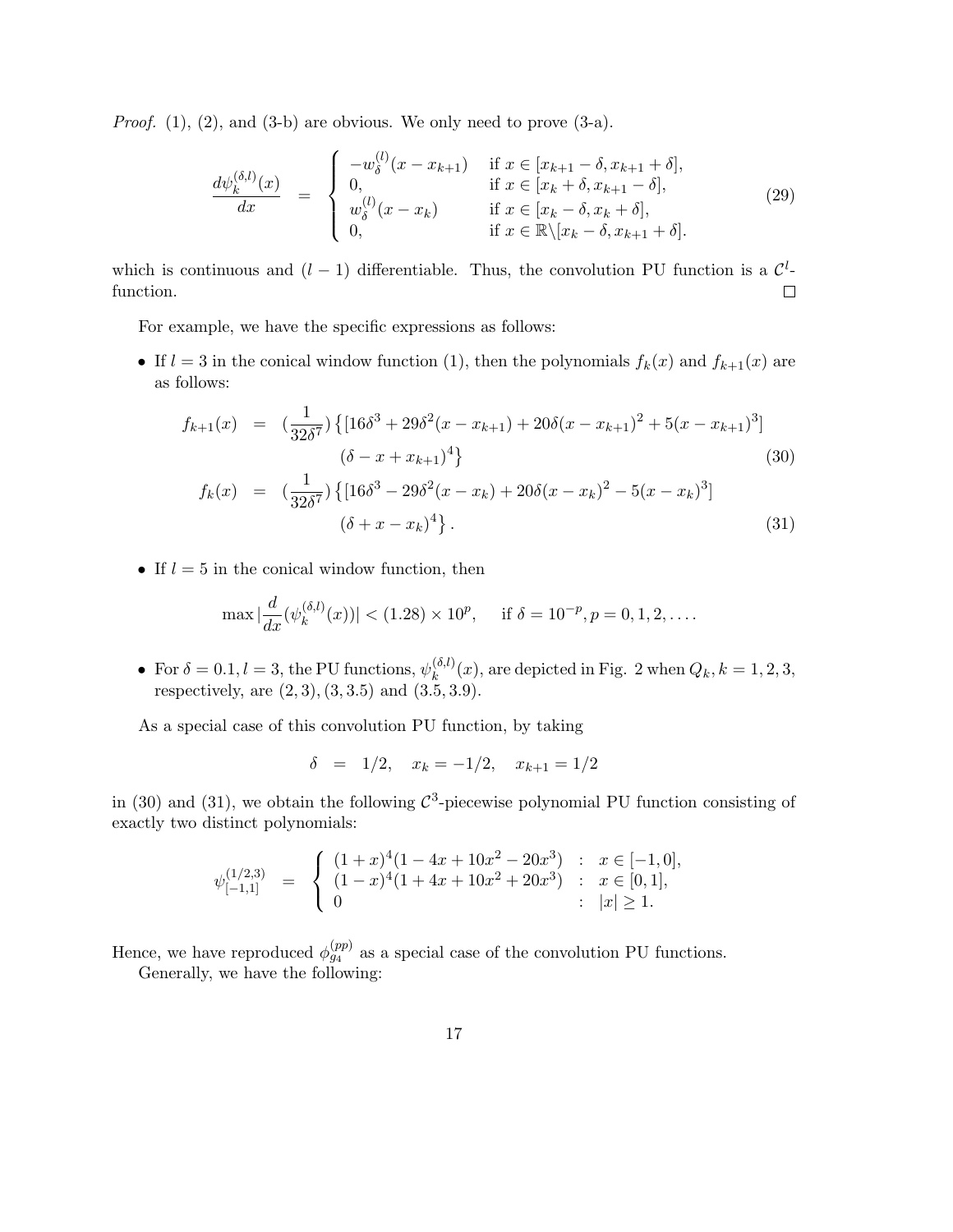

Figure 2: The graphs of  $\psi_k^{(\delta,l)} = \chi_{Q_k} * w_{\delta}^{(l)}$  $Q_0^{(1)}$  for  $Q_1 = (2, 3);$   $Q_2 = (3, 3.5);$   $Q_3 = (3.5, 3.9),$ when  $\delta = 0.1$  and  $l = 3$ 

Corollary 3.1. Suppose  $\psi_0^{(\delta,l)}$  $\mathcal{O}_0^{(0,0)}(x)$  is the convolution of  $\chi_{Q_0}, Q_0 = (-1/2, 1/2)$ , and the scaled window function  $w_{\delta}^{(l)}$  $\delta^{(i)}(\mathbf{x})$  with  $\delta = 1/2$ . Then

$$
\psi_0^{(\delta,l)}(x) = \phi_{g_n}^{(pp)}(x), n = l + 1.
$$

*Proof.* It suffices to show that  $\psi_0^{(\delta,l)}$  $\int_0^{\infty} f(x)$  satisfies the conditions of Theorem 3.2 for  $n = l + 1$ .

(1)If  $n = l + 1$ , then  $w_{\delta}^{(l)}(x)$  is a polynomial of degree  $2n - 2$ ; and hence  $\psi_0^{(\delta, l)}$ (1)  $\hat{n} = i + 1$ , then  $\omega_{\delta}(x)$  is a polynomial of degree  $2n - 2$ , a piecewise polynomial of two symmetric polynomials of degree  $2n - 1$ .  $0^{(0,\nu)}(x)$  is a

(2) By Theorem 3.4,  $\psi_0^{(\delta,l)} \in C^l(\mathbb{R})$ ; and hence we have  $\psi_0^{(\delta,l)} \in C^{n-1}(\mathbb{R})$ .

## 4 Generalized Finite Element Methods

The B-splines,  $b_n(x)$ , and the RPP shape functions,  $\phi_{([a,b];r;n)}(x)$ , are able to reproduce the monomials  $x^k, 0 \leq k \leq n$ . Thus, these functions have good approximability for Meshfree particle methods.

On the other hand, the PU functions  $\phi_{g_n}^{(pp)}(x)$  and  $\psi_k^{(\delta,l)}$  $k^{(0,\nu)}(x)$  are not able to generate the complete polynomials of degree  $n$ . Thus, along with these PU functions, we use sets of local approximation functions that have good approximation properties on the patches  $Q_i$ .

For example, we may selectively choose one of the following basis  $\{f_k(x) : k = 0, 1, ..., N_j\}$ for the local approximation spaces  ${}^jV$ .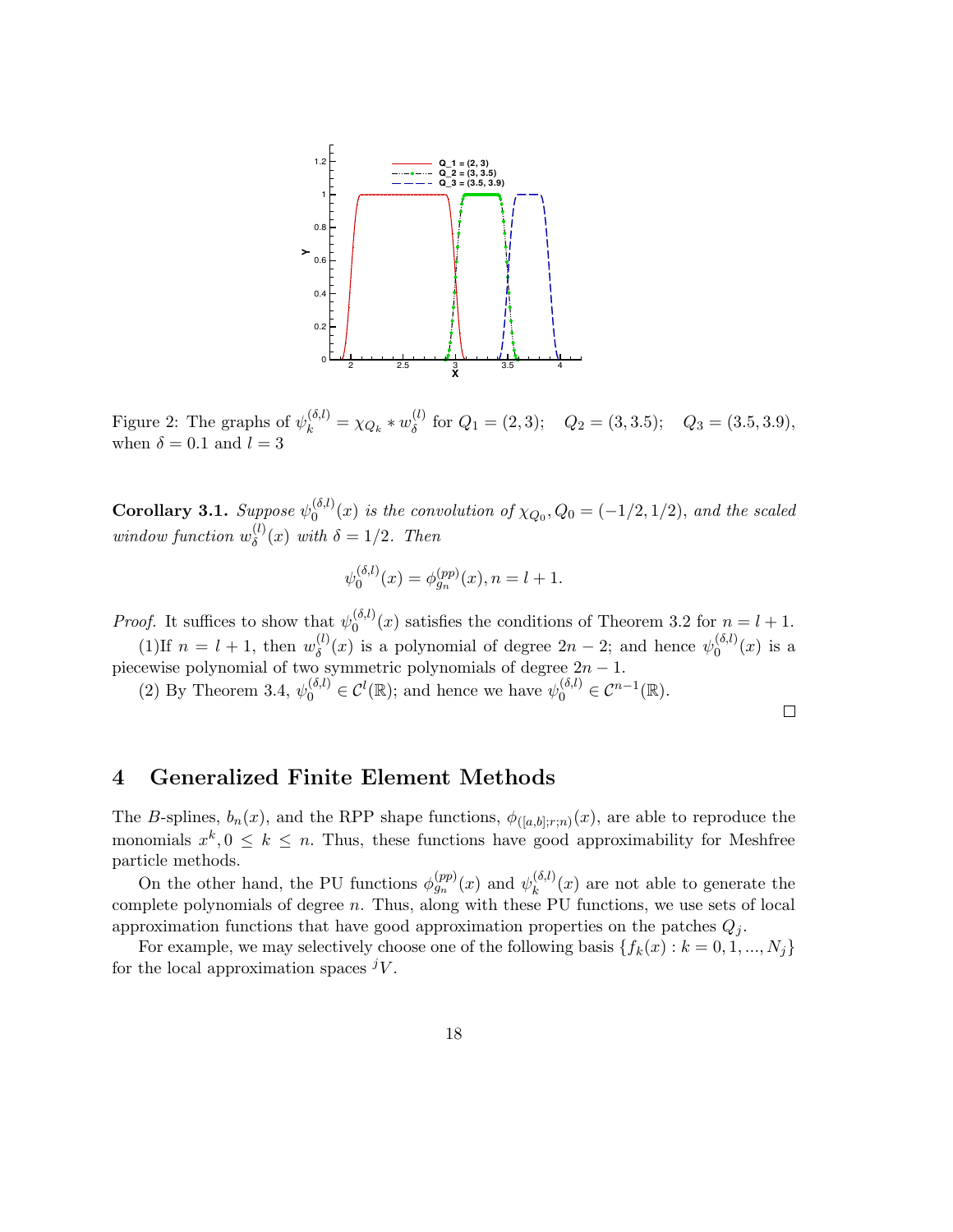- $(1) f_k(\xi) = \xi^k : k = 0, 1, ..., N_j$ , which are monomials.
- $(2) f_k(\xi) = L_k^{(0)}$  $k_k^{(0)}(\xi)$ :  $k = 0, 1, ..., N_j$ , which are orthogonal polynomials with respect to the weight  $(\phi_{g_n}^{(pp)})^2$  on [-1, 1].
- $(3) f_k(\xi) = L_k^{(1)}$  $k_k^{(1)}(\xi): k = 0, 1, ..., N_j$ , which are orthogonal polynomials with respect to the weight  $(\left[\phi_{g_n}^{(pp)}\right]')^2$  on  $[-1, 1]$ .
- (4) Let  $-1 = \xi_0, \xi_1, \dots, \xi_{N_j} = 1$  be  $(N_j + 1)$  distinct points in  $[-1, 1]$  and consider the Lagrange interpolating polynomials:

$$
L_{N_j,k}(\xi) = \prod_{i=0, i \neq k}^{N_j} \frac{(\xi - \xi_i)}{(\xi_k - \xi_i)}, k = 0, 1, \cdots, N_j
$$

Then, for any polynomial  $p(x)$  of degree  $\leq N_j$ , we have

$$
\sum_{k=0}^{N_j} p(x_k) L_{N_j,k}(x) = p(x), \text{ for all } x \in \mathbb{R}.
$$

That is,  $\{L_{N_j,k}(x): k=0,1,\cdots,N_j\}$  reproduces the polynomials of degree  $\leq N_j$ . In this paper, we view  $L_{N_i,k}(x)$  as a global polynomial defined on R.

(5)  $f_k(\xi) = \sin k(\pi/2)(\xi + 1) : k = 0, 1, ..., N_j$ , which are the sine functions with various frequencies.

The special orthogonal polynomials,  $L_k^{(0)}$  $\binom{0}{k} (\xi)$  and  $L_k^{(1)}$  $k^{(1)}(\xi)$ , for the local approximation functions, are constructed in the appendix.

## 4.1 GFEM for uniformly distributed patches

Let

$$
\Omega = (a, b), \nh = (b - a)/N, \nQ_j^h = (a + h(j - 1), a + h(j + 1)), j = 1, 2, \dots, N.
$$

Next, we define a linear patch mapping  $\Psi_j: [-1,1] \longrightarrow Q_j^h$  as follows:

$$
\Psi_j(\xi) = h\xi + x_j,\tag{32}
$$

where  $x_j = a + hj, j = 0, \dots, n$ . Let

$$
\psi_j^{(pp)}(x) = (\phi_{g_n}^{(pp)} \circ \Psi_j^{-1})(x).
$$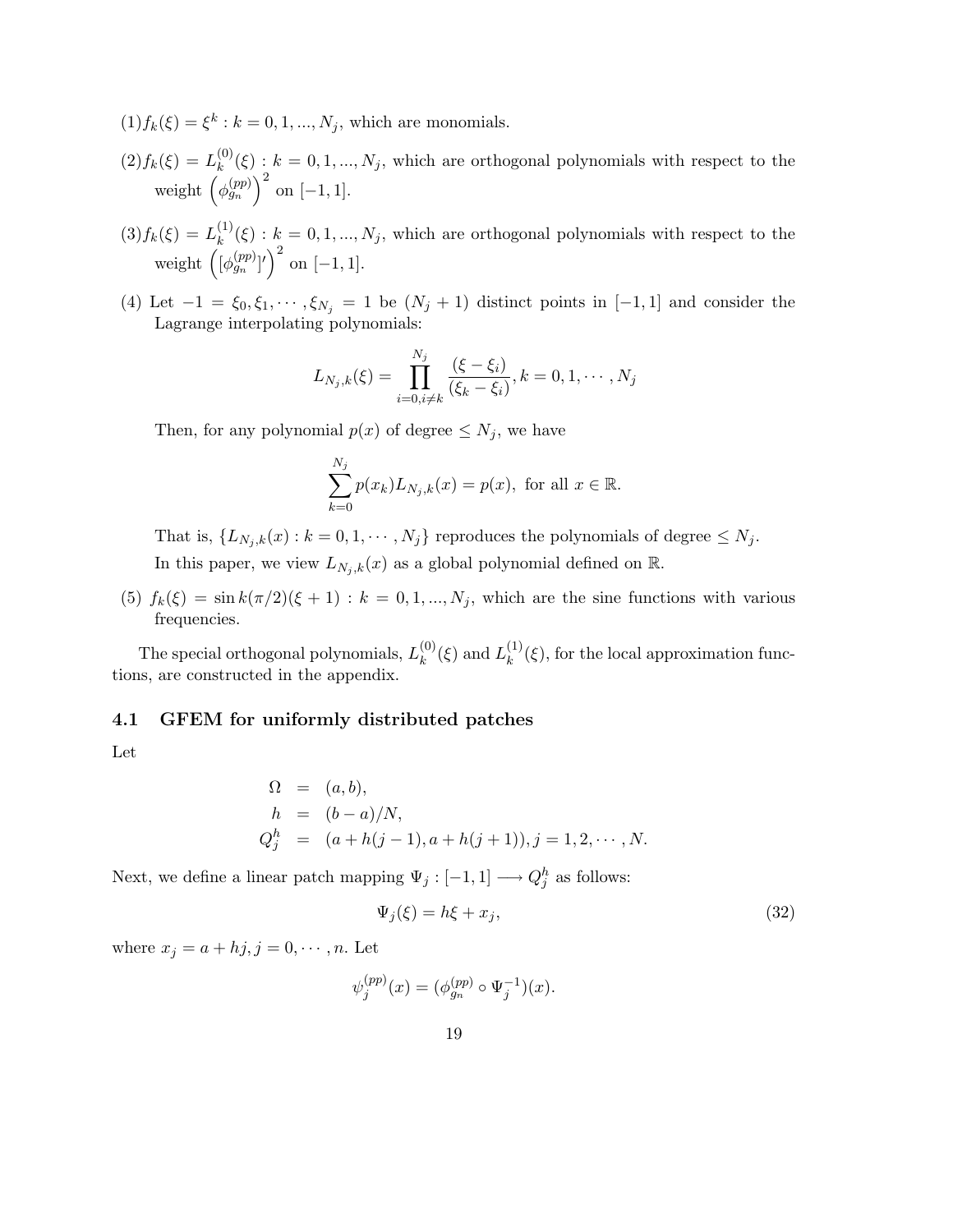Then  $\{\psi_j^{(pp)}\}$  $j^{(pp)}(x)$ :  $j = 0, 1, \dots, N$  is a partition of unity subordinate to the covering  $\{Q_j^h\}$ :  $j = 0, 1, 2, \dots, N$  of  $\Omega$ . Note that some patches  $Q_j^h$  may go outside  $\Omega$ .

Now, for each  $j$ , let

$$
{}^{j}V = \text{span}\{ \left[ {}^{j}\varphi_k(x) := f_k \circ \Psi_j^{-1}(x) \right]; k = 0, 1, ..., N_j \}
$$

be a local approximation space on  $Q_j^h$ , where  $\{f_k : k = 0, 1, ..., N_j\}$  is a basis of the local approximation space on the patch  $Q_j^h$ .

Then a GFEM approximation space is defined by

$$
V_h = \text{span}\{[\psi_j^{(pp)} \cdot {}^j \varphi_k] : k = 0, 1, 2, ..., N_j, j = 0, 1, ..., N\}.
$$
 (33)

Now the Galerkin approximation method associated with the finite dimensional vector space  $V_h$  is as follow: Find  $u_h = \sum_{j=0}^{N} \sum_{k=0}^{N_j} c_{jk} [\psi_j^{(pp)}]$  $j^{(pp)}(x) \cdot {}^{j}\varphi_k(x)$ ] such that

$$
\mathcal{B}_1(u_h, \psi_i^{(pp)}(x) \cdot {}^i\varphi_k(x)) = \mathcal{F}_1(\psi_i^{(pp)}(x) \cdot {}^i\varphi_k(x)) \text{ for (3)}, \tag{34}
$$

$$
\mathcal{B}_2(u_h, \psi_i^{(pp)}(x) \cdot {}^i\varphi_k(x)) = \mathcal{F}_2(\psi_i^{(pp)}(x) \cdot {}^i\varphi_k(x)) \text{ for (6)}, \tag{35}
$$

for all  $i$  and  $k$ .

This method is said to be generalized finite element method (GFEM).

**Remark 4.1.** (1) Unlike the shepard-type PU functions,  $\psi_j^{(pp)}$  $j^{(pp)}$  and its derivatives are piecewise polynomials consisting of only two distinct polynomials (the minimal number for piecewise polynomials). Thus, the numerical integrals, in the bilinear forms of  $(34)$  and  $(35)$ , are exact by computing the integrals on two subintervals whenever the local approximation functions are polynomials.

(2) The advantage of GFEM is the freedom of selectively choosing local approximation functions. If the function to be approximated contains a singularity on a patch  $Q_j^h$ , then one can chose singular local approximation functions that resembles the singularity. In this case, the numerical integral can not be exact. Optimal choices of local approximation spaces are extensively discussed in  $([5])$ .

(3) Using these orthogonal polynomial approximation functions has some advantages over using the monomial approximation functions in computing stiffness matrices. However, it has disadvantages in dealing with essential boundary conditions as it is shown in the numerical examples of section 5.

#### [Numerical Integrations for Second Order Equations]

In the following, we will suppress h in  $Q_j^h$ , and will write it by by  $Q_j$ .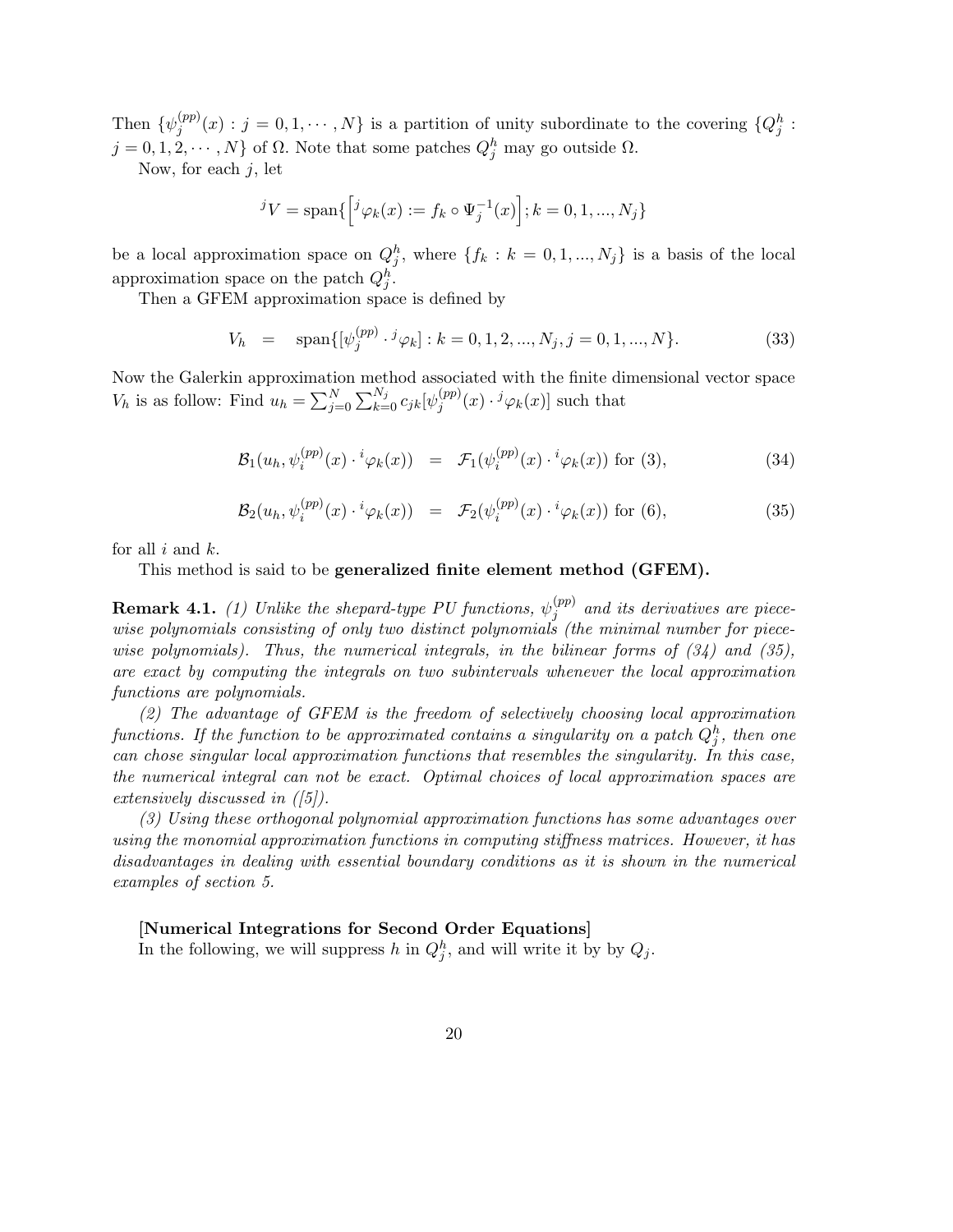Typical components of the stiffness matrix of the system (34) are of the form

(1) 
$$
\int_{Q_i} [\psi_i^{(pp)} \cdot {}^i \varphi_k]' \cdot [\psi_i^{(pp)} \cdot {}^i \varphi_l]' dx
$$
  
\n
$$
= \int_{Q_i} ([\psi_i^{(pp)}]' \cdot {}^i \varphi_k + \psi_i^{(pp)} \cdot [{}^i \varphi_k]') (\psi_i^{(pp)}]' \cdot {}^i \varphi_l + \psi_i^{(pp)} \cdot [{}^i \varphi_l]') dx, \qquad (36)
$$
  
\n(2) 
$$
\int [\psi_i^{(pp)} \cdot {}^i \varphi_k]' \cdot [\psi_i^{(pp)} \cdot {}^j \varphi_l]' dx
$$

2) 
$$
\int_{Q_i \cap Q_j} [\psi_i^{(pp)} \cdot {}^i \varphi_k]' \cdot [\psi_j^{(pp)} \cdot {}^j \varphi_l]' dx
$$
  
= 
$$
\int_{Q_i \cap Q_j} ([\psi_i^{(pp)}]' \cdot {}^i \varphi_k + \psi_i^{(pp)} \cdot [{}^i \varphi_k]') ([\psi_j^{(pp)}]' \cdot {}^j \varphi_l + \psi_j^{(pp)} \cdot [{}^j \varphi_l]') dx, (37)
$$

where j is either  $i - 1$  or  $i + 1$ .

The components of the load vector are of the form

$$
\int_{Q_i} f(x) [\cdot \psi_i^{(pp)}(x) \cdot {}^i \varphi_k(x)] dx.
$$
\n(38)

Now these integrals can be transformed into integrals on the reference patch  $\overline{Q} = [-1, 1]$ by the patch mapping  $\Psi_i$ . For example, the details of computing these components are as follows:

$$
\int_{Q_i \cap Q_{i-1}} \frac{d}{dx} (\psi_i^{(pp)} \cdot {}^i \varphi_k) \cdot \frac{d}{dx} (\psi_{i-1}^{(pp)} \cdot {}^{i-1} \varphi_l) dx
$$
\n
$$
= \int_{-1}^0 h \left[ \frac{d}{dx} ([\phi_{g_n}^{(pp)} \cdot f_k] \circ \Psi_i^{-1}) \right] \circ \Psi_i \cdot \left[ \frac{d}{dx} ([\phi_{g_n}^{(pp)} \cdot f_l] \circ \Psi_{i-1}^{-1}) \right] \circ \Psi_i \cdot d\xi
$$
\n
$$
= \int_{-1}^1 \frac{1}{2h} \left[ \frac{d}{d\xi} (\phi_{g_n}^{(pp)} \cdot f_k) \right] (\frac{\xi - 1}{2}) \cdot \left[ \frac{d}{d\xi} (\phi_{g_n}^{(pp)} \cdot f_l) \right] (\frac{\xi + 1}{2}) \cdot d\xi
$$

On the other hand, if we expand (36) and consider termwise integrations, then each term of these integrals can be expressed as

$$
\int_{-1}^{1} G(\xi) \cdot \frac{d^{l}[\phi_{g_{n}}^{(pp)}]}{d\xi^{l}}(\xi) \cdot \frac{d^{m}[\phi_{g_{n}}^{(pp)}]}{d\xi^{m}}(\xi) \cdot p_{k}(\xi) d\xi, \qquad 0 \le l, m \le 1
$$

$$
= \int_{-1}^{0} G(\xi) \cdot \frac{d^{l}[\phi_{g_{n}}^{(pp)}]}{d\xi^{l}}(\xi) \cdot \frac{d^{m}[\phi_{g_{n}}^{(pp)}]}{d\xi^{m}}(\xi) \cdot p_{k}(\xi) d\xi
$$

$$
+ \int_{0}^{1} G(\xi) \cdot \frac{d^{l}[\phi_{g_{n}}^{(pp)}]}{d\xi^{l}}(\xi) \cdot \frac{d^{m}[\phi_{g_{n}}^{(pp)}]}{d\xi^{m}}(\xi) \cdot p_{k}(\xi) d\xi
$$
(39)

where  $G(\xi)$  is the product of Jacobian functions and the coefficient functions of differential equation, and  $p_k(\xi)$  is a product of two local approximation functions or their derivatives. Hence,  $p_k(\xi)$  is a polynomial when the local approximation functions are polynomials.

Thus, we have the following features about the numerical integrations for the stiffness matrices: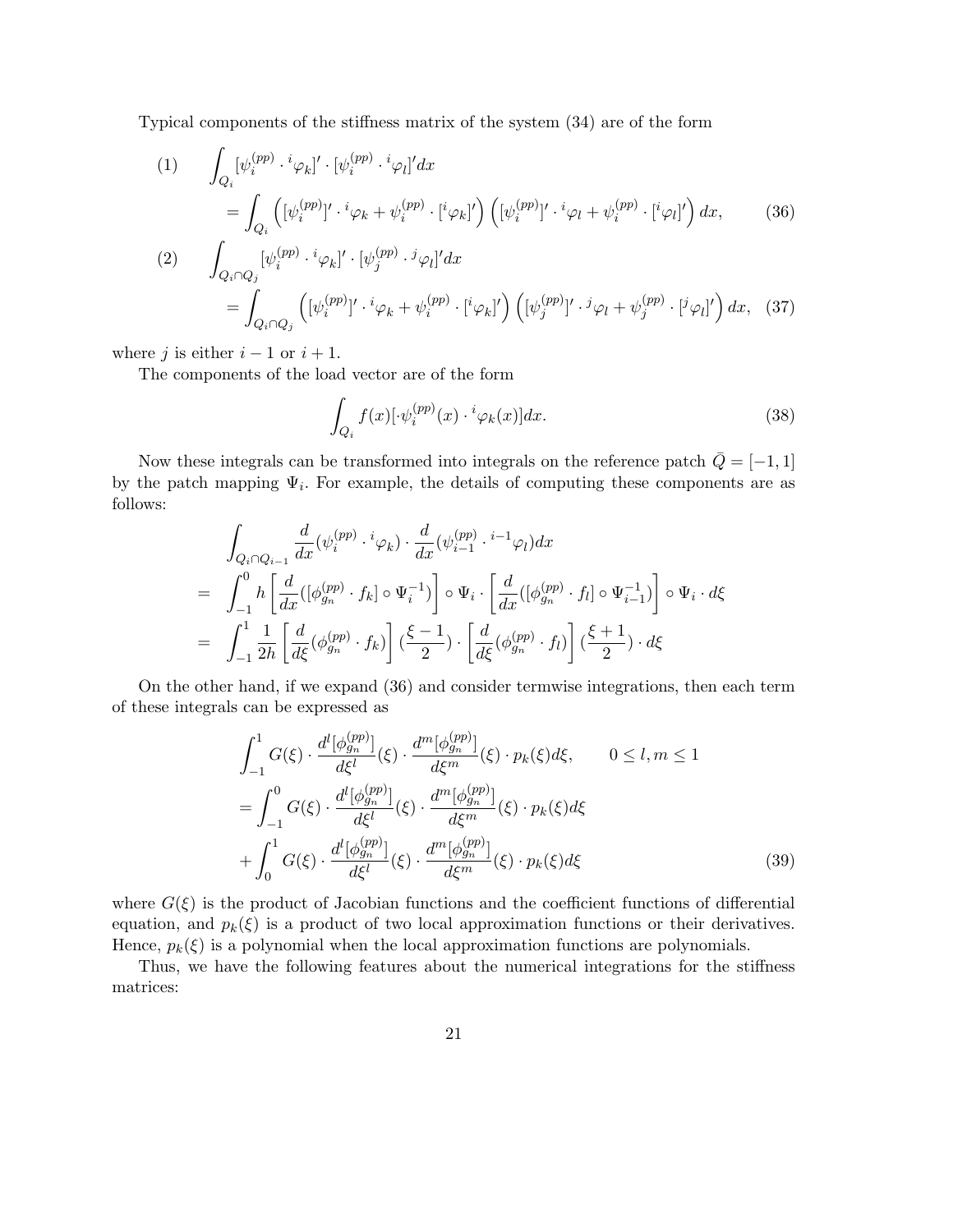- If  $G(\xi)$  is a polynomial and local approximation functions are polynomial, the integrands of the last two integrals are polynomials, and hence one can exactly calculate stiffness matrices at a lower computing cost.
- Or, we can observe the computation of stiffness matrices as numerical integrations of the form

$$
\int_{-1}^{1} W_1^{ord(2)}(\xi)g(\xi)d\xi,
$$
\n(40)

where  $g(\xi) = G(\xi) \cdot p_k(\xi)$  and  $W_1^{ord(2)}$  $1^{i(n(u(z))}(\xi)$  is one of the following functions:

$$
\phi(\xi), \quad \phi(\xi)\phi(\xi), \quad \phi(\xi)\phi'(\xi), \quad \phi'(\xi)\phi'(\xi), \tag{41}
$$

where  $\phi(\xi) = [\phi_{g_n}^{(pp)}](\xi)$ .

Along this interpretation, we have to deal with numerical integrations of the form

$$
\int_0^1 W_2^{ord(2)}(\xi)g(\xi)d\xi,
$$
\n(42)

where  $W_2^{ord(2)}$  $\mathcal{L}^{ord(2)}(\xi)$  is one of the tensor product  $\{\phi((\xi+1)/2), \phi'((\xi+1)/2)\} \otimes \{1, \phi((\xi-1)/2)\}$ 1)/2),  $\phi'((\xi - 1)/2)$ . More specifically, it is one of the following functions:

$$
\begin{array}{ll}\n\phi((\xi+1)/2) & \phi((\xi-1)/2)\phi((\xi+1)/2) & \phi'((\xi-1)/2)\phi(\xi+1)/2) \\
\phi((\xi-1)/2)\phi'(\xi+1)/2) & \phi'((\xi-1)/2)\phi'(\xi+1)/2)\n\end{array} \tag{43}
$$

For effective calculations of these integrals, we could consider eight quadrature rules with respect to these eight weight functions listed in  $(41)$  and  $(43)$ . However, we sometimes use singular local approximation functions on a patch containing singularity. In this case, we have no advantages in using these special quadrature rules. However, one can selectively use these special quadrature rules for the patches where local approximation functions are polynomials. The orthogonal polynomials to weight functions  $W(x) = [\phi_{g_n}^{(pp)}]^2$  and  $W(x) = [\frac{d}{dx} \phi_{g_n}^{(pp)}]^2$  are given in appendix.

## [Numerical Integrations for Fourth Order Equations]

Typical components of the stiffness matrix of the system (35) are of the form

(1) 
$$
\int_{Q_i} \left( [\psi_i^{(pp)}]'' \cdot {}^i \varphi_k + 2[\psi_i^{(pp)}]' \cdot {}^i \varphi_k' + [\psi_i^{(pp)}] \cdot {}^i \varphi_k'' \right) \cdot \left( [\psi_i^{(pp)}]'' \cdot {}^i \varphi_l + 2[\psi_i^{(pp)}]' \cdot {}^i \varphi_l' + [\psi_i^{(pp)}] \cdot {}^i \varphi_l'' \right) dx,
$$
\n(44)  
\n(2) 
$$
\int_{Q_i \cap Q_j} \left( [\psi_i^{(pp)}]'' \cdot {}^i \varphi_k + 2[\psi_i^{(pp)}]' \cdot {}^i \varphi_k' + [\psi_i^{(pp)}] \cdot {}^i \varphi_k'' \right) \cdot \left( [\psi_j^{(pp)}]'' \cdot {}^j \varphi_l + 2[\psi_j^{(pp)}]' \cdot {}^j \varphi_l' + [\psi_j^{(pp)}] \cdot {}^j \varphi_l'' \right) dx,
$$
\n(45)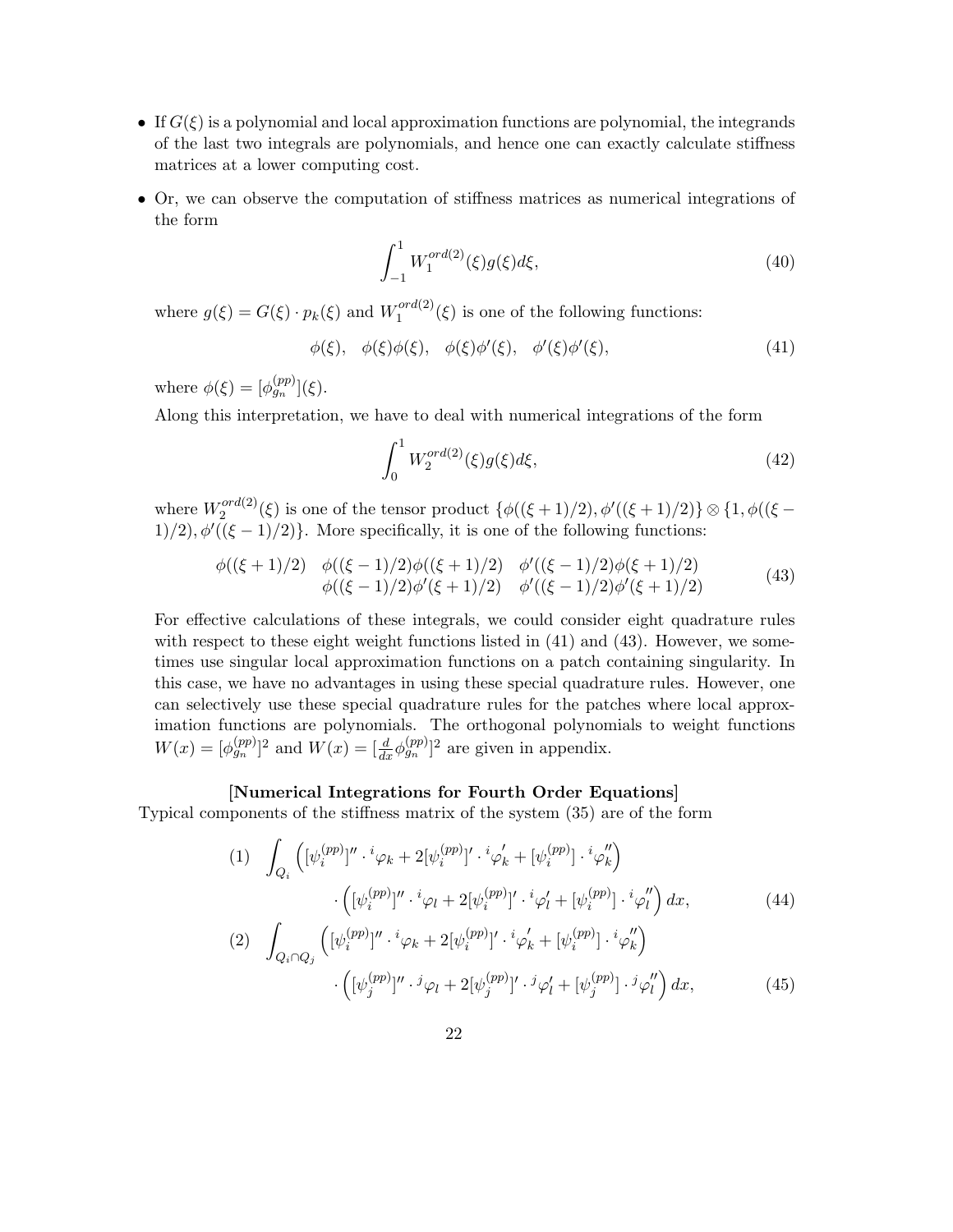where  $j = i + 1, i - 1$ , and components of the load vector are of the form

$$
\int_{Q_i} f(x) \cdot [\psi_i^{(pp)}](x) \cdot {}^i \varphi_k(x) dx.
$$
\n(46)

Similarly, letting  $[\psi_j^{(pp)}]$  $\left[\Psi_{j}^{(PP)}\right] = \phi$ , we have the following relation for the fourth order equations:

$$
\int_{Q_i \cap Q_{i-1}} \frac{d^2}{dx^2} ([\psi_i^{(pp)}] \cdot {}^i \varphi_k) \cdot \frac{d^2}{dx^2} ([\psi_{i-1}^{(pp)}] \cdot {}^{i-1} \varphi_l) dx
$$
\n
$$
= \int_{-1}^0 h \left[ \frac{d^2}{dx^2} ([\phi \cdot f_k] \circ \Psi_i^{-1}) \right] \circ \Psi_i \cdot \left[ \frac{d^2}{dx^2} ([\phi \cdot f_l] \circ \Psi_{i-1}^{-1}) \right] \circ \Psi_i \cdot d\xi
$$
\n
$$
= \int_{-1}^1 \frac{1}{2h^3} \left[ \frac{d^2}{d\xi^2} (\phi \cdot f_k) \right] (\frac{\xi - 1}{2}) \cdot \left[ \frac{d^2}{d\xi^2} (\phi \cdot f_l) \right] (\frac{\xi + 1}{2}) \cdot d\xi
$$

The integrand of the last integral is a polynomial on  $[-1, 0]$  and on  $[0, 1]$  whenever the local approximation functions are polynomials. Hence, the components of the stiffness matrices can be exactly computed in such cases.

## 4.2 Error bounds

In this section, by using existing error analysis  $([2])$ , we state more specific error bounds of GFEM with respect to the piecewise polynomial PU function  $\phi_{g_n}^{(pp)}$ .

Let  $(\Psi_n^{(pp)})_i(x) = \phi_{gn}^{(pp)}((x-x_i)/h)$ . Then from Table 1, we have specific error bounds: for example, if  $n = 3$ , then

$$
\|(\Psi_n^{(pp)})_i(x)\|_{L^\infty(\mathbb{R})} = 1, \tag{47}
$$

$$
\|\frac{d}{dx}(\Psi_n^{(pp)})_i(x)\|_{L^\infty(\mathbb{R})} \quad = \quad \||[\phi_{g_n}^{(pp)}]' \|_{L^\infty(\mathbb{R})}/h < 1.88/h,\tag{48}
$$

$$
\|\frac{d^2}{dx^2}(\Psi_n^{(pp)})_i(x)\|_{L^\infty(\mathbb{R})} \quad = \quad \left[ \| [\phi_{g_n}^{(pp)}]'' \|_{L^\infty(\mathbb{R})} \right] / h^2 < 5.77/h^2. \tag{49}
$$

Thus, Theorem 6.1 of [2] can be modified as follows:

**Theorem 4.1.** Suppose  $u \in H^2(\Omega)$  and  $\phi_{g_n}^{(pp)}$  is a basic PU function in GFEM. If, for all  $i = 0, 1, 2, ..., N$ , there exists  $i_{u(gfe)}$  on each patch  $Q_i$  such that

$$
||u - {}^{i}u_{(gfe)}||_{L_{2}(\Omega \cap Q_{i})} \leq \varepsilon_{1}(i), \qquad (50)
$$

$$
\|\frac{d}{dx}(u - {}^{i}u_{(gfe)})\|_{L_{2}(\Omega\cap Q_{i})} \leq \varepsilon_{2}(i),\tag{51}
$$

$$
\|\frac{d^2}{dx^2}(u - {}^i u_{(gfe)})\|_{L_2(\Omega \cap Q_i)} \le \varepsilon_3(i). \tag{52}
$$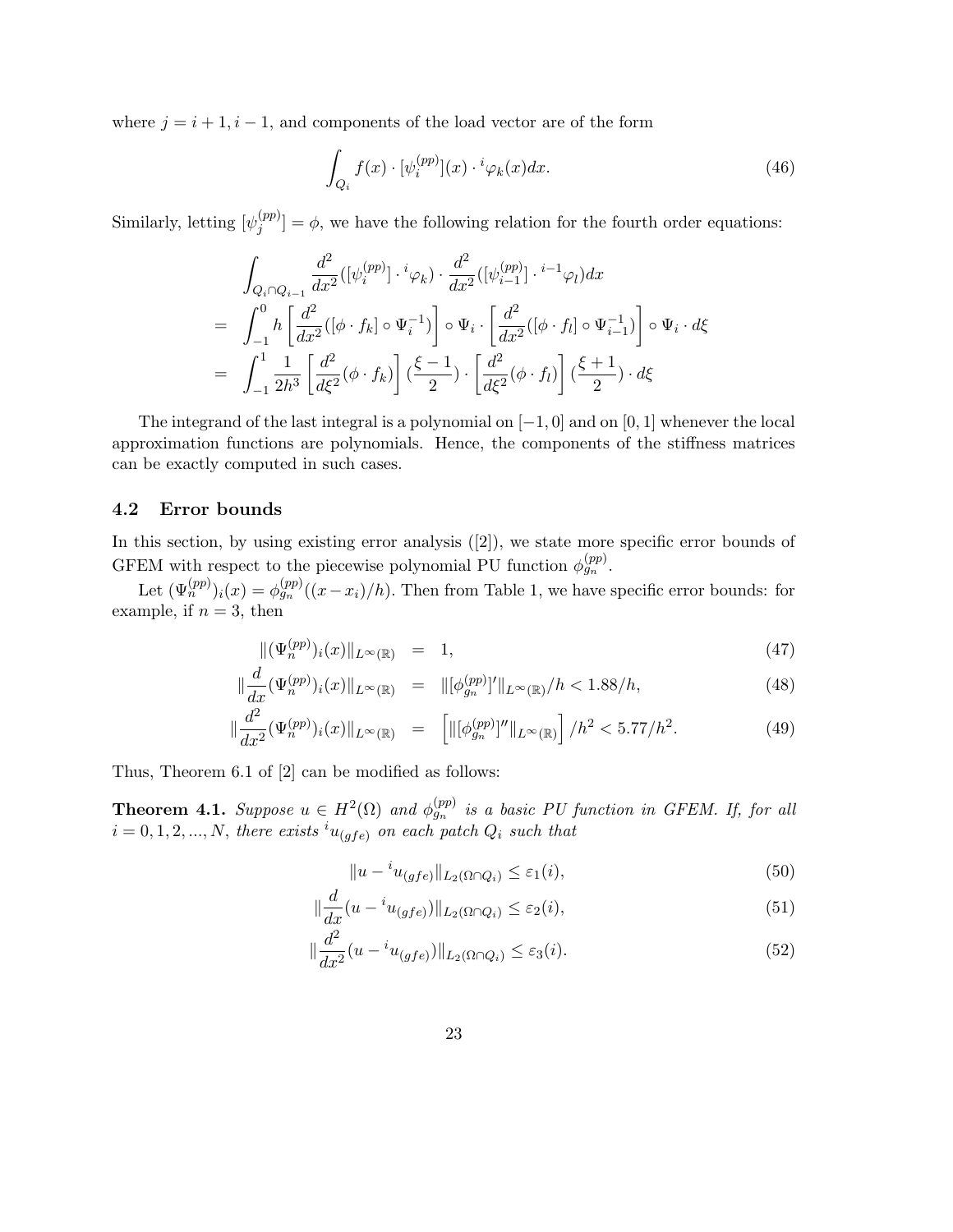Then, the GFE solution

$$
u_{(gfe)} = \sum_{i=0}^{N} \Psi_i^{(pp)} \cdot {}^{i}u_{(gfe)} \in V_h
$$

satisfies

 $\overline{\phantom{a}}$ 

$$
||u - u_{(gfe)}||_{L_2(\Omega)} \leq \sqrt{2} \left( \sum_{i=0}^N \varepsilon_1(i)^2 \right)^{1/2}
$$
\n
$$
\left( \sum_{i=0}^N \left[ \left( \sum_{i=0}^N \varepsilon_i(i)^2 \right)^{1/2} \right]^{1/2}
$$
\n(53)

$$
\|\frac{d}{dx}(u - u_{(gfe)})\|_{L_2(\Omega)} \le 2\left(\sum_{i=0}^N \left[\varepsilon_2(i)^2 + (\|[\phi_{g_n}^{(pp)}]'\|_{L^\infty(\mathbb{R})}/h)^2 \varepsilon_1(i)^2\right]\right)^{1/2} \tag{54}
$$

$$
\frac{d^2}{dx^2}(u - u_{(gfe)})\|_{L_2(\Omega)} \le 2\left(\sum_{i=0}^N \left[\varepsilon_3(i)^2 + 2(\|[\phi_{g_n}^{(pp)}]'\|_{L^\infty(\mathbb{R})}/h)^2 \varepsilon_2(i)^2 + \left(\|\[\phi_{g_n}^{(pp)}\]''\|_{L^\infty(\mathbb{R})}/h^2\right]\varepsilon_1(i)\right)^2\right)^{1/2}
$$
(55)

Proof. The proofs of (53) and (54) are similar to the proofs of Theorem 6.1 of [2]. Thus, we only need to prove (55) that is not in [2].

Since  $\{\Psi_i^{(pp)}\}$  $\{S_i^{(pp)}: i = 0, 1, ..., N\}$  is a partition of unity subordinate to the open covering  $\{Q_i^{\circ}: i = 0, 1, 2, ..., N\},\$ 

$$
\|\frac{d^2}{dx^2}(u - u_{(gfe)})\|_{L_2(\Omega)}^2 = \|\frac{d^2}{dx^2} \sum_{i=0}^N \Psi_i^{(pp)}(u - u_{(gfe)})\|_{L_2(\Omega)}^2
$$
  

$$
\leq 2\|\sum_{i=0}^N \left[\frac{d^2}{dx^2} \Psi_i^{(pp)}\right](u - u_{(gfe)})\|_{L_2(\Omega)}^2 + 4\|\sum_{i=0}^N \frac{d}{dx} \Psi_i^{(pp)}\frac{d}{dx}(u - u_{(gfe)})\|_{L_2(\Omega)}^2
$$
  

$$
+ 2\|\sum_{i=0}^N \Psi_i^{(pp)}\left[\frac{d^2}{dx^2}(u - u_{(gfe)})\right]\|_{L_2(\Omega)}^2. (56)
$$

For each  $x \in \Omega \subset \mathbb{R}$ , the sums of (56) have at most two nonzero terms. Therefore, we have

$$
\begin{split}\n&\sum_{i=0}^{N} \left[ \frac{d^2}{dx^2} \Psi_i^{(pp)} \right] \left[ (u - {}^{i}u_{(gf_e)}) \right] \Big|^2 \leq 2 \sum_{i=0}^{N} \left[ \frac{d^2}{dx^2} \Psi_i^{(pp)} \right] \left[ (u - {}^{i}u_{(gf_e)}) \right] \Big|^2, \\
&\sum_{i=0}^{N} \left[ \frac{d}{dx} \Psi_i^{(pp)} \right] \left[ \frac{d}{dx} (u - {}^{i}u_{(gf_e)}) \right] \Big|^2 \leq 2 \sum_{i=0}^{N} \left[ \frac{d}{dx} \Psi_i^{(pp)} \right] \left[ \frac{d}{dx} (u - {}^{i}u_{(gf_e)}) \right] \Big|^2, \\
&\sum_{i=0}^{N} \left[ \Psi_i^{(pp)} \right] \left[ \frac{d^2}{dx^2} (u - {}^{i}u_{(gf_e)}) \right] \Big|^2 \leq 2 \sum_{i=0}^{N} \left[ \Psi_i^{(pp)} \right] \left[ \frac{d^2}{dx^2} (u - {}^{i}u_{(gf_e)}) \right] \Big|^2.\n\end{split}
$$

Hence,  $(47)$ ,  $(48)$ ,  $(49)$ , and  $(56)$  imply the desired result.

 $\Box$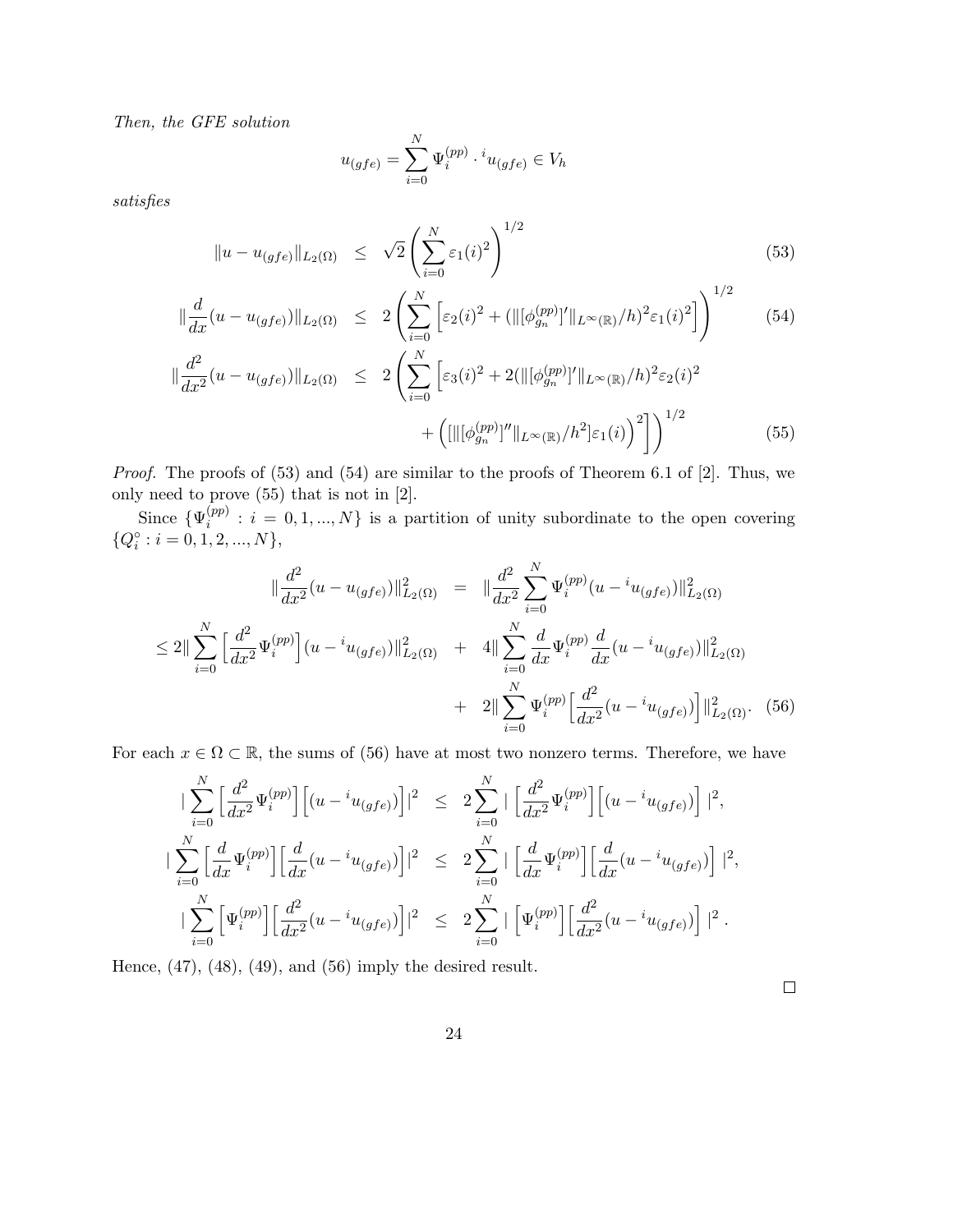# 5 Numerical solutions of the second and the fourth order elliptic equations

In this section, we solve the second order and the fourth order differential equations by using the GFEM approximation space constructed with aid of the PU functions  $\phi_{g_n}^{(pp)}$ .

Let us note that for the numerical solutions for the second order equations, we can employ the PU functions  $\phi_{g_n}^{(pp)}$  for all  $n \geq 1$ . However, for the fourth order equations, we use the PU function  $\phi_{g_n}^{(pp)}$  for  $n \geq 3$  in GFEM.

Let  $\mathcal{U}(w) = \frac{1}{2}$  $\frac{1}{2}$  $\mathcal{B}(w, w)$  be the strain energy of w, where  $\mathcal{B}(\cdot, \cdot)$  denote the bilinear forms defined in section 2. Then the relative error in energy norm is defined as

$$
||e||_{E,r} = \left[\frac{|\mathcal{U}(u_{ex}) - \mathcal{U}(u_{app})|}{\mathcal{U}(u_{ex})}\right]^{1/2}.
$$

All test problems of this section are solved by GFEM with respect to following data

 $\Omega = (-1, 1),$  $h = 0.5$ ,  $x_i = -1 + h \cdot i, \quad i = 0, 1, 2, ..., 4,$  $N_i = M$ , for all i (uniform dimension of local approximation spaces).

#### 5.1 Numerical Solutions for the Second Order Differential Equations

**Example 1.**  $u(x) = e^x(1 - x^2)$  solves the following model problem

$$
-\frac{d^2}{dx^2}u(x) = f(x) \text{ in } (-1,1),
$$

where  $f(x) = e^x(1 + 4x + x^2)$ . Then the strain energy is

$$
\frac{1}{2} \int_{\Omega} \left(\frac{du}{dx}\right)^2 dx = 2.6524776642670.
$$

To compare an approximablity of local approximation functions:  $\phi_{g_n}^{(pp)}(\xi) \otimes \{f_k(\xi) : k =$  $(0,1,2,\dots,N)$ , we test a various piecewise polynomial PU functions,  $\phi_{g_1}^{(pp)}$  (the hat function),  $\phi_{g_3}^{(pp)}, \, \phi_{g_7}^{(pp)}, \, \text{and} \, \, \phi_{g_{30}}^{(pp)} \, \, \text{in GFEM}.$ 

As one can see from Table 2 and Fig. 3, GFEM for all of these piecewise polynomial PU functions yields highly accurate results. Theorem 4.1, together with Theorem 3.3(or Table 1), implies that the errors are getting bigger as n (in  $\phi_{g_n}^{(pp)}$ ) is increasing. Results in Table 2 and Fig. 3 support this theory.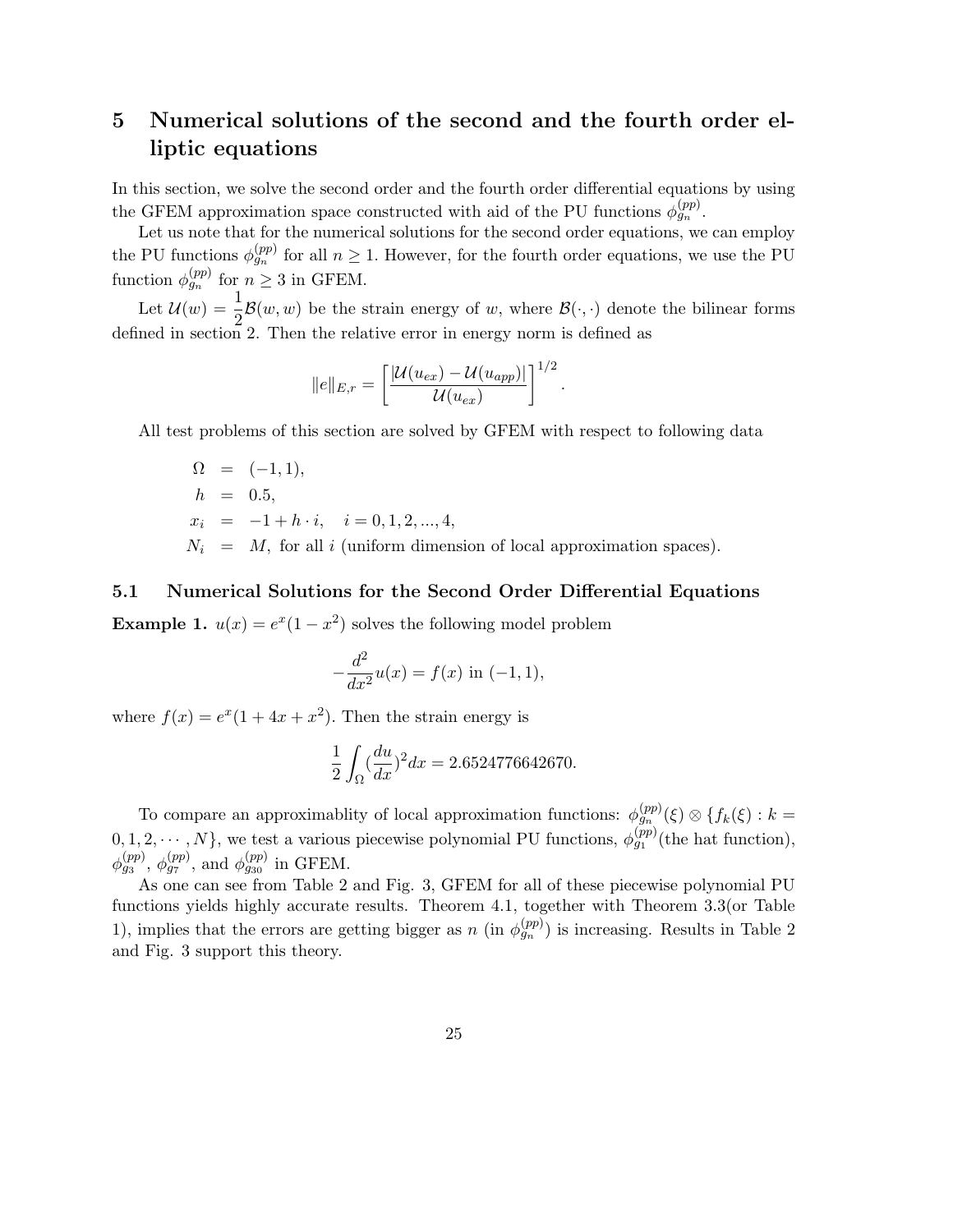| p-deg          | $g_1$    | 93      | 97      | 930     |
|----------------|----------|---------|---------|---------|
|                | 6.703986 | 25.2157 | 29.8296 | 32.1909 |
| $\overline{2}$ | 0.505911 | 2.83537 | 0.8166  | 2.18725 |
| 3              | 0.024968 | 0.20079 | 0.0908  | 0.22226 |
| 4              | 0.000834 | 0.00910 | 0.0080  | 0.00620 |
| 5              | 0.000335 | 0.00076 | 0.0017  | 0.00434 |
| 6              | 0.000058 | 0.00087 | 0.0016  | 0.00433 |

Table 2: Relative error (%) in energy norm ( $||e||_{E,r} \times 100$ ) of GFEM solutions when the piecewise polynomial PU functions  $\phi_{g_n}^{(pp)}$ ,  $n = 1, 3, 7, 30$ , respectively, are used



Figure 3: [Left] Relative error(%) in energy norm of GFEM when the piecewise polynomial PU functions  $\phi_{g_n}^{(pp)}, n = 1, 3, 7, 30$ , respectively, are used. [Right] Relative error (in percent) in Energy Norm of GFEM solutions for the monomial local approximation functions and the orthogonal local approximation functions that are orthogonal with respect to the weight function  $[\phi_{g_3}^{(pp)}]'(x)^2$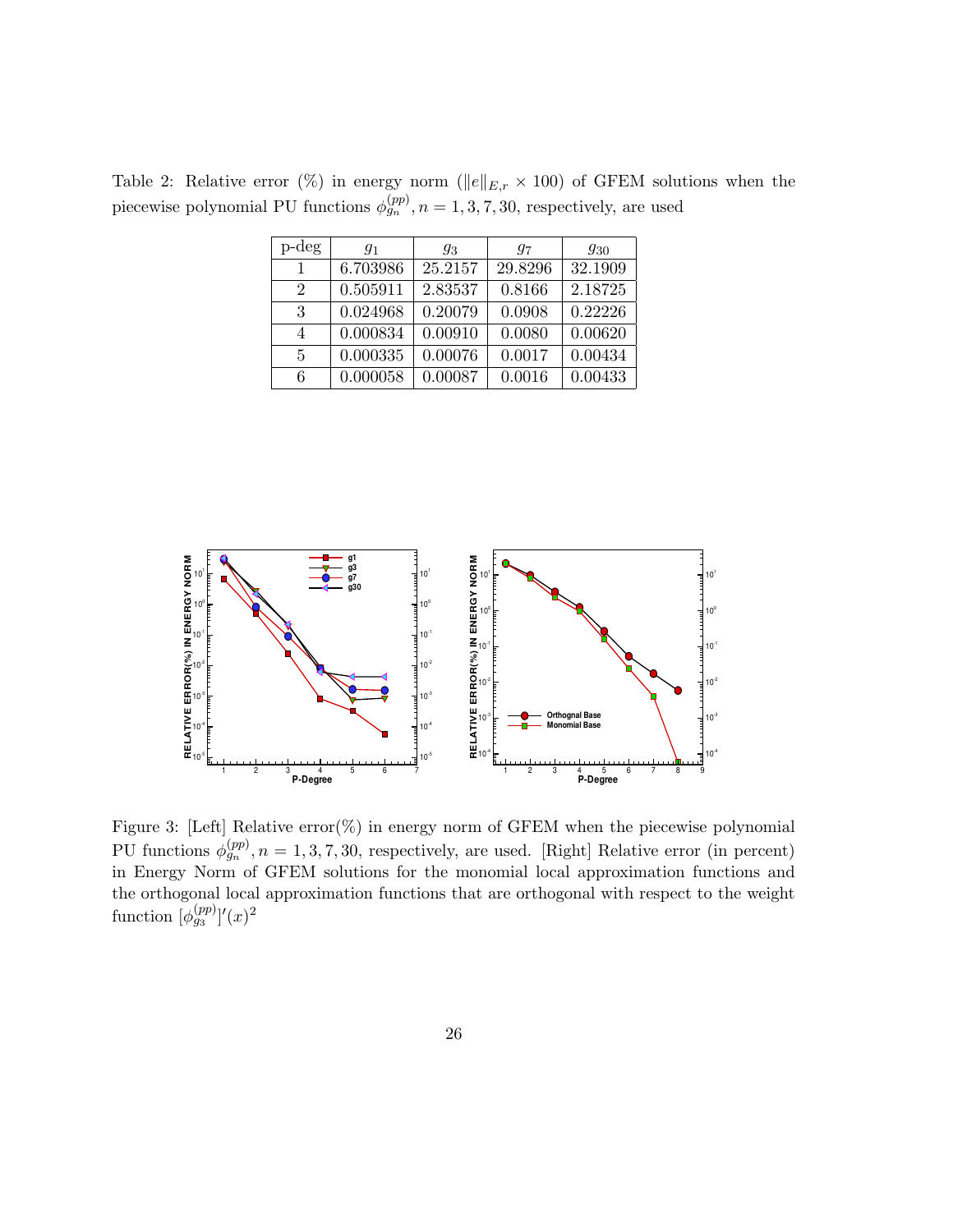Let  ${L_k(x), k = 0, 1, 2, ...}$  be the sequence of orthogonal polynomials such as Legendre polynomials and those polynomial in Table 5, and  $\{P_k(x) = x^k, k = 0, 1, 2, ...\}$  be a sequence of monomials Then

$$
\begin{cases}\nL_k(0) = 0 & \text{if } k \text{ is an odd integer} \\
L_k(0) \neq 0 & \text{if } k \text{ is an even integer,}\n\end{cases}\n\text{ and }\n\begin{cases}\nP_k(0) = 0 & \text{if } k \neq 0 \\
P_k(0) = 1 & \text{if } k = 0.\n\end{cases}
$$

Suppose the boundary condition at one end point is Dirichlet and the reference basis functions are  $P_k(x) = x^k, k = 0, 1, 2, \dots, M$ . Then we only need to constrain  $P_0$ . On the other hand, if  $\{L_k(x), k = 0, 1, 2, ..., M\}$  is used as local basis functions, we have to constrain all even degree orthogonal polynomials  $L_{2k}(x), k = 0, 1, 2, \cdots$ . In this case, GFEM for the orthogonal basis functions will lose exactly one half local degree of freedom at the end point node. Thus GFEM for the orthogonal basis functions  $\{L_k(x), k = 0, 1, 2, ..., M\}$  may yield inferior results than GFEM for the monomial basis functions  $\{x^k, k = 0, 1, ..., M\}$ . This is demonstrated in the next example.

**Example 2.**  $u(x) = e^x(1 - x^2)^6$  solves the following model problem

$$
-\frac{d^2}{dx^2}u(x) = f(x) \text{ in } (-1,1)
$$
\n(57)

where  $f(x) = -e^x((1-x^2)^6 - 24x(1-x^2)^5 - 12(1-x^2)^5 + 120x^2(1-x^2)^4)$ . Then the strain energy is 1.8568504251271325.

For numerical solutions, we apply GFEM, with  $\mathcal{C}^3$ -PU shape function  $\phi_{g_3}^{(pp)}$ , for two sets of local basis functions: (i) the orthogonal polynomial basis functions, that are constructed in appendix (Table 5), and (ii) the monomial basis functions. The relative error  $(\%)$  in energy norm are depicted in Fig. 3. Since the differences in degrees of freedom between two cases is increasing as the  $p$ -degree of polynomial basis is increasing, the results for the monomial basis is improving compared to that of orthogonal basis as the p-degree is increasing.

If  $\phi_{g_n}^{(pp)}(\xi) \otimes \{L_{n,k}(\xi) : k = 0, 1, 2, \cdots, N\}$ , were used for the local basis functions, then each function of the GFEM approximation space has the Kronecker delta property; and hence they can handle the essential boundary conditions in the most effective way. However, the Lagrangian polynomials have a longer computing time than the monomials.

## 5.2 Numerical Solutions for the Fourth Order Differential Equations

In conventional FEM, the Lagrange basis functions is unable to handle the fourth order differential equation, and hence Hermite-type-interpolating basis functions have to be constructed for the valid FE solutions.

However, GFEM related to the local basis  $\phi_{g_n}^{(pp)} \otimes \{f_k(\xi) : k = 0, 1, 2, \cdots, N\}$ , can effectively handle the following fourth order equations whenever  $n \geq 3$ .

**Example 3.**  $u(x) = (1 - x^2)^3$  solves the following model problem

$$
\frac{d^4}{dx^4}u(x) = f(x) \text{ in } (-1,1) \tag{58}
$$

$$
u(\pm 1) = \frac{d^2 u}{dx^2}(\pm 1) = 0,
$$
\n(59)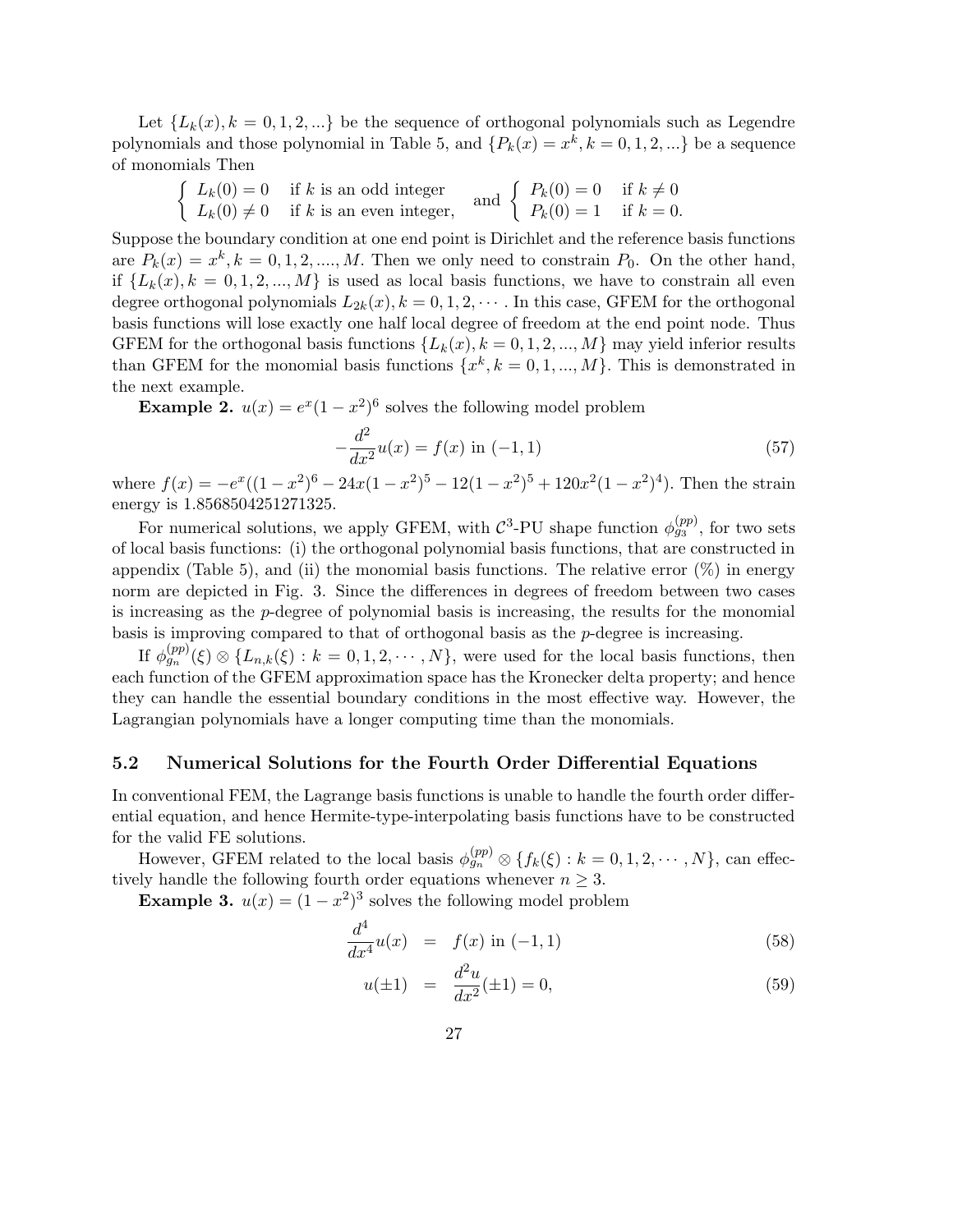Table 3: In case the true solution of the fourth order equation is  $u(x) = (1 - x^2)^3$ , the computed Strain Energy and Relative error in percent with respect to the PU function  $\phi_{g_n}^{(pp)}, n = 3, 7$ , respectively, are presented

|                | $\phi_{g_3}^{(pp)}$ |                         | $\phi_{g_7}^{(pp)}$ |                         |
|----------------|---------------------|-------------------------|---------------------|-------------------------|
| $p$ -deg       | Strain Energy       | $  e  _{E,r}\times 100$ | Strain Energy       | $  e  _{E,r}\times 100$ |
|                | 7.0006138392856     | 72.21                   | 3.9575930714358     | 85.41                   |
| $\overline{2}$ | 13.065142760779     | 32.69                   | 13.422758749197     | 28.71                   |
| 3              | 14.401452691593     | 12.46                   | 14.584210106868     | 5.51                    |
| $\overline{4}$ | 14.621316438602     | 2.23                    | 14.627138618156     | 0.99                    |
| 5              | 14.628525836503     | 0.18                    | 14.628506376614     | 0.21                    |
| 6              | 14.628571428571     | 0.0                     | 14.628571428571     | 0.0                     |
| 7              | 14.628571428571     | 0.0                     | 14.628571428571     | 0.0                     |

where

$$
f(x) = 72 - 360x^2.
$$

Then the strain energy is

$$
\frac{1}{2} \int_{\Omega} \left(\frac{d^2 u}{dx^2}\right)^2 dx = 14.6285714285714.
$$

Since the true solution is a polynomial of degree 6, we expect that GFEM with monomial local basis yields an exact solution if the p-degree of the polynomial local approximation functions is  $\geq 6$ . Table 3 shows the expected results.

**Example 4.**  $u(x) = e^x(1 - x^2)^6$  solves the following model problem

$$
\frac{d^4}{dx^4}u(x) = f(x) \text{ in } (-1,1)
$$
\n(60)

$$
u(\pm 1) = \frac{d^2u}{dx^2}(\pm 1) = 0,
$$
\n(61)

where

$$
f(x) = e^x \left[ (1-x^2)^6 - 48(1-x^2)^5 x + 720(1-x^2)^4 x^2 - 72(1-x^2)^5 - 3840(1-x^2)^3 x^3 + 1440(1-x^2)^4 x + 5760(1-x^2)^2 x^4 - 5760(1-x^2)^3 x^2 + 360(1-x^2)^4 \right].
$$

Then the strain energy is

$$
\frac{1}{2} \int_{\Omega} (\frac{d^2 u}{dx^2})^2 dx = 36.5967697946804.
$$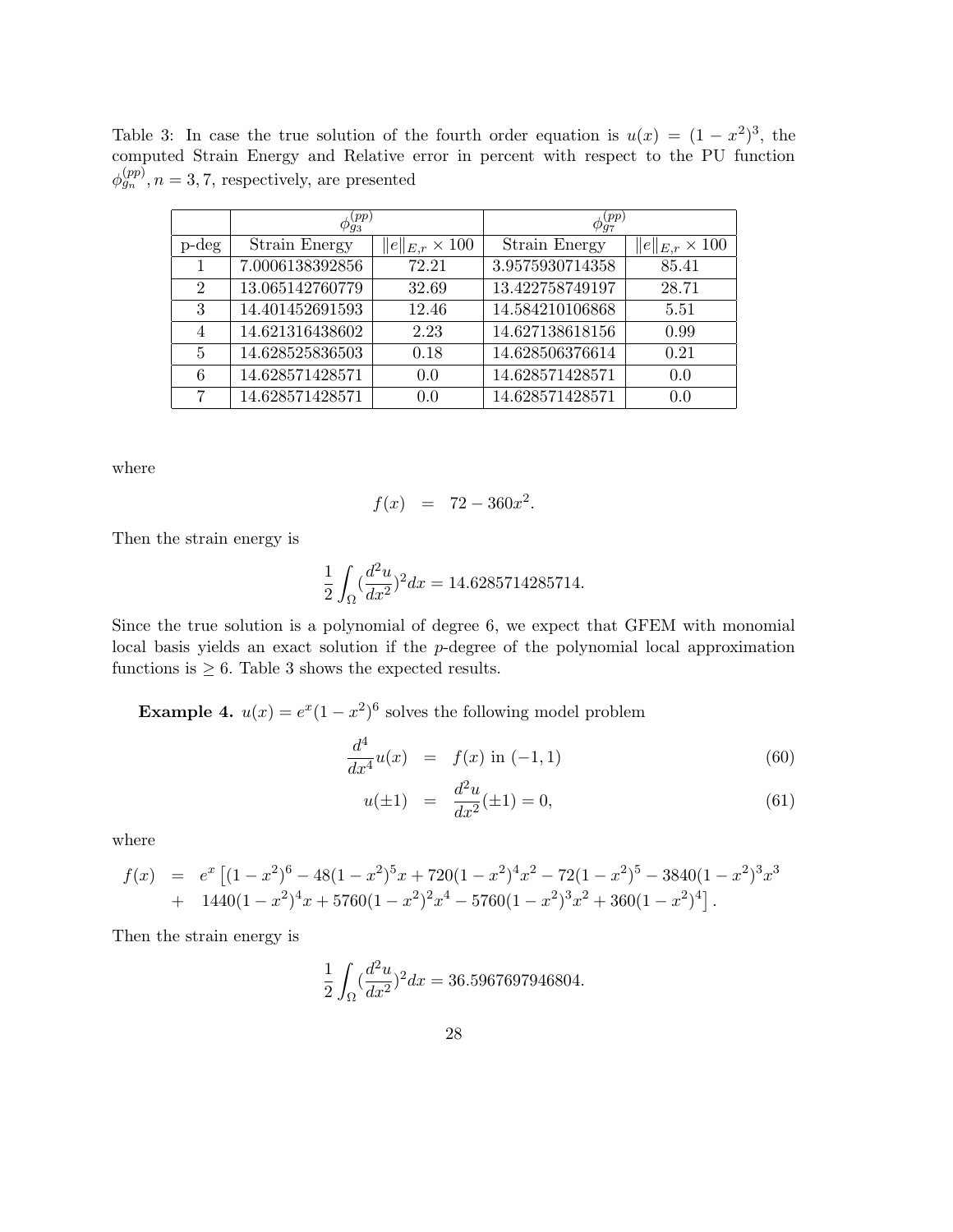Table 4: In case the true solution is  $u(x) = e^x(1-x^2)^6$ , the computed Strain Energy and Relative error in percent with respect to the PU function  $\phi_{g_n}^{(pp)}, n = 3, 7$ , respectively, are presented

|                | $\phi_{g_3}^{(pp)}$ |                         | $\phi_{g_7}^{(pp)}$ |                         |
|----------------|---------------------|-------------------------|---------------------|-------------------------|
| $p-\deg$       | Strain Energy       | $  e  _{E,r}\times 100$ | Strain Energy       | $  e  _{E,r}\times 100$ |
|                | 23.063844246881     | 60.81                   | 10.2300079812235    | 84.88                   |
| $\overline{2}$ | 30.531319564732     | 40.71                   | 31.610797528159     | 36.91                   |
| 3              | 35.129578103172     | 20.02                   | 35.058958147538     | 20.50                   |
| 4              | 36.358613687588     | 8.07                    | 36.563612470462     | 3.01                    |
| 5              | 36.584153082802     | 1.86                    | 36.592112462508     | 1.13                    |
| 6              | 36.596278547147     | 0.37                    | 36.596433383392     | 0.303                   |
|                | 36.596757502127     | 0.058                   | 36.596768474234     | 0.019                   |
| 8              | 36.596769791046     | 0.001                   | 36.596769604282     | 0.007                   |

Relative errors in percent for this fourth order differential equation are depicted in Fig. 4. The computed strain energies obtained by GFEM with respect to the PU functions,  $\phi_{g_3}^{(pp)}$ and  $\phi_{g7}^{(pp)}$ , are compared in Table 4.

From the forgoing two examples, we have observed the following:

- 1. GFEM for  $\phi_{g_n}^{(pp)}, n \geq 3$ , can solve the fourth order equations.
- 2. From Table 1, we have

$$
\begin{aligned}\n\|[\phi_{g7}^{(pp)}]''\|_{\infty} &= 13.18) \quad \gg \quad \|( \phi_{g3}^{(pp)}]''\|_{\infty} &= 5.77), \\
\|[\phi_{g7}^{(pp)}]'\|_{\infty} &= 2.93) \quad \gg \quad \|( \phi_{g3}^{(pp)}]'\|_{\infty} &= 1.88).\n\end{aligned}
$$

From the error estimates of Theorem 4.1, we expect that in the case where  $\phi_{g_3}^{(pp)}$  is used for GFEM is better than the cases where  $\phi_{g7}^{(pp)}$  is used. However, Fig. 6 and Table 8 show that in the case of lower polynomial degree, the global approximation space constructed by  $\phi_{g7}^{(pp)} \otimes \{1, x, x^2, ..., x^7\}$  approximates  $e^x(1-x^2)^6$  slightly better than the approximation space constructed by using  $\phi_{g_3}^{(pp)} \otimes \{1, x, x^2, ..., x^7\}$ . We observe a similar fact in Table 7. In other words,  $\phi_{g7}^{(pp)}$  works better in lower p-degree, however  $\phi_{g_3}^{(pp)}$  works better in higher p-degree.

3. We can also apply this method to the fourth order problems with other types of boundary conditions.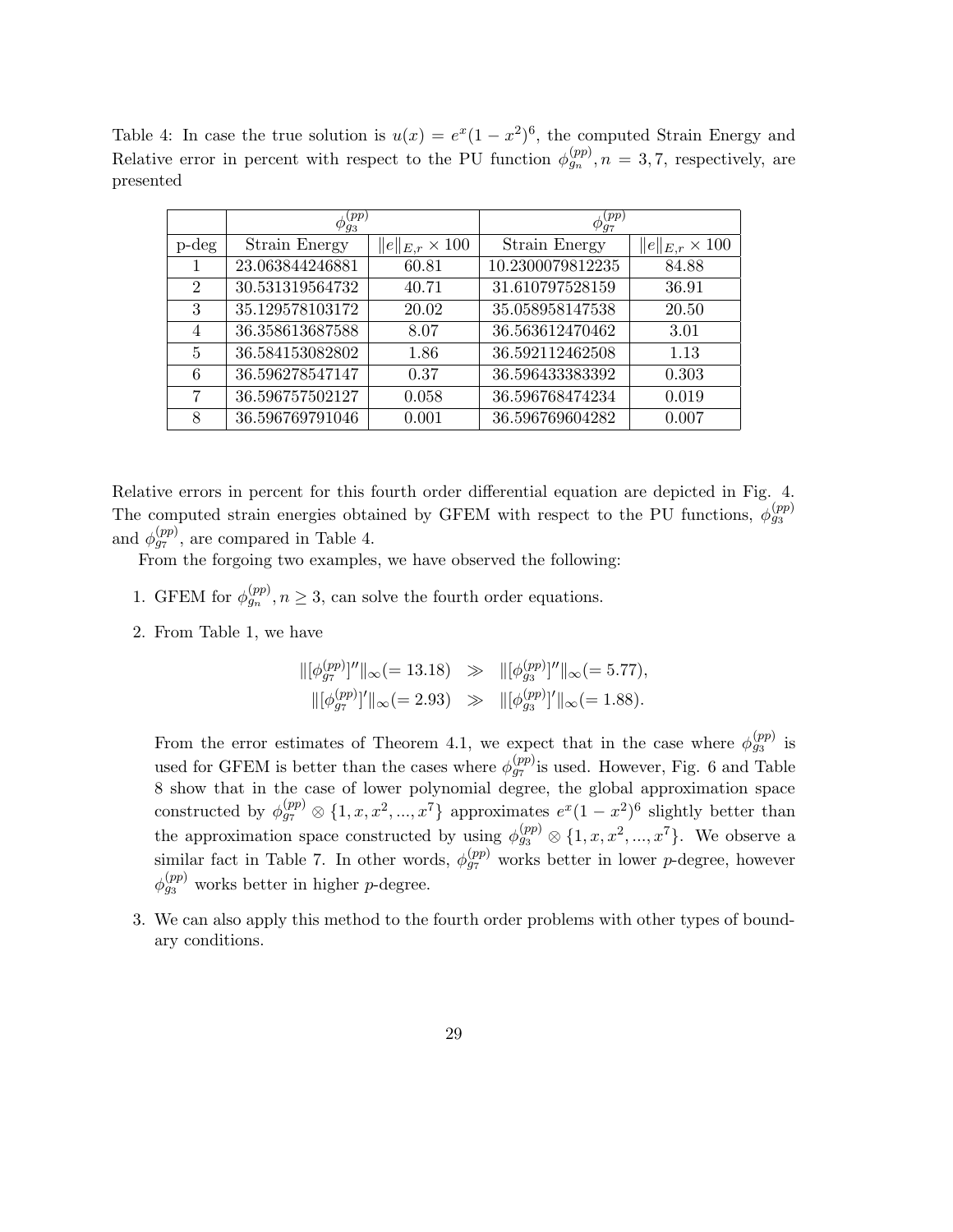

Figure 4: The relative errors( $\%$ ) in the energy norm when the piecewise polynomial PU function  $\phi_{g_3}^{(pp)}$  and  $\phi_{g_7}^{(pp)}$ , respectively, are used for the fourth order differential equation

## 6 The higher dimensional partition of unity functions

An obvious choice for higher dimensional PU functions is the tensor product of one dimensional PU functions constructed in section 3. Although simple patches, like squares and cubes, are used in many problems, we also need to use non uniform patches to deal with problems on non convex domains. The tensor product of PU functions does not fit for arbitrary patches. Thus, we consider the two dimensional PU functions on two different cases: rectangular patches and arbitrary quadrangular patches.

#### 6.1 Two dimensional PU functions for uniform rectangular patches

Let us consider the piecewise polynomial consisting of four polynomials:

$$
\Phi_{g_n}^{(4pp)}(\xi, \eta) = \phi_{g_n}^{(pp)}(\xi) \times \phi_{g_n}^{(pp)}(\eta).
$$

Then  $\Phi_{g_n}^{(4pp)}(\xi,\eta)$  have the following properties:

1. For all  $(\xi, \eta) \in Q_0 = [-1, 1] \times [-1, 1],$ 

$$
\sum_{a=-1,0,1;b=-1,0,1} \Phi_{g_n}^{(4pp)}(\xi-a,\eta-b) = 1.
$$
 (62)

That is, this is a piecewise polynomial PU function with support  $Q_0$ .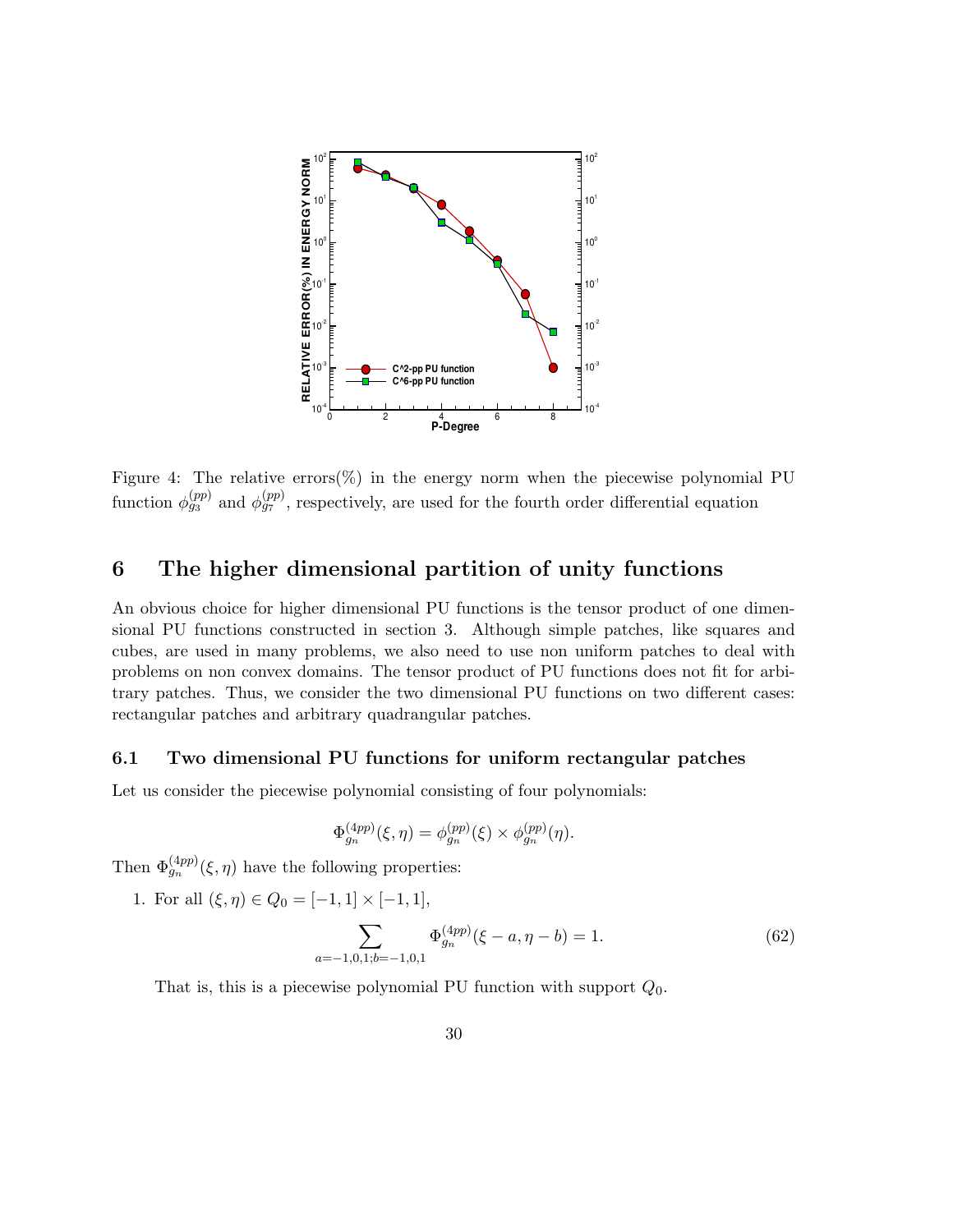- 2.  $\Phi_{g_n}^{(4pp)}(\xi, \eta) \in C^{n-1}(\mathbb{R}^2)$  and is positive on  $(-1, 1) \times (-1, 1)$ .  $\Phi_{g_n}^{(4pp)}(0, 0) = 1$ .
- 3.  $\Phi_{g_n}^{(4pp)}(\xi, \eta)$  is symmetric about each coordinate axis, and it is composed of exactly four polynomials of degree  $2n - 1$  in each variable.

Like the one dimensional case, the two dimensional PU function  $\Phi_{g_n}^{(4pp)}$  is uniquely determined by these properties. Thus,  $\Phi_{g_n}^{(4pp)}(\xi, \eta)$  is a "simple" piecewise polynomial PU function. The product PU shape function  $\Phi_{g_n}^{(4pp)}$  with  $n=3$  is depicted in Fig. 5.

To test the effectiveness of  $\Phi_{g_n}^{(4pp)}$  in GFEM, we consider the following two dimensional model problem:

**Example 5.**  $u(x, y) = (1 - x^2)(1 - y^2)e^{x+y}$  solves the Poisson's equation

$$
-\Delta u = f, \quad -1 \le x, y \le 1,
$$

where  $-f(x)$  is the Laplacian of the true solution.

For numerical solutions, we assume the followings:

- $h = 2/N$ ,  $(x_i, y_j) = (-1 + hi, -1 + hj), 0 \le i, j \le N$ .
- The local approximation functions are the tensor product of Lagrange interpolating polynomials of degree 4:

$$
L_{4,k}(\xi) \times L_{4,l}(\eta), 0 \le k, l \le 4.
$$

• The PU function used in GFEM is  $\Phi_{g_n}^{(4pp)}(\xi, \eta)$  for  $n=3$ .

Relative Error in energy norm in percent versus the diameter of the uniform patch in  $log \times log$  scale is depicted in Fig. 5. The five relative errors in Fig. 5 are when the physical domain,  $\Omega = [-1, 1] \times [-1, 1]$ , is uniformly partitioned so that it can have  $9(N = 2)$ ,  $16(N = 1)$ 3),  $36(N = 5)$ ,  $49(N = 6)$ ,  $64(N = 7)$  particles, respectively.

Note that the slope of the line in Fig. 5 is about 4 (Actually, the slopes of the lines connecting two adjacent squares in Fig. 5 are 3.95, 4.03, 4.08, 4.09, respectively). This results are what we expect from the error estimate ([2]).

#### 6.2 Two dimensional PU functions for arbitrary quadrangular patches

Suppose  $\Omega \subset \mathbb{R}^2$  is a polygonal domain,  $\Omega^{\delta} = \{(x, y) \in \mathbb{R}^2 : dist(\Omega, (x, y)) \leq \delta\}$ , and  $\Omega^{\delta}$  is partitioned into arbitrary quadrangular patches  $Q_j$ ,  $1 \leq j \leq N$ , so that

each side of 
$$
Q_j
$$
 is  $\geq 2\delta$  and  $\Omega^{\delta} = \bigcup_{j=1}^{N} Q_j$ .

Then we have

$$
\sum_{j=1}^{N} [\chi_{Q_j}(x, y)] = 1
$$
 almost everywhere in  $\Omega$ .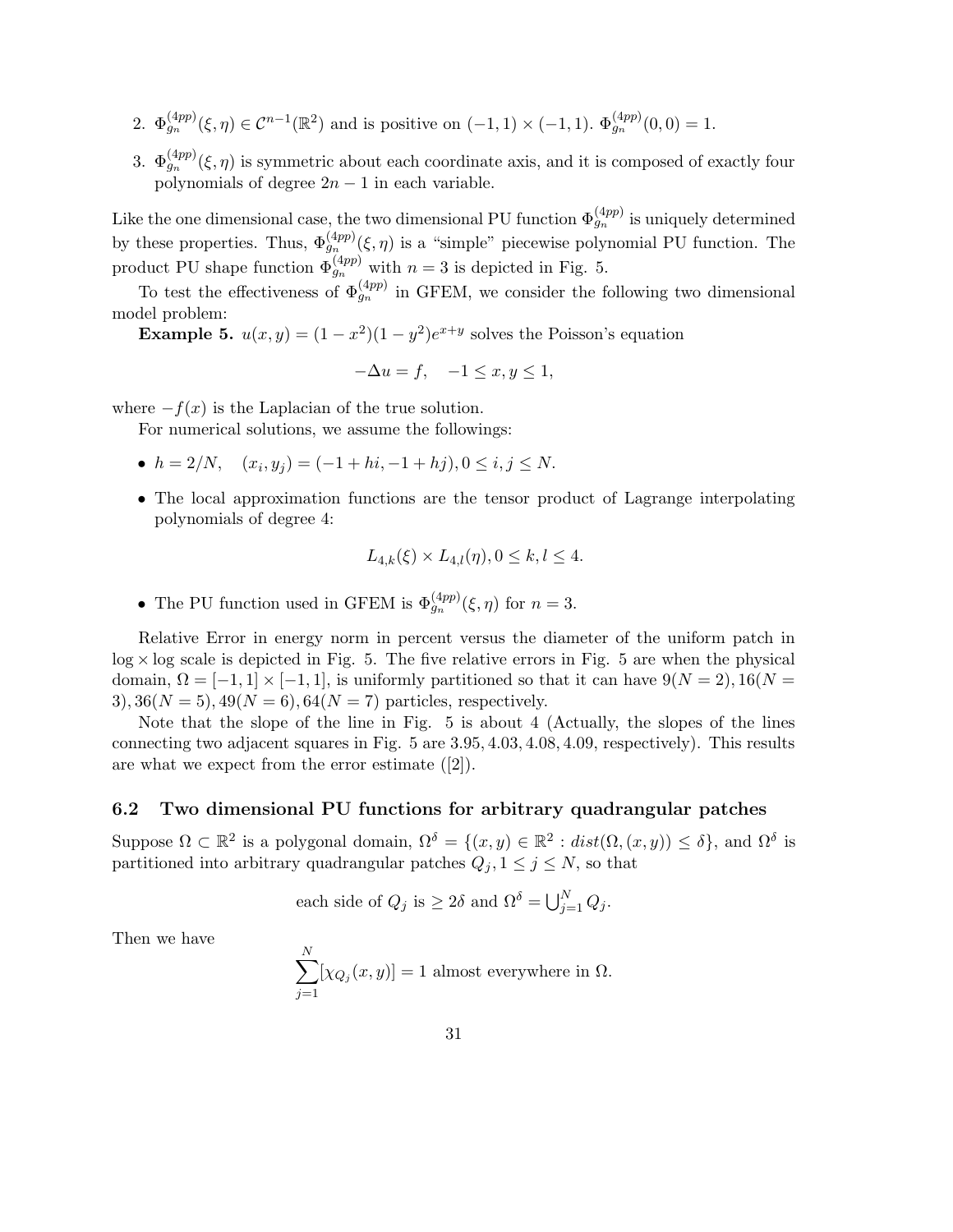Let the two dimensional normalized window function be defined by

$$
w_{\delta \times \delta}^{(l)}(x, y) = w_{\delta}^{(l)}(x)w_{\delta}^{(l)}(y)
$$

so that its support is the square

$$
B_{\delta} = [-\delta, \delta] \times [-\delta, \delta]
$$
 and  $\int_{B_{\delta}} w_{\delta \times \delta}^{(l)}(x, y) dx dy = 1.$ 

Then we have

$$
\sum_{j=1}^{N} [\chi_{Q_j}] * [w_{\delta \times \delta}^{(l)}](x, y) = 1 \text{ for all } (x, y) \in \Omega.
$$

Here " $*$ " is the convolution defined by

$$
\int_{\mathbb{R}^2} \chi_{Q_j}(\xi, \eta) w_{\delta \times \delta}^{(l)}(x - \xi, y - \eta) d\xi d\eta.
$$
 (63)

If we write this convolution function by  $\psi_j^{\delta \times \delta}$ , then  $\{\psi_j^{\delta \times \delta} : 1 \le j \le N\}$  is a partition of unity subordinate to the covering  $\{Q_j^{\delta}: 1 \leq j \leq N\}$ , where  $Q_j^{\delta} = \{(x, y) : dist(Q_j, (x, y)) \leq \delta\}$ .

Moreover, each convolution is a piecewise polynomial. However, the piecewise polynomial structure is complicated unless the quadrangle  $Q_j$  is a rectangle. We consider the convolution PU functions in the following two cases:

## [The case when  $Q_j$  is a rectangle]

If  $Q_j$  is a rectangle, then  $\psi_j^{\delta \times \delta}(x,y)$  is the tensor product of two convolution PU functions constructed in section 3.2, and hence it becomes a piecewise polynomial consisting of at most nine polynomials.

For example, let us consider the conical window function  $w(x)$  with exponent  $l = 3$ , in the window function. Let

$$
w_s(x) = \frac{35}{32}w(x).
$$

Then we have

$$
w_{\delta}^{(l)}(x) = \frac{1}{\delta} w_s(\frac{x}{\delta}), \text{ where } l = 3 \text{ is the exponent of } (1) \text{(not derivative order)},
$$
  
\n
$$
F(x) = \int_{-\infty}^{x} w_s(t)dt = \begin{cases} 0 & \text{if } x \le -1, \\ -\frac{1}{32}(x+1)^4 (5x^3 - 20x^2 + 29x - 16) & \text{if } x \le -1, \\ 1 & \text{if } x \ge 1 \end{cases}
$$
  
\n
$$
F_{\delta}(x) = \int w_{\delta}^{(l)}(x)dx = F(\frac{x}{\delta}).
$$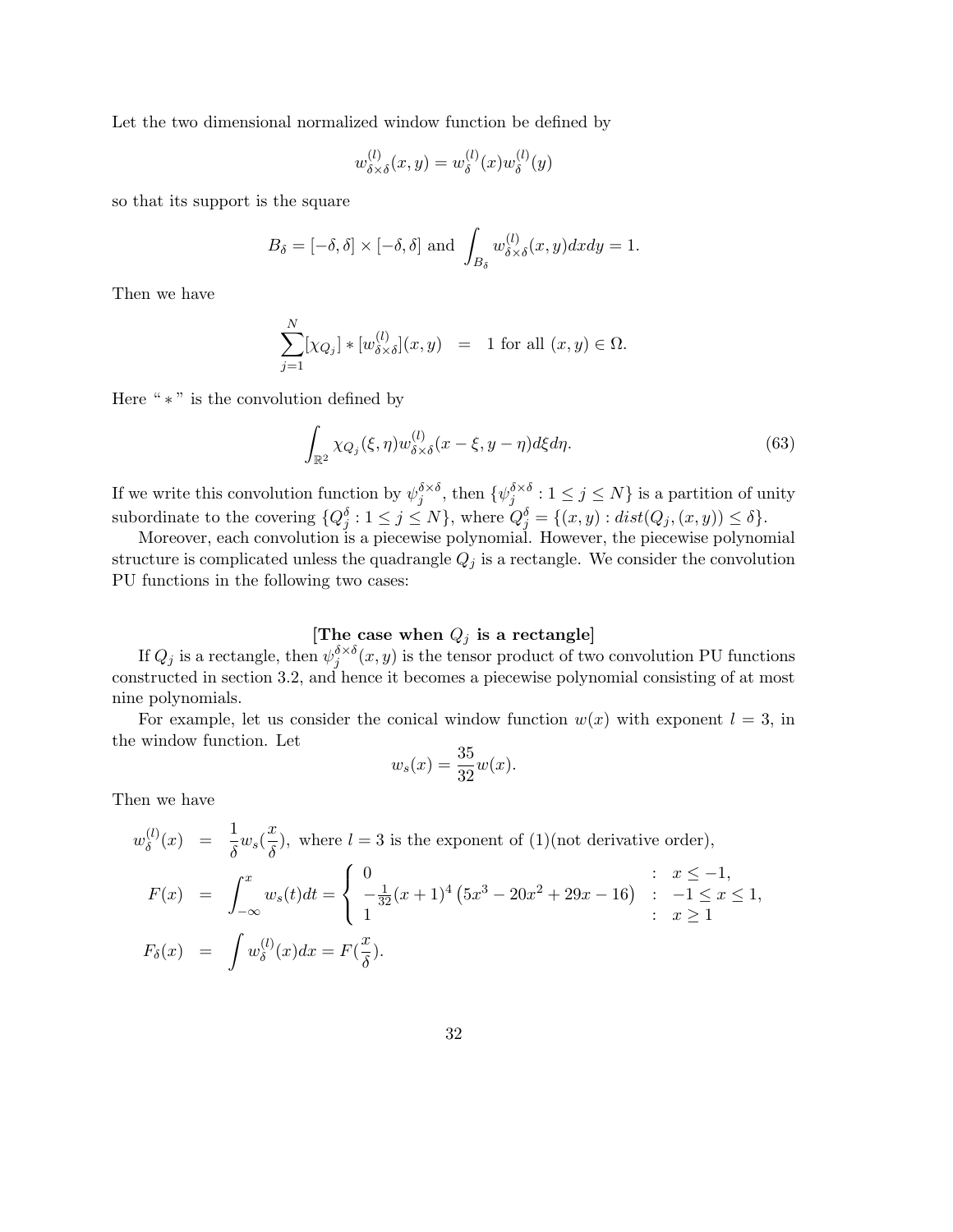Let Q be a quadrangle. Then the convolution of  $\chi_Q$  and the scaled window function  $w_{\delta \times}^{(l)}$  $\delta \times \delta, l = 3$ , is as follows:

$$
\left(\chi_Q * w_{\delta \times \delta}^{(l)}\right)(x, y) = \int_{Q \cap [B_{\delta} + (x, y)]} w_{\delta \times \delta}^{(l)}(x - u, y - v) du dv,
$$

which is a piecewise polynomial. Here  $B_{\delta} + (x, y)$  is the translation of  $B_{\delta}$  (the  $\delta$ -box) by  $(x, y)$ .

In particular, if  $Q = [a, b] \times [c, d]$ , one can show that the convolution PU function  $\psi_O^{\delta\times\delta}$  $Q^{\delta \times \delta}(x, y)$ , with  $l = 3$ , can be explicitly represented by the following polynomials:

$$
\psi_{Q}^{\delta \times \delta}(x,y) = \begin{cases}\nF_{\delta}(y-c) & : (x,y) \in [a+\delta, b-\delta] \times [c-\delta, c+\delta], \\
F_{\delta}(b-x)F_{\delta}(y-c) & : (x,y) \in [b-\delta, b+\delta] \times [c-\delta, c+\delta], \\
F_{\delta}(b-x) & : (x,y) \in [b-\delta, b+\delta] \times [c+\delta, d-\delta], \\
F_{\delta}(b-x)F_{\delta}(d-y) & : (x,y) \in [b-\delta, b+\delta] \times [d-\delta, d+\delta], \\
F_{\delta}(d-y) & : (x,y) \in [a+\delta, b-\delta] \times [d-\delta, d+\delta], \\
F_{\delta}(x-a)F_{\delta}(d-y) & : (x,y) \in [a-\delta, a+\delta] \times d-\delta, d+\delta], \\
F_{\delta}(x-a) & : (x,y) \in [a-\delta, a+\delta] \times [c+\delta, d-\delta], \\
F_{\delta}(x-a)F_{\delta}(y-c) & : (x,y) \in [a-\delta, a+\delta] \times [c-\delta, c+\delta], \\
1 & : (x,y) \in [a+\delta, b-\delta] \times [c+\delta, d-\delta], \\
0 & : (x,y) \notin Q\n\end{cases}
$$
\n(64)

#### [The case when  $Q_i$  is a non rectangular quadrangle]

Suppose  $Q_j$  is not a rectangle. Then the piecewise polynomial structure of  $\psi_j^{\delta \times \delta}(x, y)$  is more complicated. As the minimal angle of a quadrangle  $Q_i$  gets smaller and lengths of sides become different, the piecewise polynomial structure becomes increasingly complicated. In this case, the convolution PU function consists of more than 12 distinct polynomials.

The computer code for  $\psi_j^{\delta \times \delta}(x, y)$  and its derivatives can be found in ([18]). Numerical examples with respect to the convolution PU functions will be included in the forthcoming paper.

Consider a rectangle  $Q_1 = [0, 1] \times [0, 2]$  and a non-rectangular quadrangle  $Q_2$  whose four vertices are  $(1, 0), (2, 1), (1.5, 3), (1, 2)$ . The convolution PU functions on  $Q_1$  and  $Q_2$  with respect to  $\delta = 0.1$  are depicted in Fig. 5, from which one can observe that the graphs are

$$
\begin{cases} 1, & \text{if } (x, y) \in Q_i \text{ and } dist((x, y), \partial Q_i) \ge \delta, \\ 0, & \text{if } (x, y) \notin Q_i \text{ and } dist((x, y), \partial Q_i) \ge \delta, \end{cases}
$$

for  $i = 1, 2$ . Since  $\|\nabla(\psi_j^{\delta \times \delta})\|_{L_\infty(\mathbb{R}^2)}$  is  $\mathcal{O}(1/\delta)$ , by Theorem 6.1 of [2] and Theorem 4.1, the error in GFEM solution with respect to the convolution PU function is bounded by the sum of local approximation errors, unless  $\delta$  is unrealistically small.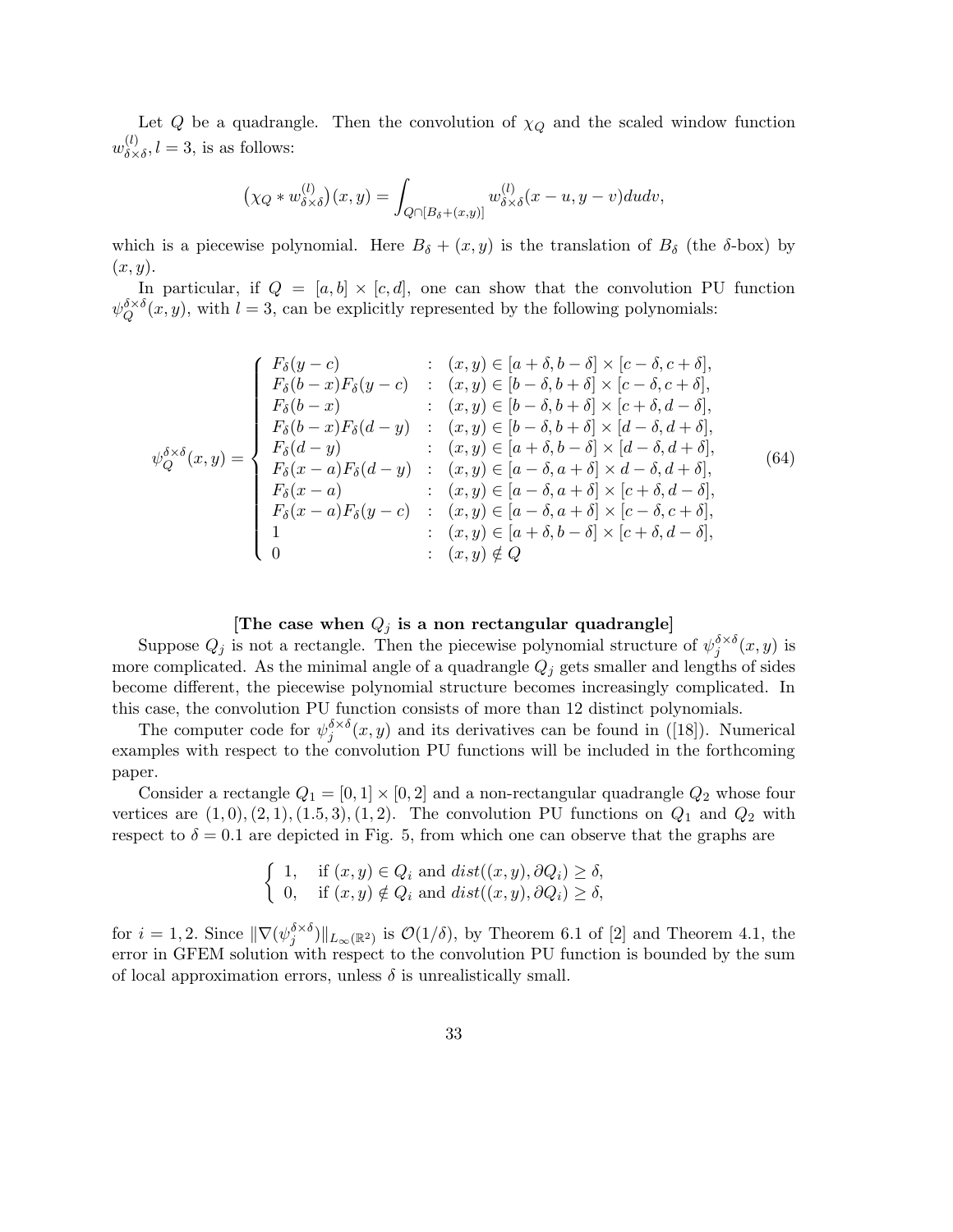#### 6.3 Condition numbers of stiffness matrices in GFEM

The condition numbers of stiffness matrices in GFEM depend on the choice of PU function and local approximation functions. However, they are generally very large (for example, see  $[21], [22]$ .

In this section, we briefly discuss the condition numbers resulted by using the proposed PU functions in GFEM. For this end, we consider the following local approximation functions.

1. (Lagrange local approximation functions)

•

• Let  $\xi_0 = -1, \xi_1 = -0.5, \xi_2 = 1, \xi_3 = 0.5, \xi_4 = 1.$ 

$$
L_{4,k}(\xi) = \prod_{i=0, i \neq k}^{4} \frac{(\xi - \xi_i)}{(\xi_k - \xi_i)}, k = 0, 1, \cdots, 4.
$$

- Note that  $[\phi_{g_n}^{(pp)} \times L_{4,k}], k = 0, 1, \dots, 4$  are linearly independent, but they do not satisfy the Kronecker delta property. By taking tensor product, we obtain 25 two dimensional local approximation functions.
- 2. (Modified Lagrange local approximation functions)
	- Let  $\bar{\xi}_0 = -0.75, \bar{\xi}_1 = -0.5, \bar{\xi}_2 = 1, \bar{\xi}_3 = 0.5, \bar{\xi}_4 = 0.75.$
	- Then the modified Lagrange interpolating function is defined by

$$
ML_{4,k}(\xi) = (1/C_k) \prod_{i=0, i \neq k}^{4} \frac{(\xi - \bar{\xi}_i)}{(\bar{\xi}_k - \bar{\xi}_i)}, k = 0, 1, \cdots, 4,
$$

where  $C_k = \phi_{g_n}^{(pp)}(\bar{\xi}_k), k = 0, 1, \cdots, 4$ .

• Note that  $[\phi_{g_n}^{(pp)} \times ML_{4,k}], k = 0, 1, \cdots, 4$  satisfy the Kronecker delta property and its support is [−1, 1]. By taking tensor product, we obtain 25 two dimensional local approximation functions related to the modified Lagrange interpolation polynomials.

Now we construct the GFEM approximation space spanned by 225 global basis functions constructed by parallel translation of these 25 local approximation functions to nine particles located at

$$
\begin{array}{cccc}(-1,0), & (0,0), & (1,0)\\(-1,1), & (0,1), & (1,1)\\(-1,-1), & (0,-1), & (1,-1)\end{array}
$$

Consider Poisson's equation  $\Delta u = f$  in  $[-1, 1] \times [-1, 1]$ . The condition numbers of stiffness matrices of size  $225 \times 225$  for Galerkin approximation solutions of this equation are shown in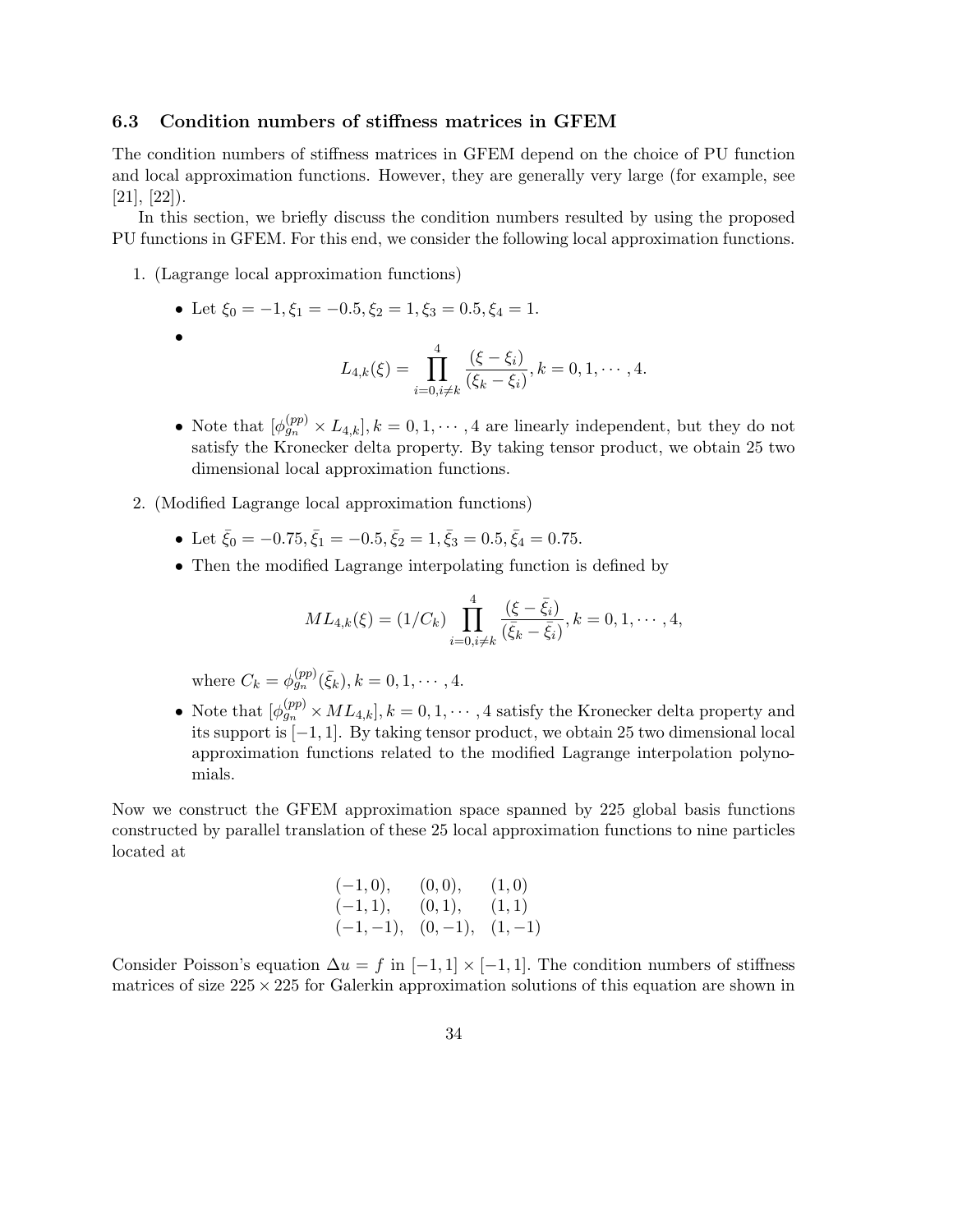Table 5: The condition numbers when the approximation functions are (the simple PU function) $\times$ (Lagrange interpolating function), (the simple PU function) $\times$ ( modified Lagrange interpolating function), and (the convolution PU function) $\times$ (Lagrange interpolating function), respectively

|             |              | $\frac{1}{2}$ $\Phi_{q_3}^{(4pp)} \times$ Lagrange $\frac{1}{2}$ $\Phi_{q_3}^{(4pp)} \times$ modified Lagrange $\frac{1}{2}$ Convol PU $\times$ Lagrange |              |
|-------------|--------------|----------------------------------------------------------------------------------------------------------------------------------------------------------|--------------|
| Cond Number | $3.30E + 14$ | $4.18E + 11$                                                                                                                                             | $1.22E + 06$ |

the first and the second column of Table 5. The third condition number is obtained by using the convolution PU function in GFEM, where the domain is partitioned into 12 rectangular patches. In this case, the dimension of the GFEM approximation space is 300.

Table 5 shows that the condition number when the convolution PU function is used is much smaller than that when the simple PU function is used.

An optimal choice of PU function and local approximation functions for a smaller condition number will be discussed in the forthcoming paper.

#### Acknowledgements

We are very grateful to referees and Professor John Osborn, editor of the special volumes honoring Professor Ivo Babuška's 80th birthday. They provided various constructive suggestions and valuable references to enhance this paper.

# Appendix

# A Properties of B-splines

The B-splines, defined by 3.1, have the following properties  $([10])$ :

- 1.  $b_n \in C^{n-1}(\mathbb{R})$  is positive on  $(0, n+1)$  and vanishes outside this interval.
- 2.  $b_n$  is a piecewise polynomial: it is a polynomial of degree n on each interval  $[k, k+1], k =$  $0, \cdots, n$ .
- 3. The B-spline of degree *n* is symmetric about  $y = (n+1)/2$ .
- 4. (Recurrence Relation)

$$
b_n(x) = \frac{x}{n}b_{n-1}(x) + \frac{n+1-x}{n}b_{n-1}(x-1). \tag{65}
$$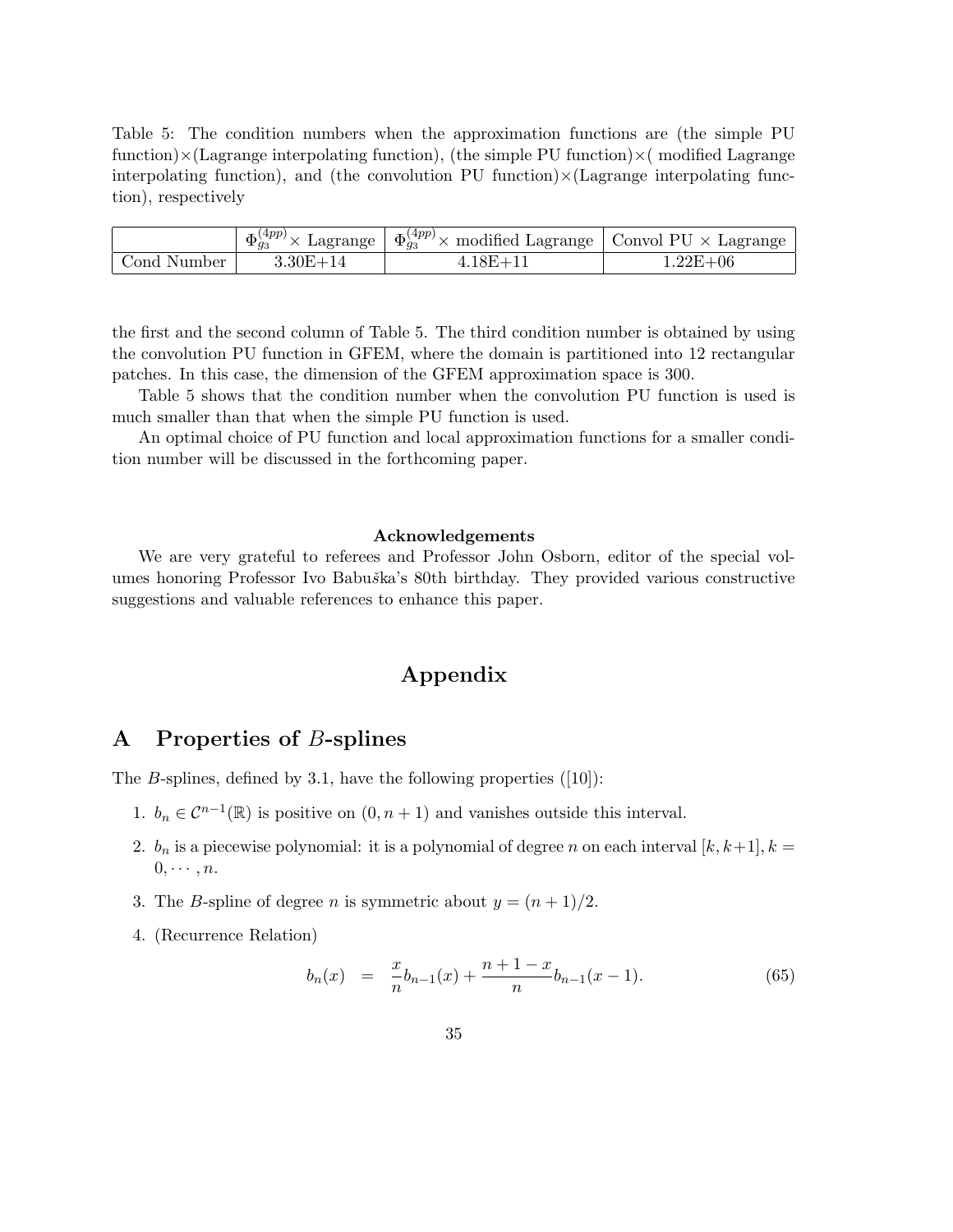

Figure 5: (Top Left) Percentage Relative Errors of GFEM solution of Example 5 in energy norm versus the diameters of uniform patches; (Top Right) Two dimensional PU function  $\phi_{g_3}^{(pp)}(x,y) = [\Phi_{g_3}^{(4pp)}](x) \times [\phi_{g_3}^{(pp)}](y)$ ; (Bottom Left) The convolution PU functions on the rectangle  $Q_1$  :  $(0,0) \rightarrow (1,0) \rightarrow (1,2) \rightarrow (0,2)$ ; (Bottom Right) The convolution PU functions on the quadrangle  $Q_2$ :  $(1,0) \rightarrow (2,1) \rightarrow (1.5,3) \rightarrow (1,2)$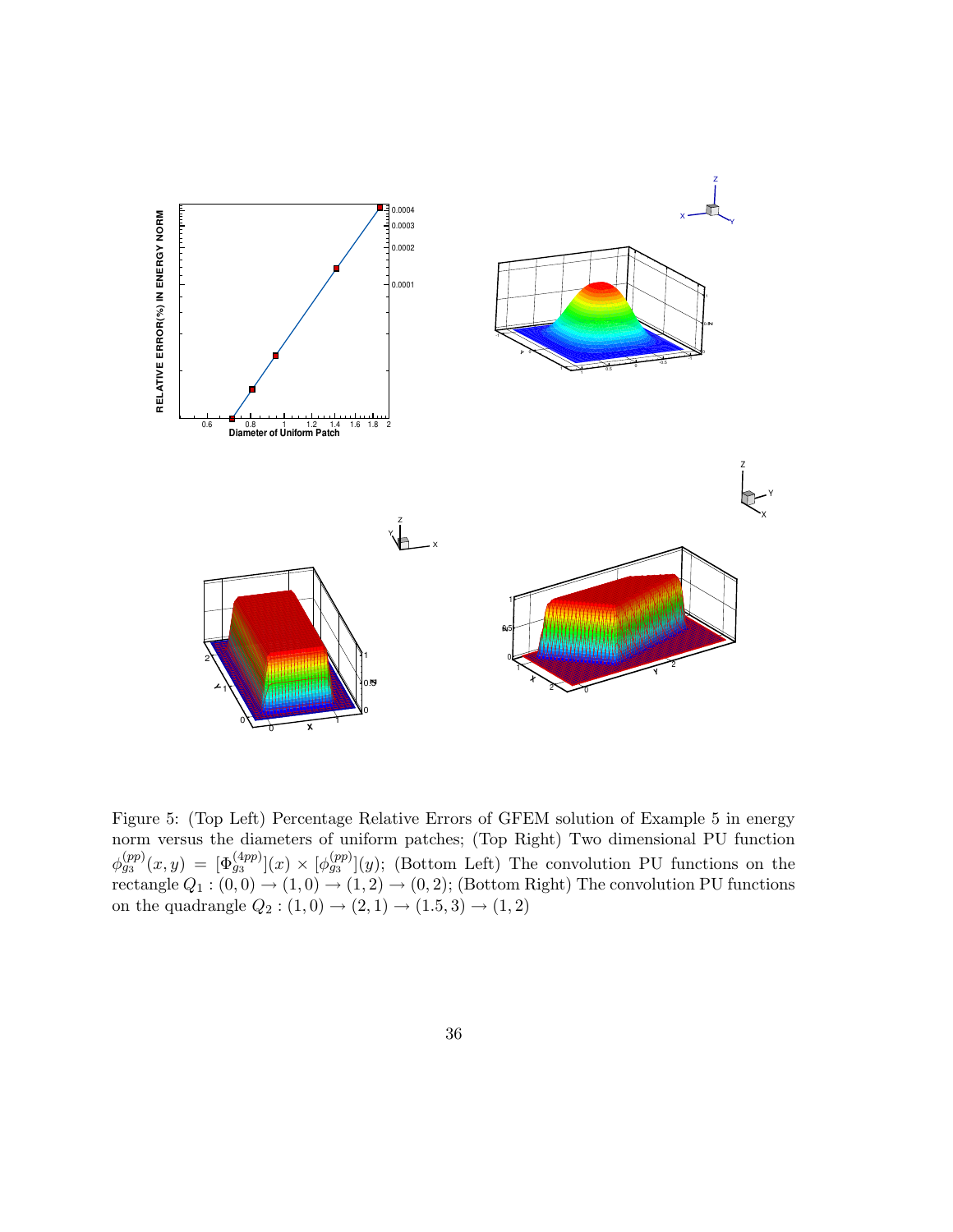5. (Convolution Property)

$$
b_{n+m+1}(x) = \int_{\mathbb{R}} b_m(x-y)b_n(y)dy.
$$
 (66)

6. (Marsden's Identity) For  $x, t \in \mathbb{R}$ ,

$$
(x-t)^n = \sum_{k \in \mathbb{Z}} (k+1-t) \cdots (k+n-t) b_n (x-k).
$$
 (67)

From Marsden identity, we have

$$
\sum_{k} b_n(x-k) = 1,\tag{68}
$$

which proves that  $b_n$  is a PU shape function. Moreover, the same identity can be applied to show the next property:

7. Any monomial  $x^l, 0 \le l \le n$  can be represented by  $b_n(x - k), k \in \mathbb{Z}$ , and hence, they are linearly independent.

In contrast to the B-splines, the RPP shape functions have the following features:

- The RPP shape functions are not always B-splines. However, they satisfy almost all of the properties of B-splines, except the positivity and the convolution property.
- The RPP shape functions satisfy the Kronecker delta property; and hence the RPP shape functions can handle essential boundary conditions more effectively than the Bspline basis functions. Moreover, by using the Kronecker delta property, one can show that the RPP shape functions are linearly independent.
- The monomials  $x^k, k \leq m$ , are exactly interpolated by the RPP shape functions with reproducing property of order  $m$ . In other words, Definition  $(2)$  implies that, for all  $x,t \in \mathbb{R},$

$$
(x-t)^m = \sum_{k \in \mathbb{Z}} (k-t)^m \phi_{[(a,b);r;m]}(x-k).
$$

that corresponds to Marsden's indentity (67).

- Unlike B-spline, by increasing the degree of polynomial as shown in examples of section 3, the regularities of RPP shape functions can go as high as we wish without increasing the number of distinct polynomials.
- The RPP shape functions do not have the convolution property (66) that enable Bsplines to have the simple exact integration.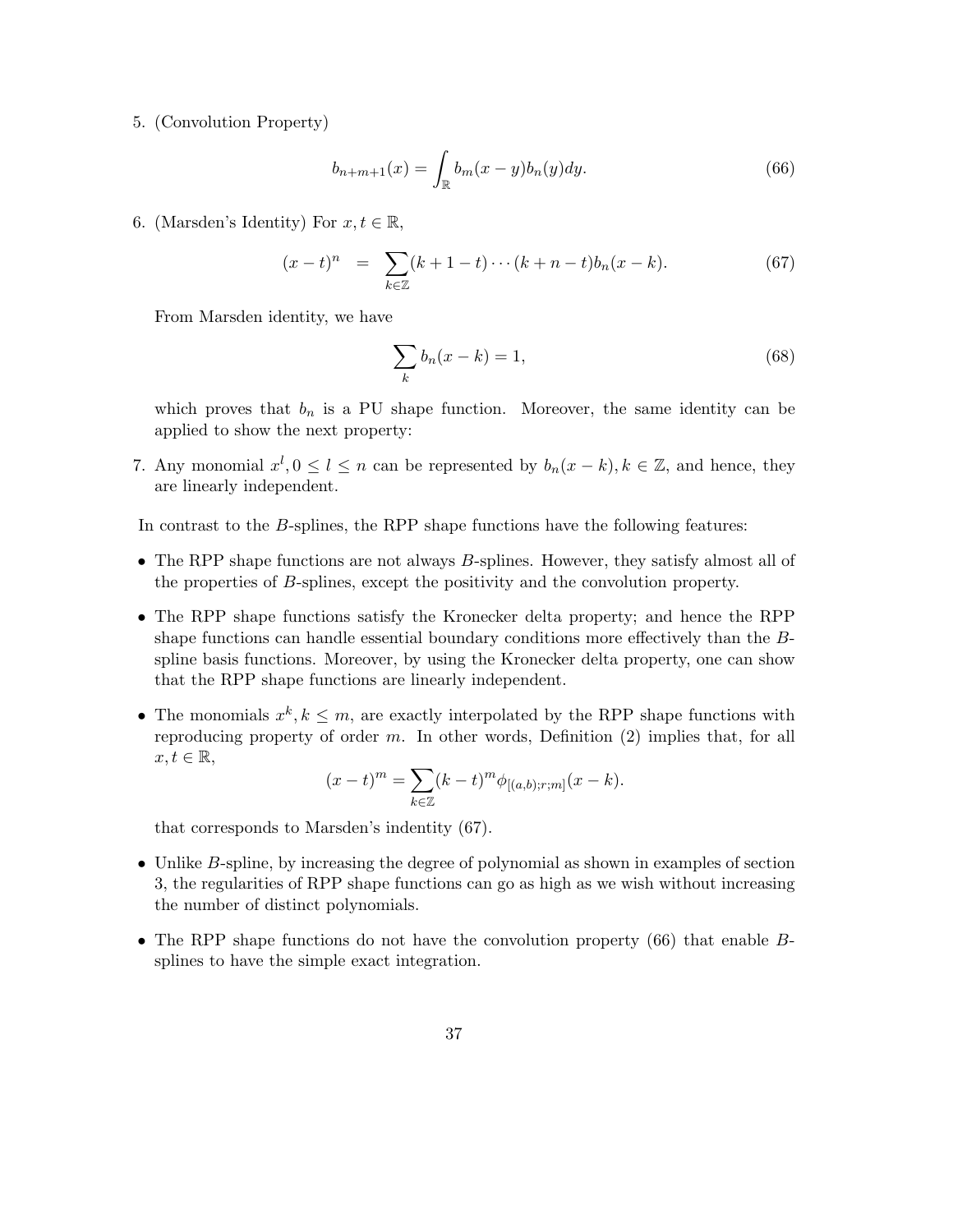# B Orthogonal Polynomials with respect to the PU weight functions

Using Theorem 3 of section 3.7 of ([20]), we can construct a sequence of orthogonal polynomials for the given weight function as follows.

Let  $P_n(x)$ ,  $n = 1, 2, 3, \dots$ , be the sequence of orthogonal polynomials on [−1, 1] for the weight  $W(x)$ . The orthogonal polynomials are denoted as

$$
P_n(x) = x^n + a(n, n-1)x^{n-1} + a(n, n-2)x^{n-2} + \dots + a(n, 1)x + a(n, 0).
$$

Then the coefficients are determined by the following recursion formula.

$$
a(1,1) = 1.0
$$
  
\n
$$
a(1,0) = -\int_{-1}^{1} W(x) \cdot x dx / \int_{-1}^{1} W(x) dx
$$
  
\n
$$
Q(n, n-1) = \int_{-1}^{1} W(x) \cdot x^{n} \left[ \sum_{k=1}^{n} a(n-1, n-k) \cdot x^{n-k} \right] dx
$$
  
\n
$$
Q(n-1, n-1) = \int_{-1}^{1} W(x) \cdot x^{n-1} \left[ \sum_{k=1}^{n} a(n-1, n-k) \cdot x^{n-k} \right] dx
$$
  
\n
$$
Q(n-2, n-2) = \int_{-1}^{1} W(x) \cdot x^{n-2} \left[ \sum_{k=2}^{n} a(n-2, n-k) \cdot x^{n-k} \right] dx
$$
  
\n
$$
\beta(n) = Q(n, n-1) / Q(n-1, n-1) + a(n-1, n-1)
$$
  
\n
$$
\gamma(n) = Q(n-1, n-1) / Q(n-2, n-2)
$$

$$
a(n, n) = 1.0
$$
  
\n
$$
a(n, n - 1) = a(n - 1, n - 2) - \beta(n)
$$
  
\n
$$
a(n, n - 2) = a(n - 1, n - 3) - \beta(n) \cdot a(n - 1, n - 2) - \gamma(n)
$$
  
\n
$$
a(n, k) = a(n - 1, k - 1) - \beta(n) \cdot a(n - 1, k) - \gamma(n) \cdot a(n - 2, k), \quad n - 3 \ge k \ge 1
$$
  
\n
$$
a(n, 0) = -\beta(n) \cdot a(n - 1, 0) - \gamma(n) \dot{a}(n - 2, 0)
$$

Using this recursion formula, we constructed two sets of the orthogonal polynomials for  $W = [\phi_{g_3}^{(pp)}]^2$  and  $W = (\frac{d}{dx}[\phi_{g_3}^{(pp)}])^2$ , respectively, up to degree 7 in Table 9.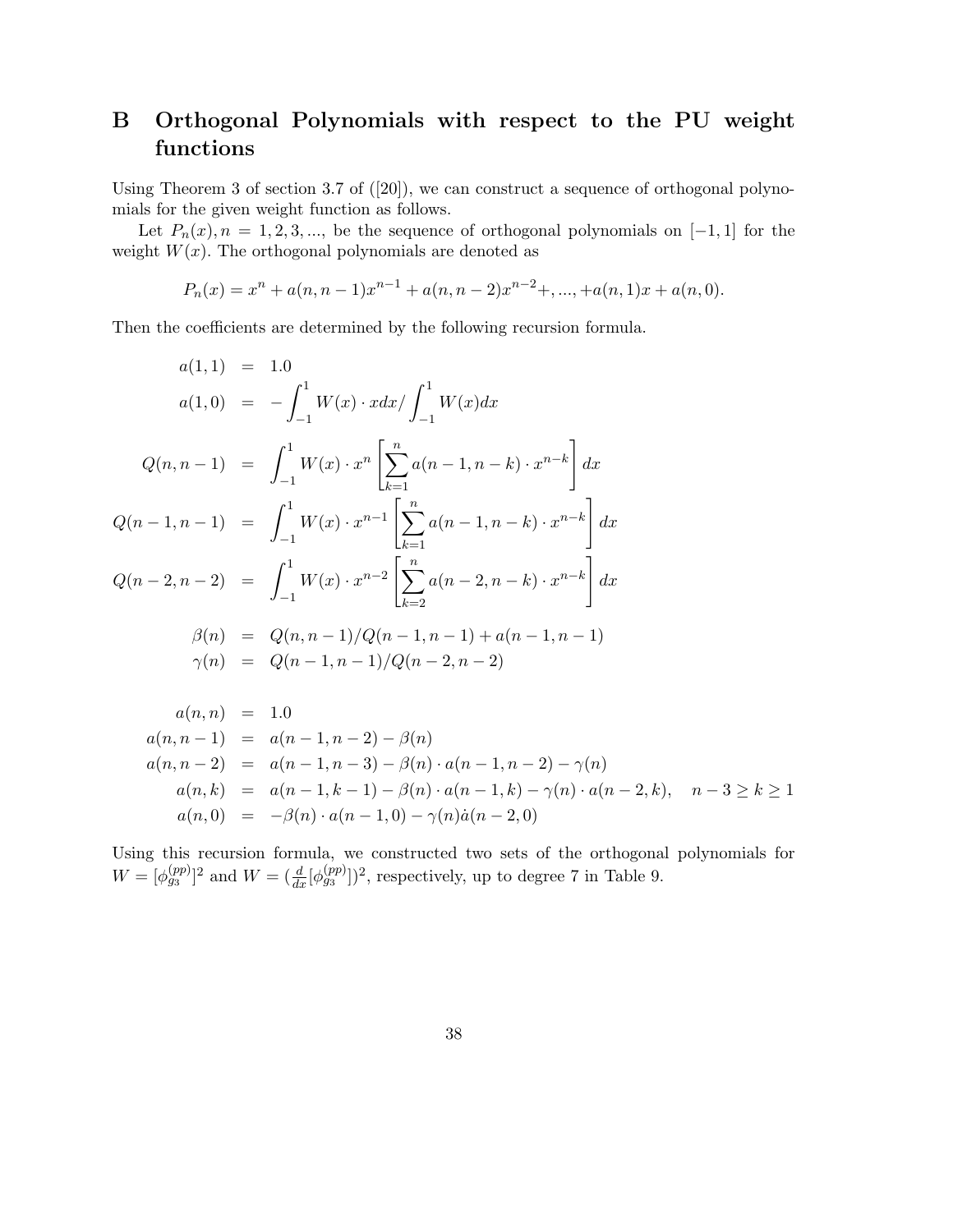Table 6: The orthogonal polynomials  $P_n(x) = \sum_{k=0}^n a(n, n-k) \cdot x^{n-k}$  for weight function  $W(x)$  and [-1, 1]. Obviously,  $P_0(x) = 1, P_1(x) = x$ .

| $\boldsymbol{n}$ | $n-k$            | $([\phi_{g_3}^{(pp)}]$<br>$(x)$ <sup>2</sup><br>$W(x) =$ | $([\phi_{g_3}^{(pp)}]'(x))^2$<br>$W(x) =$ |
|------------------|------------------|----------------------------------------------------------|-------------------------------------------|
| $\overline{2}$   | $\overline{2}$   | $1.0\,$                                                  | 1.0                                       |
| $\overline{2}$   | $\mathbf{1}$     | 0.0                                                      | 0.0                                       |
| $\overline{2}$   | $\overline{0}$   | $-0.0757897719223721$                                    | $-0.2153110047846890$                     |
| $\overline{3}$   | $\overline{3}$   | 1.0                                                      | 1.0                                       |
| 3                | $\overline{2}$   | 0.0                                                      | 0.0                                       |
| 3                | $\mathbf{1}$     | $-0.1872897196261682$                                    | $-0.3179487179487180$                     |
| 3                | $\overline{0}$   | 0.0                                                      | 0.0                                       |
| $\overline{4}$   | $\overline{4}$   | 1.0                                                      | $\overline{1.0}$                          |
| 4                | 3                | 0.0                                                      | 0.0                                       |
| 4                | $\overline{2}$   | -0.3297528177647252                                      | $-0.5654633835365361$                     |
| 4                | $\mathbf{1}$     | 0.0                                                      | 0.0                                       |
| $\overline{4}$   | $\overline{0}$   | 0.0107972457152757                                       | 0.0532926313466594                        |
| $\overline{5}$   | $\overline{5}$   | 1.0                                                      | 1.0                                       |
| $\overline{5}$   | $\overline{4}$   | 0.0                                                      | 0.0                                       |
| $\overline{5}$   | 3                | $-0.4911333369260064$                                    | $-0.7145191409897305$                     |
| $\overline{5}$   | $\overline{2}$   | 0.0                                                      | 0.0                                       |
| $\overline{5}$   | $\mathbf{1}$     | 0.0410221579021176                                       | 0.1006847183317776                        |
| $\overline{5}$   | $\overline{0}$   | 0.0                                                      | 0.0                                       |
| $\overline{6}$   | $\overline{6}$   | 1.0                                                      | 1.0                                       |
| 6                | $\overline{5}$   | 0.0                                                      | 0.0                                       |
| 6                | $\overline{4}$   | $-0.6685440421663305$                                    | -0.9734638846781050                       |
| 6                | 3                | 0.0                                                      | 0.0                                       |
| $6\phantom{.}6$  | $\overline{2}$   | 0.0995238378567415                                       | 0.2471084892468069                        |
| 6                | $\mathbf{1}$     | 0.0                                                      | 0.0                                       |
| 6                | $\boldsymbol{0}$ | $-0.0019155469770001$                                    | $-0.0137998467645397$                     |
| 7                | $\overline{7}$   | 1.0                                                      | 1.0                                       |
| 7                | $\overline{6}$   | 0.0                                                      | 0.0                                       |
| 7                | $\overline{5}$   | -0.8569568219056297                                      | -1.1479067026963812                       |
| 7                | $\overline{4}$   | 0.0                                                      | 0.0                                       |
| $\overline{7}$   | 3                | 0.1920596350896082                                       | 0.3717512217290534                        |
| 7                | $\overline{2}$   | 0.0                                                      | 0.0                                       |
| 7                | $\mathbf{1}$     | $-0.0096446457782426$                                    | $-0.0313635727617114$                     |
| $\overline{7}$   | $\overline{0}$   | 0.0                                                      | 0.0                                       |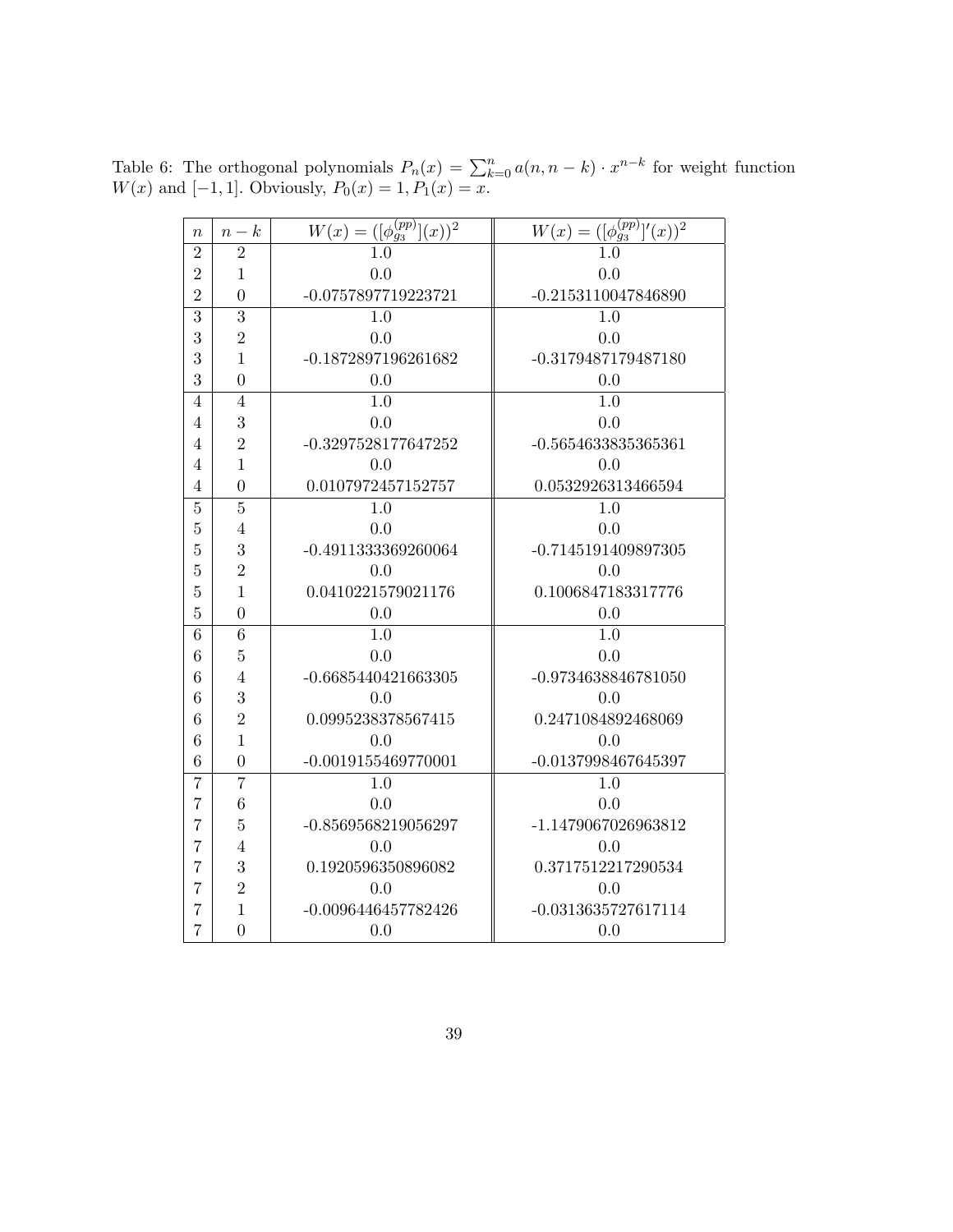# References

- [1] Atluri, S. and Shen, S.: The Meshless Method, Tech Science press, 2002.
- [2] Babuska, I., Banerjee, U., Osborn, J.E.: Survey of meshless and generalized finite element methods:A unified appraoch, Acta Numerica, (2003) 1-125 .
- [3] Babuska, I., Banerjee, U., Osborn, J.E.: Generalized finite element methods:Main Ideas, Results, and Perspectives, Int. J. of Computational Methods, Vol. 1 (2004) 67-103.
- [4] Babuska, I., Banerjee, U., Osborn, J.E.: On the approximability and the selection of particle shape functions, Numer. math. 96 (2004) 601-640.
- [5] Babuska, I., Banerjee, U., Osborn, J.E.: On principles for the selection of shape functions for Generalized Finite Element Method, Comput. Methods Appl. Mech. Engrg. 191 (2002) 5595-5629.
- [6] Ciarlet, P.G. : Basic Error Estimates for Elliptic Problems, Hanbook of Numerical Analysis, Vol II, North Hollnad, 1991.
- [7] Duarte, C.A. and Oden, J.T.: Hp clouds-a meshless method to solve boundary vale problems, Technical Report 95-05, TICAM, The University of Texas as Austin, May 1995.
- [8] Duarte, C.A. and Oden, J.T.: An hp adaptive method using clouds, Comput. Methods Appl. Mech. Engrg., Vol. 139 (1996) 237-262.
- [9] Han, W. and Meng, X. :Error alnalysis of reproducing kernel particle method, Comput. Methods Appl. Mech. Engrg. 190 (2001) 6157-6181.
- [10] Höllig, K : Finite Element methods with  $B$ -Spline, SIAM, 2003.
- [11] Lancaster, P. and K. Salkauskas : Surfaces Generated by Moving Least Squares methods, Math. of Com., 37, pp141-158 (1981).
- [12] Levin, D. :The Approximation Power of Moving Least Squares, Math. of Com., 67 (1998) 1517-1531 .
- [13] Li, S. and Liu, W.K. : Meshfree Particle Methods, Springer-Verlag 2004.
- [14] Li, S., Lu, H., Han, W., Liu, W.K., and Simkins, D.C.Jr. : Reproducing Kernel Element Method: Part II. Globally Conforming  $I^m/C^n$  hierarchies, Comput. Methods Appl. Mech. Engrg., Vol. 193 (2004) 953-987.